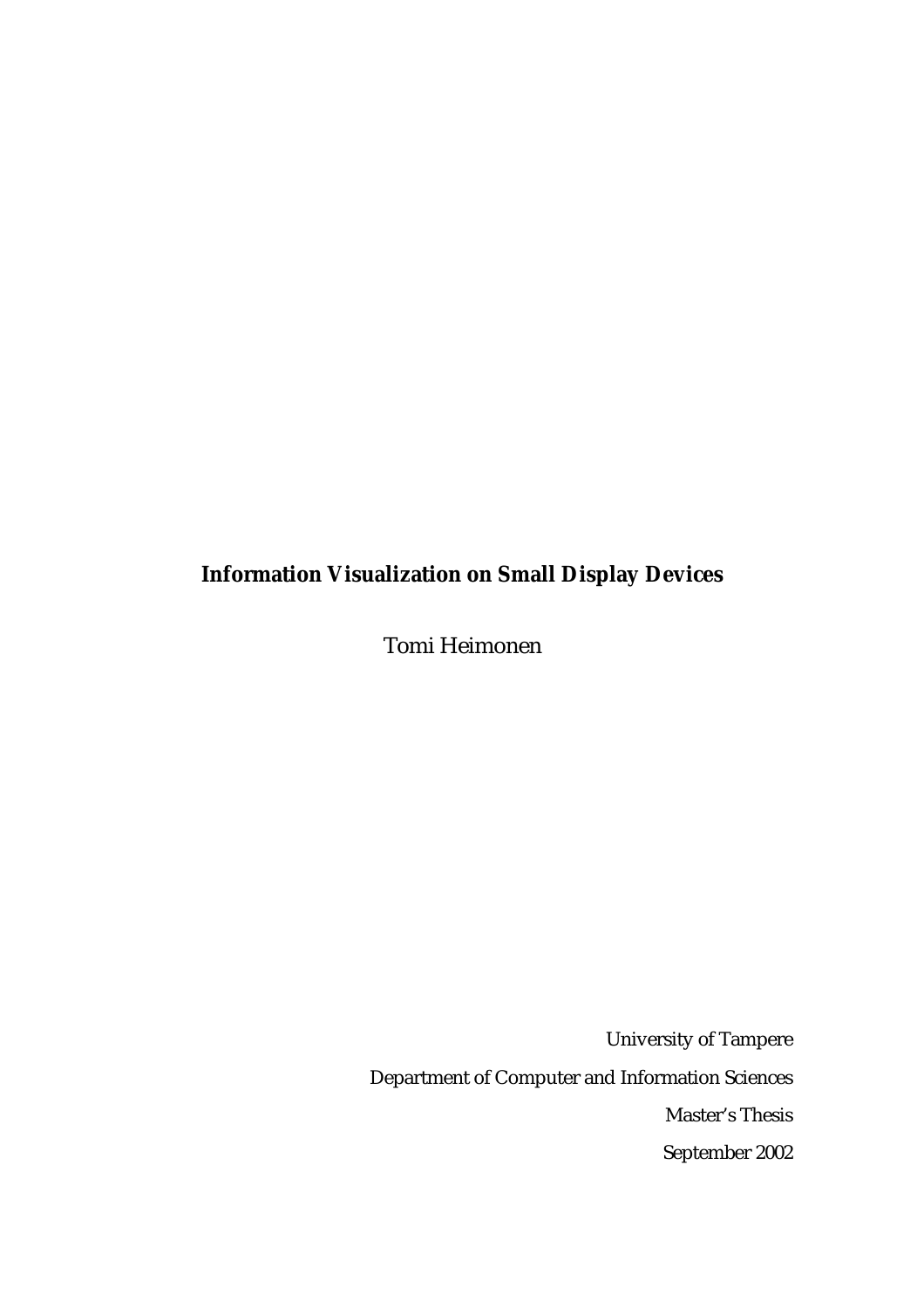University of Tampere Department of Computer and Information Sciences Tomi Heimonen: Information Visualization on Small Display Devices Master's Thesis, 79 pages

#### September 2002

The amount of information is increasing rapidly all the while the devices with which to access the information are shrinking in size. This leads to a problem of presentation: how to display the growing amounts of information effectively on small displays.

This thesis introduces a number of information visualization techniques as solutions to the presentation problem, as well as devices on which the techniques could be used. Further, an evaluation framework is presented, which can be used to assess the suitability of the information visualization techniques for use on the devices in question. The framework draws together the visualization techniques and devices by comparing their corresponding properties. The proposed solutions are evaluated against the framework in the context of two small display devices.

As a result, it is found that only one third of the proposed solutions are suitable for use as such on low-end display devices, such as mobile phones. The situation is reversed in the context of high-end display devices, for example handheld computers. In their case only one third of the techniques are found unsuitable for use.

Keywords: information visualization, presentation problem, small displays, handheld devices

i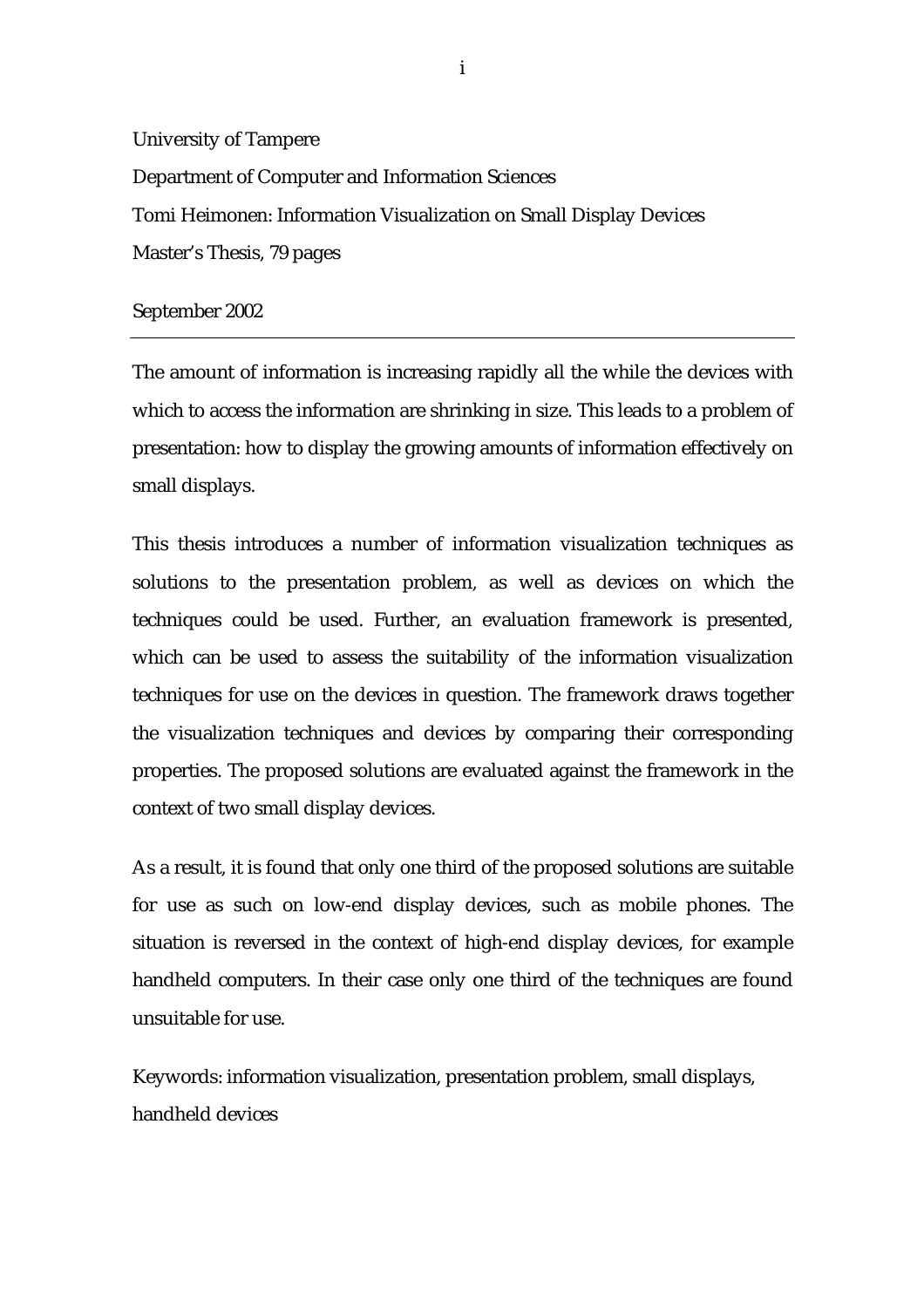# Index

| 1.             |       |  |                                                     |  |  |
|----------------|-------|--|-----------------------------------------------------|--|--|
| 2.             |       |  |                                                     |  |  |
|                | 2.1   |  |                                                     |  |  |
|                | 2.2   |  |                                                     |  |  |
|                | 2.2.1 |  |                                                     |  |  |
|                | 2.2.2 |  |                                                     |  |  |
|                | 2.2.3 |  |                                                     |  |  |
|                | 2.2.4 |  |                                                     |  |  |
| 3.             |       |  |                                                     |  |  |
|                | 3.1   |  | APPROACHES FOR SOLVING THE PRESENTATION PROBLEM  13 |  |  |
|                | 3.1.1 |  |                                                     |  |  |
|                | 3.1.2 |  |                                                     |  |  |
|                | 3.1.3 |  |                                                     |  |  |
|                | 3.1.4 |  |                                                     |  |  |
|                | 3.1.5 |  |                                                     |  |  |
|                | 3.2   |  |                                                     |  |  |
| 4.             |       |  |                                                     |  |  |
|                |       |  |                                                     |  |  |
|                | 4.2   |  |                                                     |  |  |
|                | 4.2.1 |  |                                                     |  |  |
|                | 4.2.2 |  |                                                     |  |  |
| 5 <sub>1</sub> |       |  |                                                     |  |  |
|                | 5.1   |  |                                                     |  |  |
|                | 5.2   |  |                                                     |  |  |
|                | 5.2.1 |  |                                                     |  |  |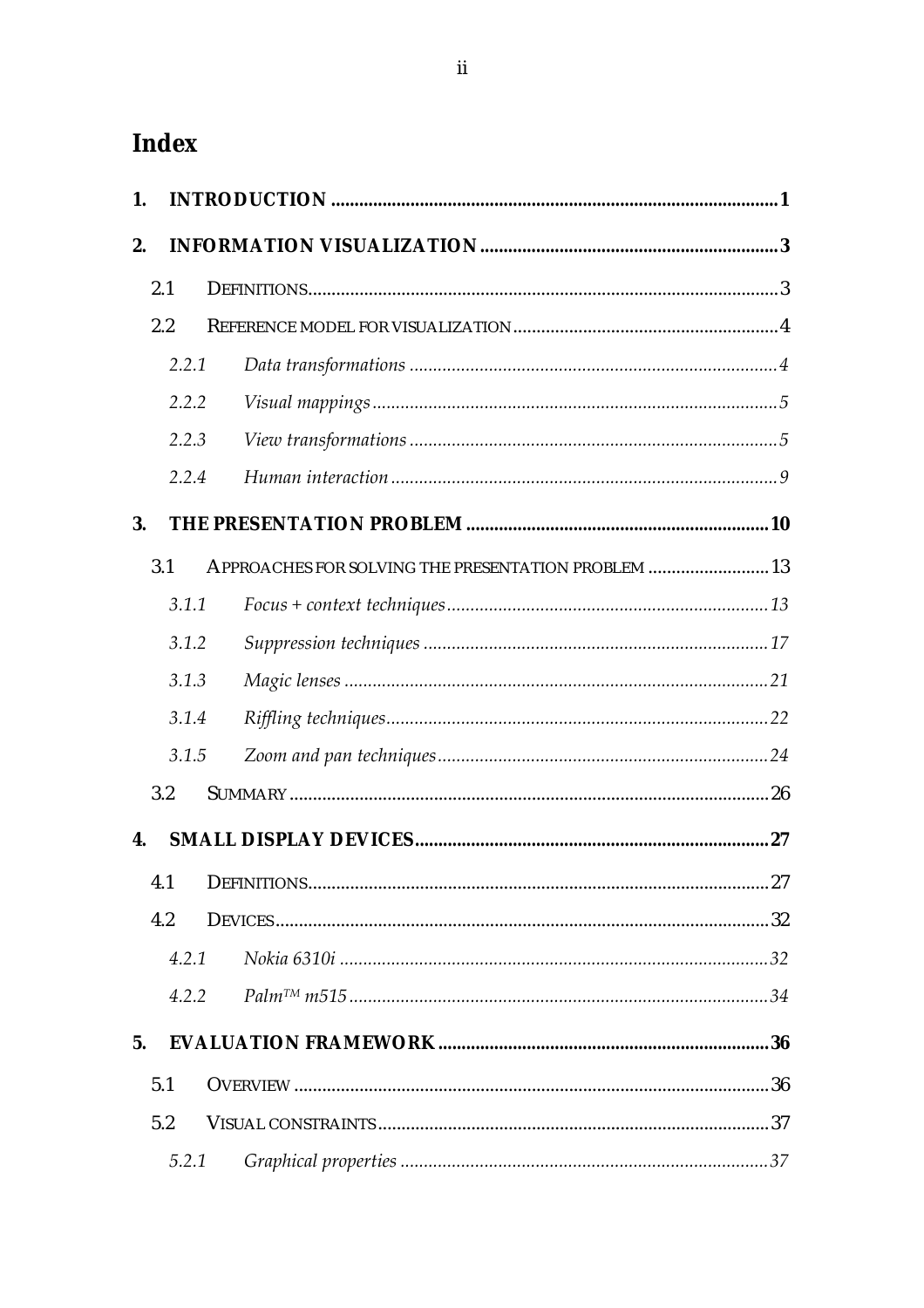|    | 5.2.2 |                                                  |  |
|----|-------|--------------------------------------------------|--|
|    | 5.3   |                                                  |  |
|    | 5.3.1 |                                                  |  |
|    | 5.3.2 |                                                  |  |
|    | 5.3.3 |                                                  |  |
|    | 5.4   |                                                  |  |
|    | 5.5   |                                                  |  |
| 6. |       | <b>EVALUATION OF VISUALIZATION TECHNIQUES 47</b> |  |
|    | 6.1   |                                                  |  |
|    | 6.1.1 |                                                  |  |
|    | 6.1.2 |                                                  |  |
|    | 6.1.3 |                                                  |  |
|    | 6.1.4 |                                                  |  |
|    | 6.1.5 |                                                  |  |
|    | 6.1.6 |                                                  |  |
|    | 6.2   |                                                  |  |
|    | 6.2.1 |                                                  |  |
|    | 6.2.2 |                                                  |  |
|    | 6.2.3 |                                                  |  |
|    | 6.2.4 |                                                  |  |
|    | 6.2.5 |                                                  |  |
|    | 6.2.6 |                                                  |  |
|    | 6.3   |                                                  |  |
| 7. |       |                                                  |  |
|    |       |                                                  |  |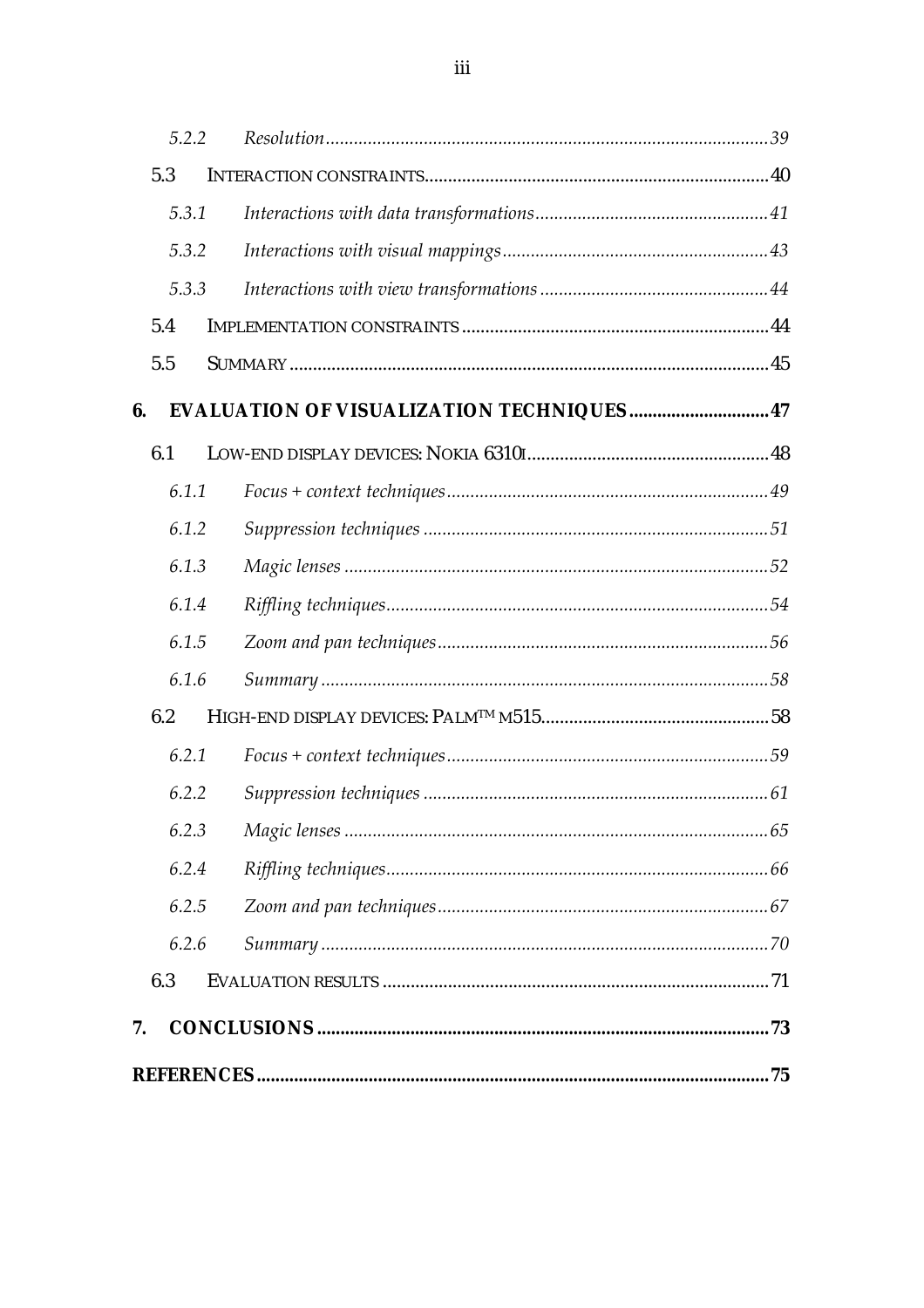# <span id="page-4-0"></span>**1. Introduction**

In the current information society that we live in the amount of information is increasing rapidly. Take, for example, the World Wide Web. From its origins in the 1970's and the 1980's the number of pages has grown from few hundreds to the range of several billion. Also, the advances in storage and microprocessor technology have made it possible to generate and publish further information much more rapidly than before.

However, these advances are also driving development into another direction. Personal computing devices are becoming smaller and smaller from the monolithic mainframes of the early decades in computing. Nowadays mobile phones and portable computers are a mainstay of information access in the business world where information needs to be available regardless of location or device.

These contradictory developments have created the need for bringing about ways of finding the right information from the vast mass of available information, and most importantly, ways of presenting that information in the most effective way possible. It might be trivial to view the organization chart of a large corporation on a high-resolution desktop computer display, but quite problematic on the small display of a mobile phone. There is thus a need to develop solutions that can facilitate the access to information on devices with small displays. Information visualization is one field of research that in part attempts to build solutions that address this presentation problem.

In this thesis the issues related to the presentation problem are addressed, some ways of resolving the problem in the context of small displays are introduced and evaluated.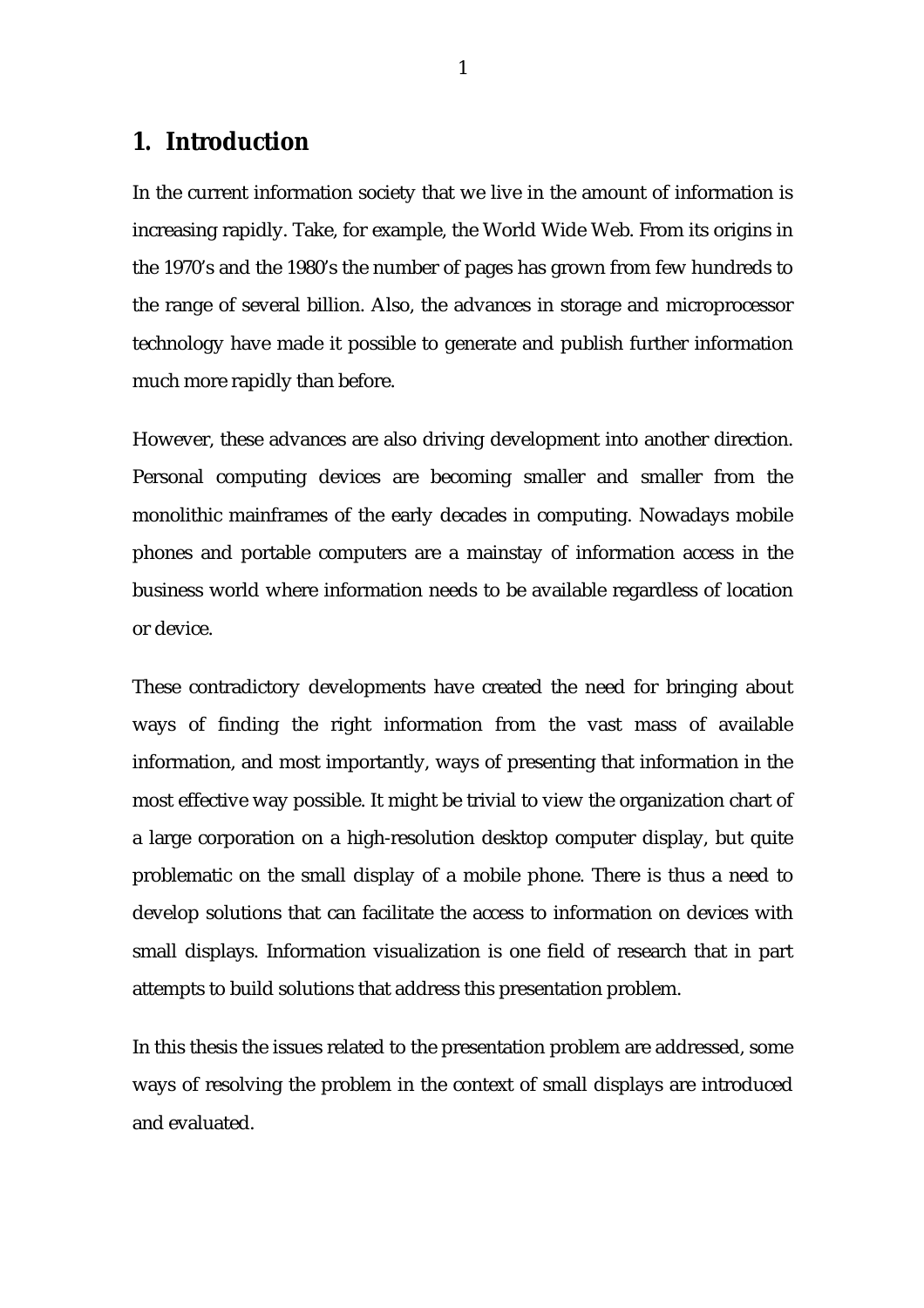First, the main principles and concepts of information visualization are introduced. This is followed by a detailed discussion on the presentation problem and its solutions as proposed in the literature.

After that, a context for the evaluation of the solutions is established by introducing the concept of small displays and actual devices with small displays.

This is followed by the construction of an evaluation framework that introduces the different aspects of both the possible information visualization techniques that could solve the presentation problem and the devices on which information is to be presented.

Finally, the suitability of the solutions for use on small display devices is analyzed and evaluated using the proposed framework. This will result in a relative ranking of the proposed solutions based on the type of device in question.

In conclusion, the presentation problem, its solutions and the suitability of the solutions will be discussed, along with the issues that emerged during the evaluation.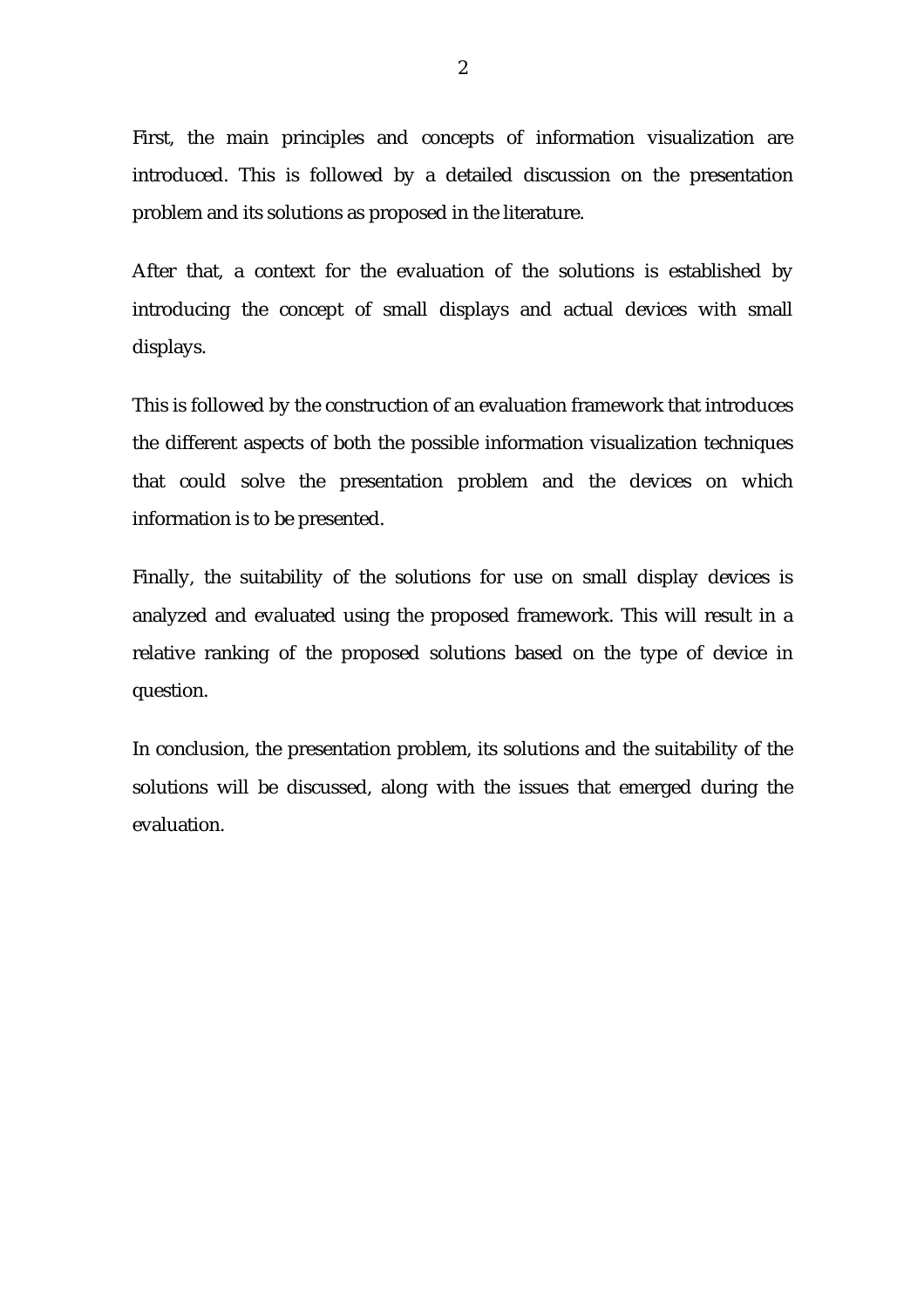# <span id="page-6-0"></span>**2. Information visualization**

In the following chapter the main principles of information visualization and related terms are introduced along with the reference model for visualization that describes the information visualization process in detail.

## **2.1 Definitions**

Information visualization and the terms relating to it have been defined in several different ways. In the context of this thesis it is therefore important to first establish certain definitions. Card *et al.* [1999, p. 7] define *information visualization* as "the use of computer-supported, interactive, visual representations of abstract data to amplify cognition." Information visualization is thus a tool that aids the human in gaining insight into data. The purposes of this insight are discovery, decision-making or explanation. A related activity to information visualization is scientific visualization, which is typically used to gain insight into scientific, usually physical, data.

Both information visualization and scientific visualization fall under the field of external cognition. Matlin [2001, p. 492] defines *cognition* itself as "the mental activities involving the acquisition, storage, transformation, and use of knowledge." Following that, Card et al. [1999, p. 7] specify *external cognition* as the "use of the external world to accomplish cognition."

The term v*isualization*, on the other hand, falls under the domain of internal cognition. Ware [2000, p. 1] defines the act of visualization as "constructing a visual image in the mind." The purpose of visualization is to form a mental model of the data that is being studied. Mental models are thus a human being's internal representations of the external visual world.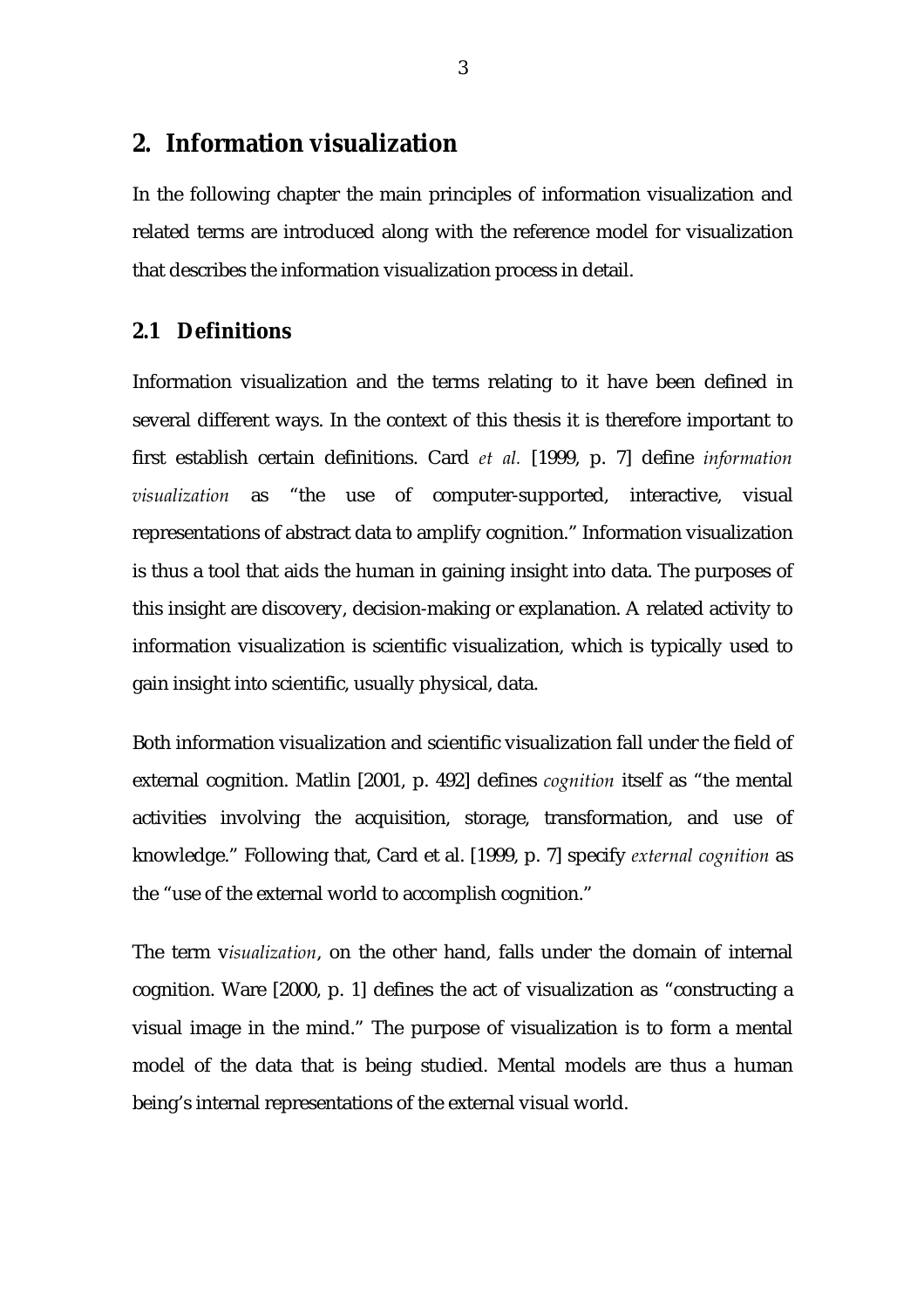## <span id="page-7-0"></span>**2.2 Reference model for visualization**

There are several stages in the process that produces visual representations out of raw, abstract data. Card *et al.* [1999, p. 17] and Spence [2001, p. 13] both present similar reference models for visualization. The model presented by Card *et al.* is comprised of the following stages: *data transformations*, *visual mappings*, *view transformations,* and *human interaction*. In Spence's model the stages are named *selection*, *encoding*, *presentation*, and *interaction*. Figure 1 illustrates the reference mode for visualization as presented by Card *et al.*



Figure 1. The reference model for visualization by Card *et al.*

#### *2.2.1 Data transformations*

The starting point of the visualization process is the raw data. This data, for example network traffic data, is in its original form difficult to understand. Therefore raw data is transformed into *data tables* that are relational descriptions of the data, including the metadata describing the relationships between the different points of data. Data tables can describe many types of data, nominal, ordinal or quantitative variables, in multiple dimensions. Information is typically lost or gained when transforming raw data into data tables, as new structures or values are derived from the original structures and values, for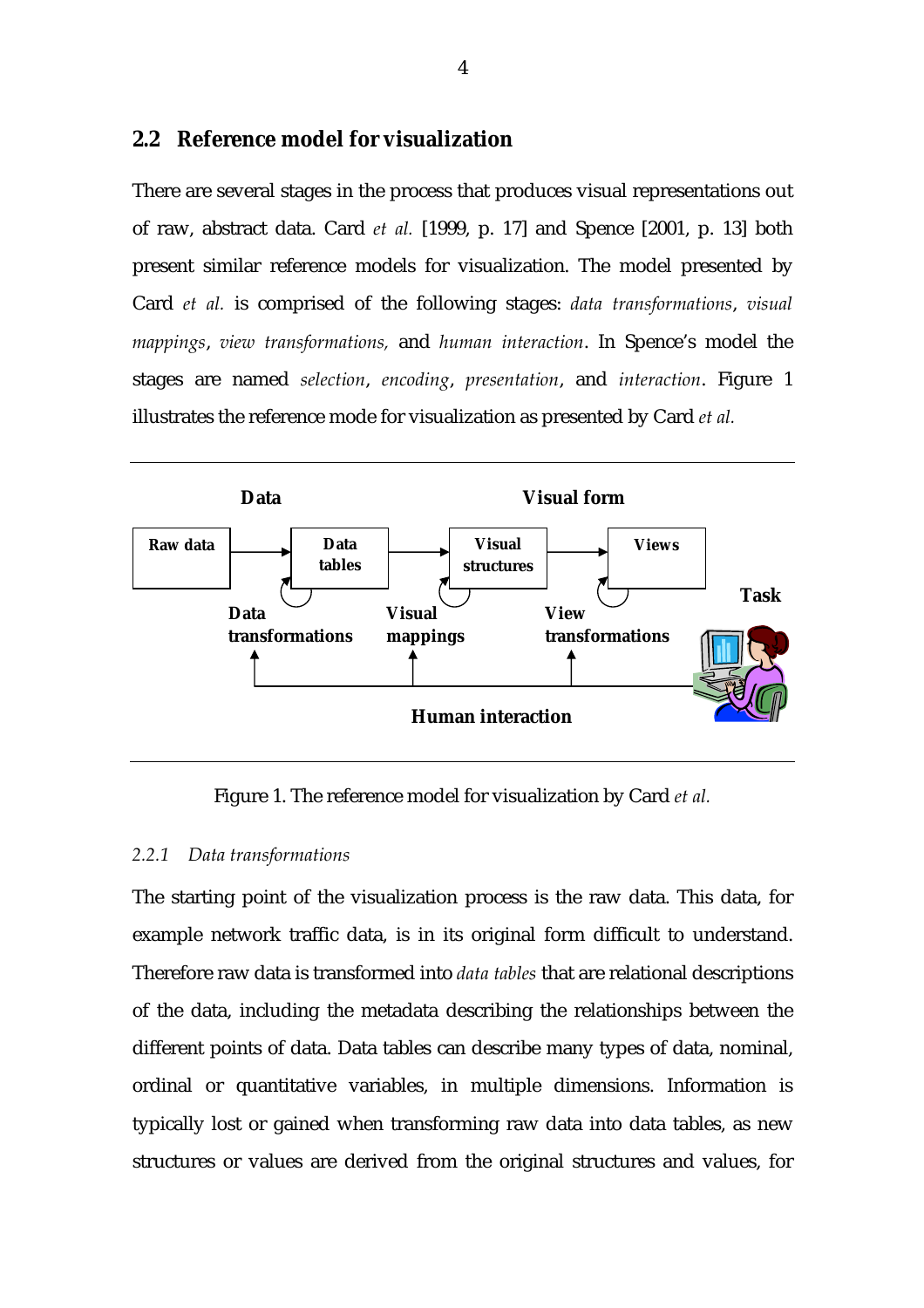<span id="page-8-0"></span>example through statistical calculations. A depiction of a data table is presented in Table 1.

|                          | Case <sub>i</sub>   | Case <sub>j</sub> | $\text{Case}_k$ | $\bullet\bullet\bullet$ |
|--------------------------|---------------------|-------------------|-----------------|-------------------------|
| Variable $_{\bm{x}}$     | Value $_{i\chi}$    | Value $j_{xx}$    | Value $kx$      | $\cdots$                |
| Variable $_{\mathbf{V}}$ | Value <sub>iy</sub> | Value $_{j}$      | Value $k_V$     | $\cdot\cdot\cdot$       |
| $\bullet\bullet\bullet$  | $\cdots$            | $\cdots$          | $\cdots$        | $\cdots$                |

Table 1. A depiction of a data table. After Card *et al.* [1999, p. 18].

## *2.2.2 Visual mappings*

Data tables are transformed into visual structures by applying visual mappings. Visual structures combine *spatial substrates*, *marks* and *graphical properties* into a visual representation.

Spatial substrates include different ways of distributing the content of the data tables into space on different axes. Marks are the visible things that appear in space, such as points, lines, areas or volumes.

Graphical properties include attributes such as size, colour, texture, shape, and orientation, which indicate the order of marks and help distinguish the different marks from one another.

Lohse [1994] has developed a higher level classification of visual representations that includes 11 categories, such as graphs, tables, maps, and cartograms.

## *2.2.3 View transformations*

Visual transformations are used to modify and augment the static visual structures in order to create views into the visual structures. These views exist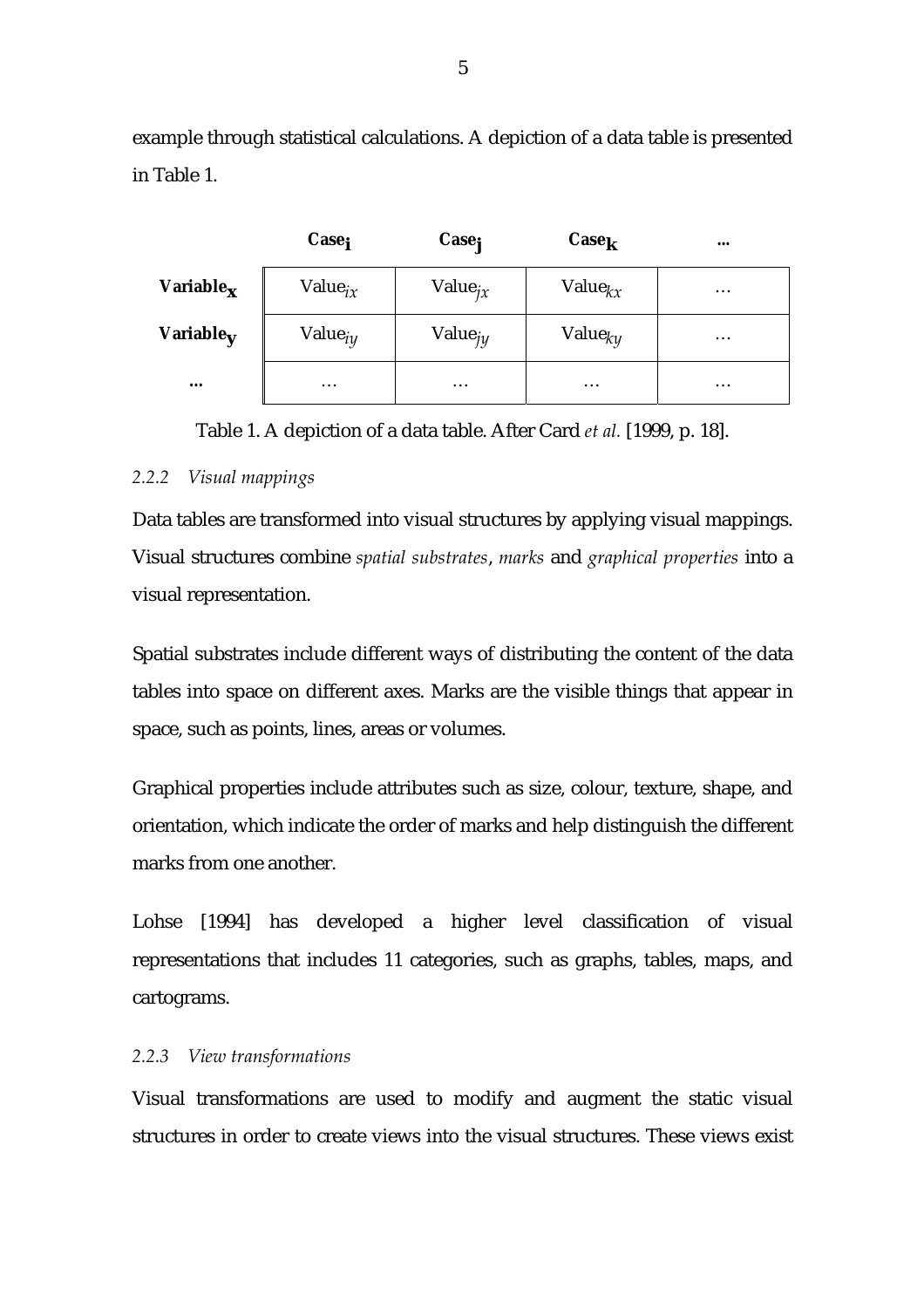in space-time and visual transformations are used to extract more information from the visualizations through interaction than would be possible statically.

According to Card *et al.* [1999, pp. 31-32] the three most common view transformations are *location probes*, *viewpoint controls*, and *distortions*.

Location probes are transformations that reveal the underlying data table information using location in the visual structure as the focus. For example *magic lenses* by Fishkin and Stone [1995] give an alternate view of the region under the magic lens view. An example of magic lenses is presented in Figure 2.





Viewpoint controls are used to move the viewpoint into the visualization, for example, by zooming, panning or clipping. One example of viewpoint controls is for example the continuous zooming technique used in the *Pad++* system by Bederson and Hollan [1994].

Another viewpoint control technique is *overview + detail*, in which two windows are used together. An overview of the visual structure is shown in one window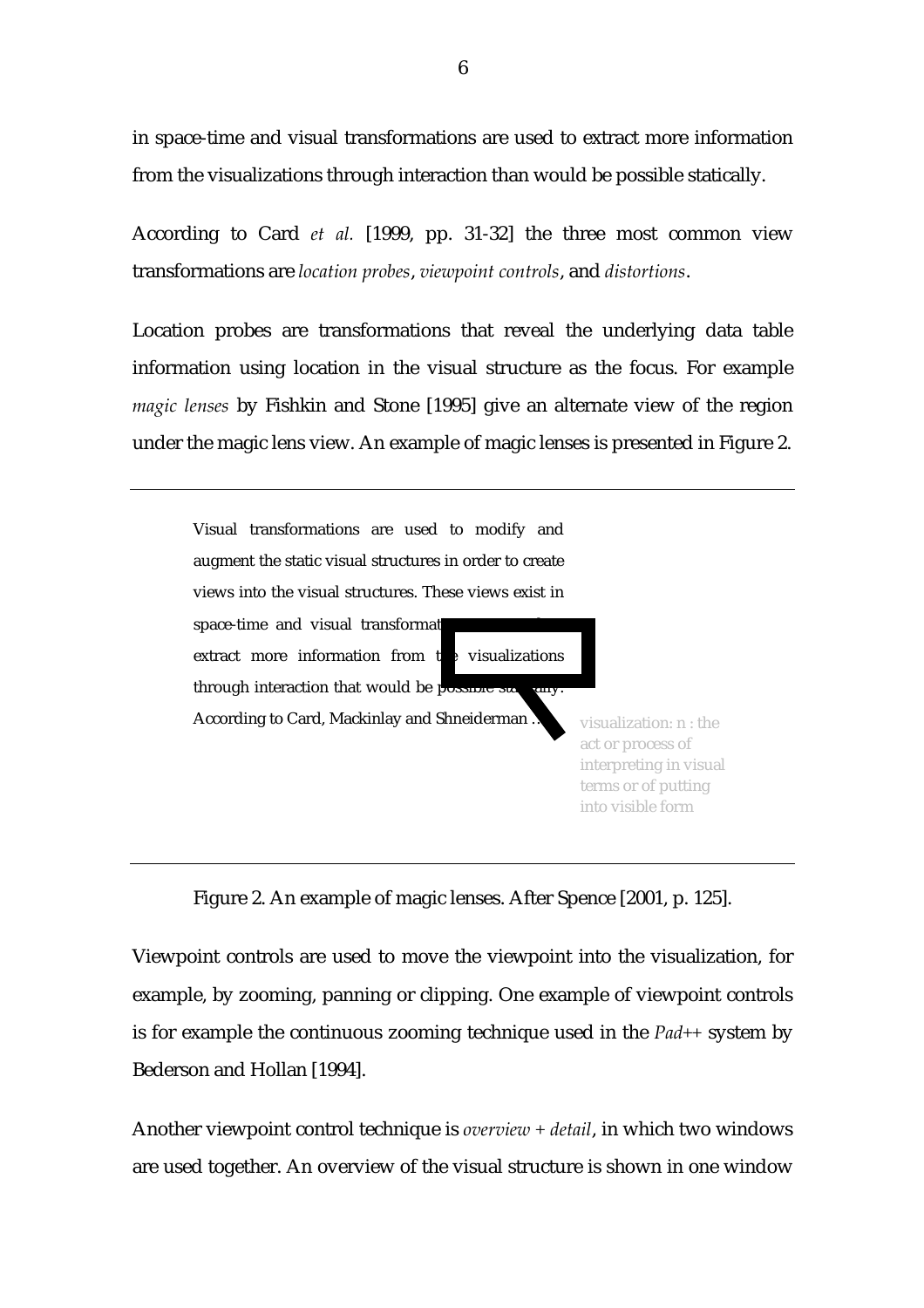and the other window is used to present a detailed view of the focus area. An illustration of the principle of overview + detail is presented in Figure 3.



Figure 3. An example of the overview + detail technique.

Distortion techniques modify the visual structure, creating *focus + context* views. The focus area is used to show the underlying details of the visual structure in an undistorted view, whereas in the context area the details are distorted in order to save space. An example of a focus + context view is the *Perspective Wall* by Mackinlay *et al.* [1991], illustrated in Figure 4.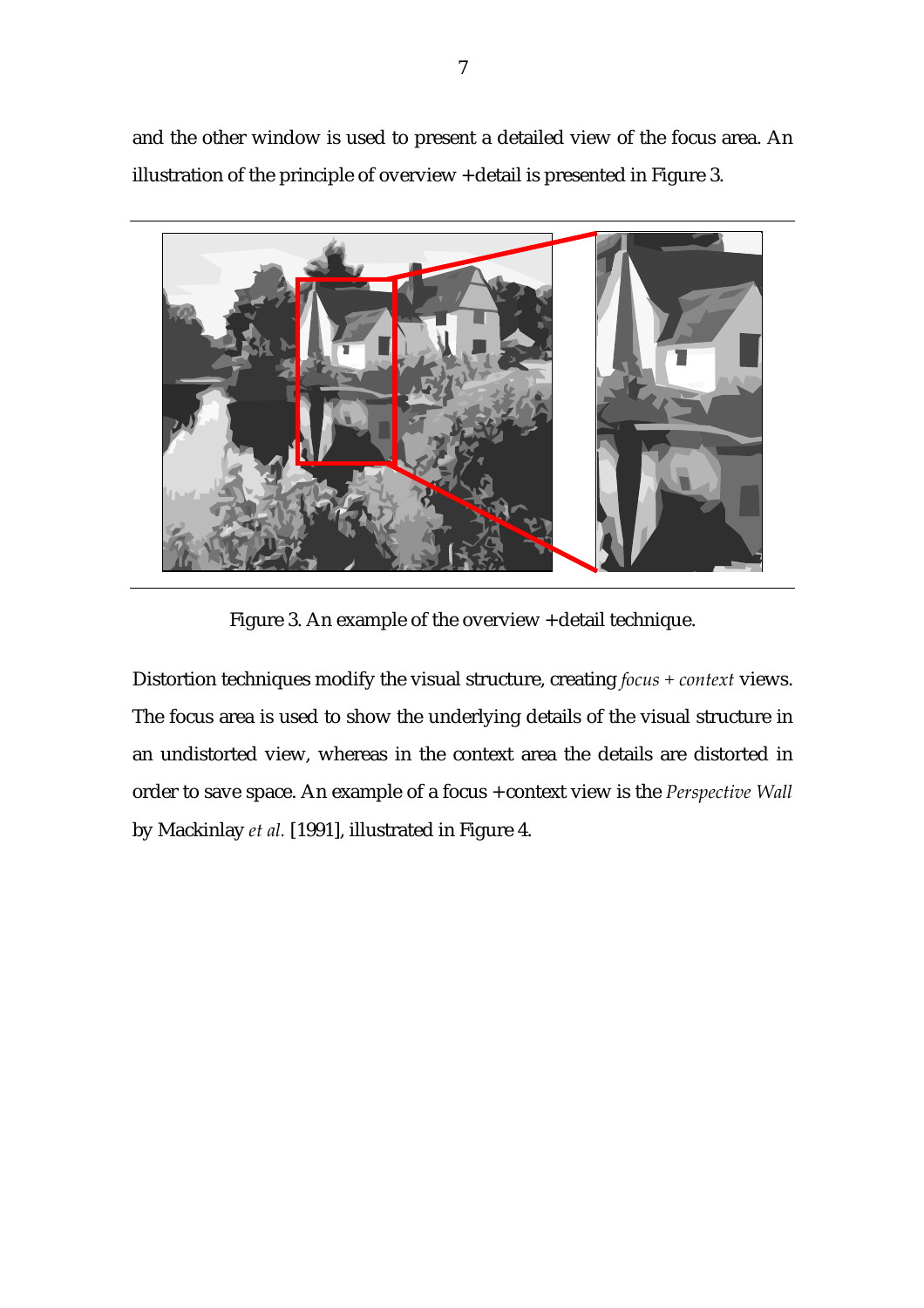

Figure 4. The Perspective Wall by Mackinlay *et al.* [1991].

There is, however, some ambiguity to the definitions of different view transformation techniques and it is therefore sometimes difficult to establish exact boundaries between different techniques. For example, focus + context and overview + detail are in many ways quite similar techniques, as both use the principles of a focus view to present the details and a less detailed overview to present the context.

Further, some focus + context techniques, such as the non-graphical fisheye views, do not employ distortion at all, but rely rather on other means, such as data suppression, to create a difference between the focus and the context. One example of the non-graphical fisheye views technique is the *Power Browser* by Buyukkokten *et al.* [2000]. In Power Browser suppression is used to present hierarchical structures of hyperlinks on web pages based on their importance and proximity to the currently selected page.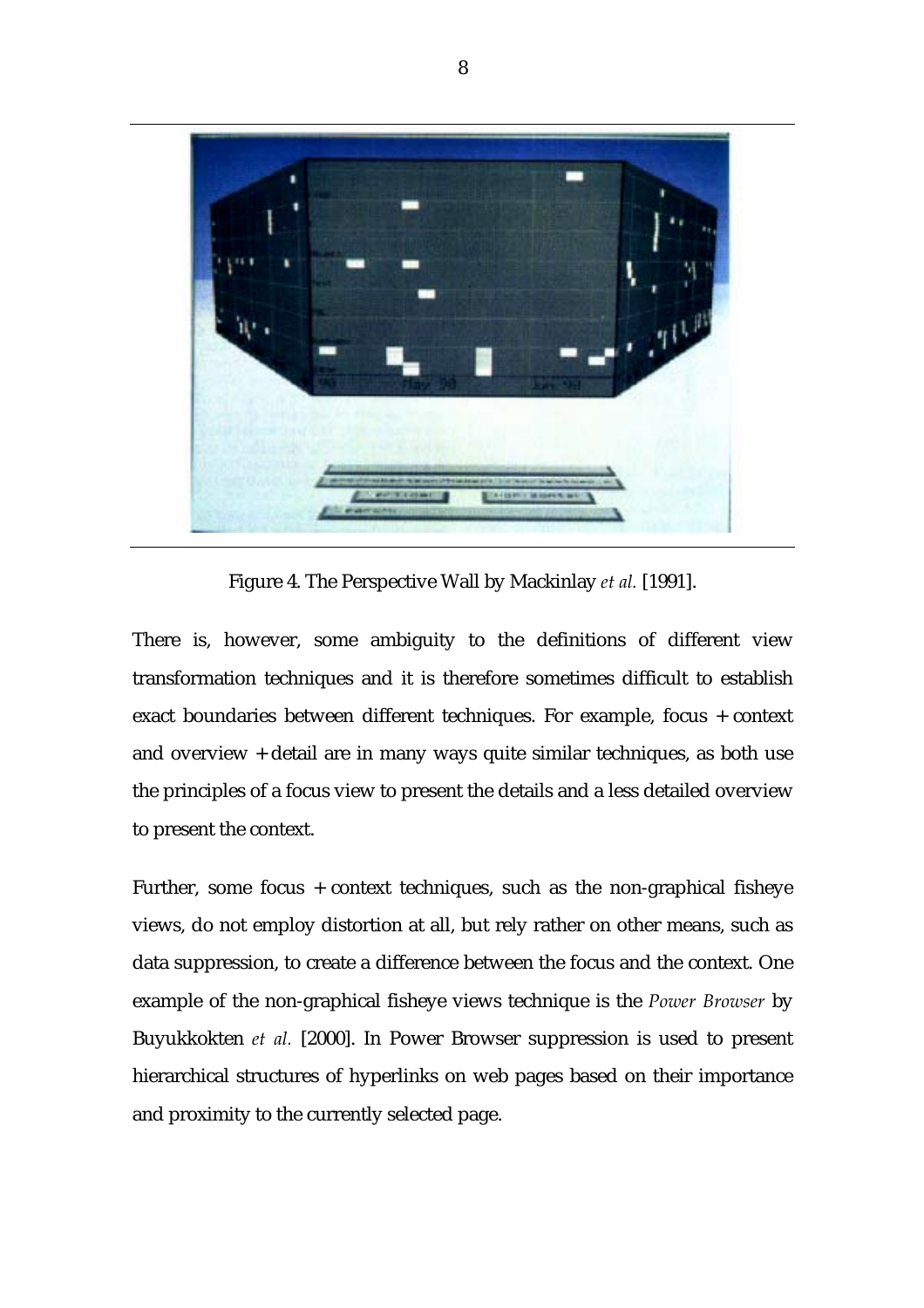#### <span id="page-12-0"></span>*2.2.4 Human interaction*

Human interaction completes the reference model suggested by Card *et al.* [1999, p. 33]. Human interaction can take place at any stage of the visualization process. In the data transformation stage the user can control which parts of the raw data are included in the visualization. In the visual mapping stage the user selects, for example, the mappings between the axes of the visual structure and the variables in the data table. In the visual transformation stage the user can control the viewpoint and its properties.

The reference model for visualization gives an approximation of the steps that the information visualization process is composed of. In real life, the visual reasoning tasks that users carry out usually combine these steps into more elaborate loops of actions. Thus, the different steps in the information visualization process are not one-off events, but rather loops unto themselves, in which the data tables, visual mappings and visual transformations change based on the human interaction with the system.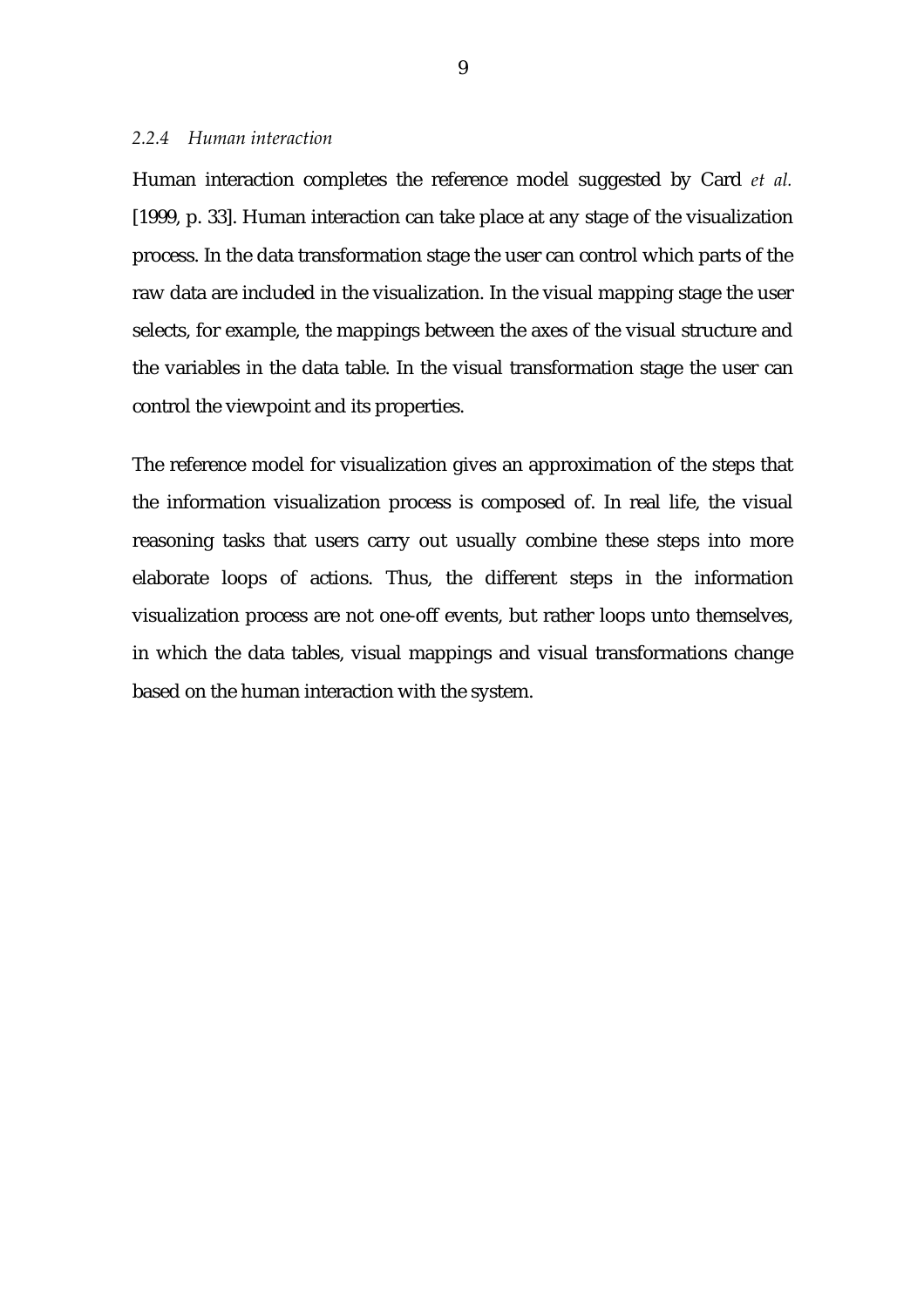# <span id="page-13-0"></span>**3. The presentation problem**

In this thesis the emphasis is on discussing the issues related to the view transformation stage and the human interaction stages of the visualization process, especially in the context of small display devices. According to Spence [2001, pp. 111-112], with the recent advent of small and mobile handheld devices such as PDAs (Personal Digital Assistants) and mobile phones, the role of the *presentation problem* has become increasingly crucial.

The problem is threefold: on one hand there is a need to present large amounts of information on a limited display area, on the other hand there is also a need to support the human activity of forming a mental model of the data. In addition, the interaction capabilities found in handheld devices limit the possibilities to interact with the data. Spence presents a number of possible solutions to overcome the presentation problem that will be discussed in the following.

The most obvious solution is to use scrolling in order to bring data in and out of the visible area. For example, when editing a long document in a word processor application the user can move between chapters and sections by scrolling the underlying text via some scrolling mechanism. The problem with this approach is that most of the document is always hidden from view, thus making it difficult to assess the context to which the currently displayed data belongs to. Figure 5 gives an example illustration of scrolling.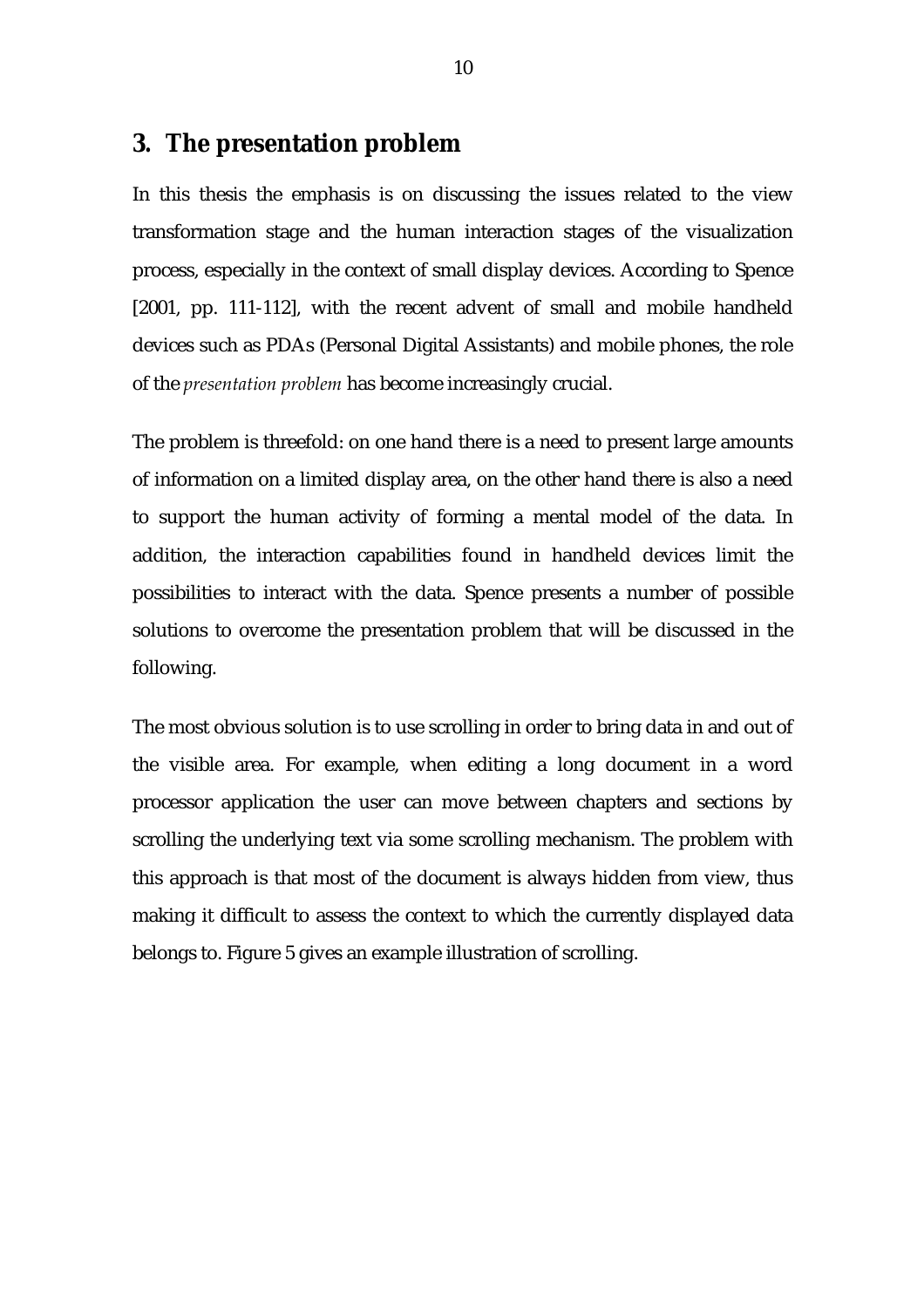The most obvious solution is to use scrolling in order to bring data in and out of the visible area. For document in a word processor scrolling in order to bring data in and out of the visible area. For example, when editing a long

application the user can move between chapters and sections by scrolling the underlying text via

Figure 5. An example of scrolling. After Spence [2001, p. 113].

A way to remedy the problems associated with scrolling is to provide context. This can be done, for example, by providing a less detailed context view near the detailed focus view, adopting a manner of an overview + detail technique. This solution, however, poses problems of its own. It is often difficult to make the mental transfer from the edge of the detailed view to the corresponding area in the context view.

A study by Hornbæk and Frøkjær [2001], in which the usability of linear scrolling, overview + detail, and fisheye views was compared, suggests that overview + detail and fisheye view techniques are superior to linear scrolling in reading tasks. The problems associated with overview + detail techniques are demonstrated by the fact that the fisheye view technique achieved better performance, although it gained higher subjective ratings from the test subjects.

Ware and Lewis [1995] have proposed a solution, the *DragMag Image Magnifier*, to this continuity problem that uses a magnification approach to show both detail and context in the same view. Lieberman [1997] proposes the use of transparency to show the detailed view superimposed over the context view.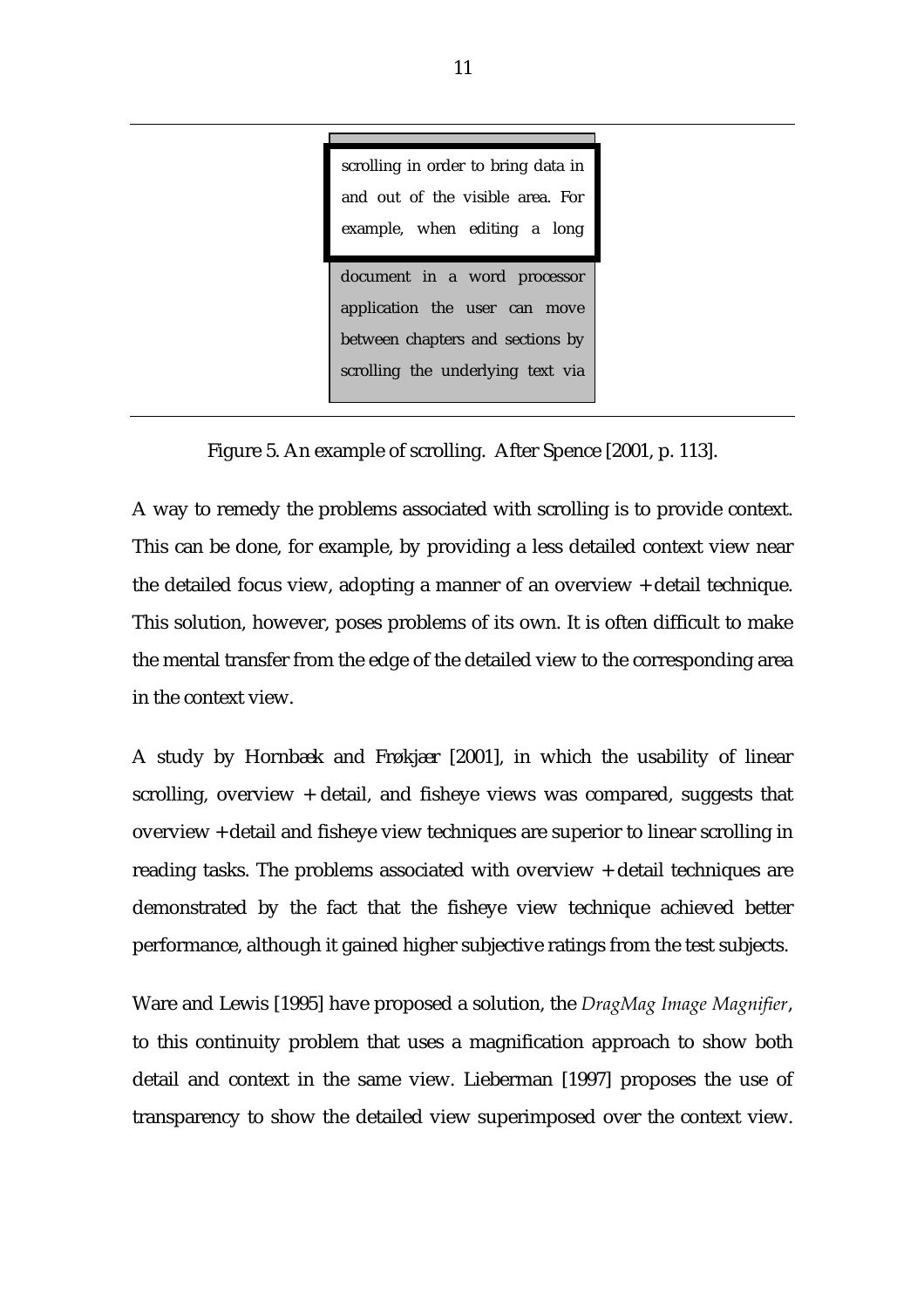Figure 6 illustrates this idea as implemented by Lieberman in an earlier prototype [1994].



Figure 6. The Macroscope by Lieberman [1994].

The presentation problem can thus be defined as a problem of providing both detailed and contextual information in the same, often constrained, view. In the area of small displays it becomes even more important to be able to do this effectively.

During the recent two decades a lot of attention in research has been put into solving the problems dealing with the successful union of focus and context information. Spence [2001, pp. 116-133] breaks these solutions down into six categories, which are: (1) focus + context, (2) suppression of information, (3) magic lenses, (4) browsing, (5) effective views, and (6) zoom and pan. This categorization, excluding effective views due to their similarity with other proposed techniques, will be used as a basis in this thesis to discuss the issues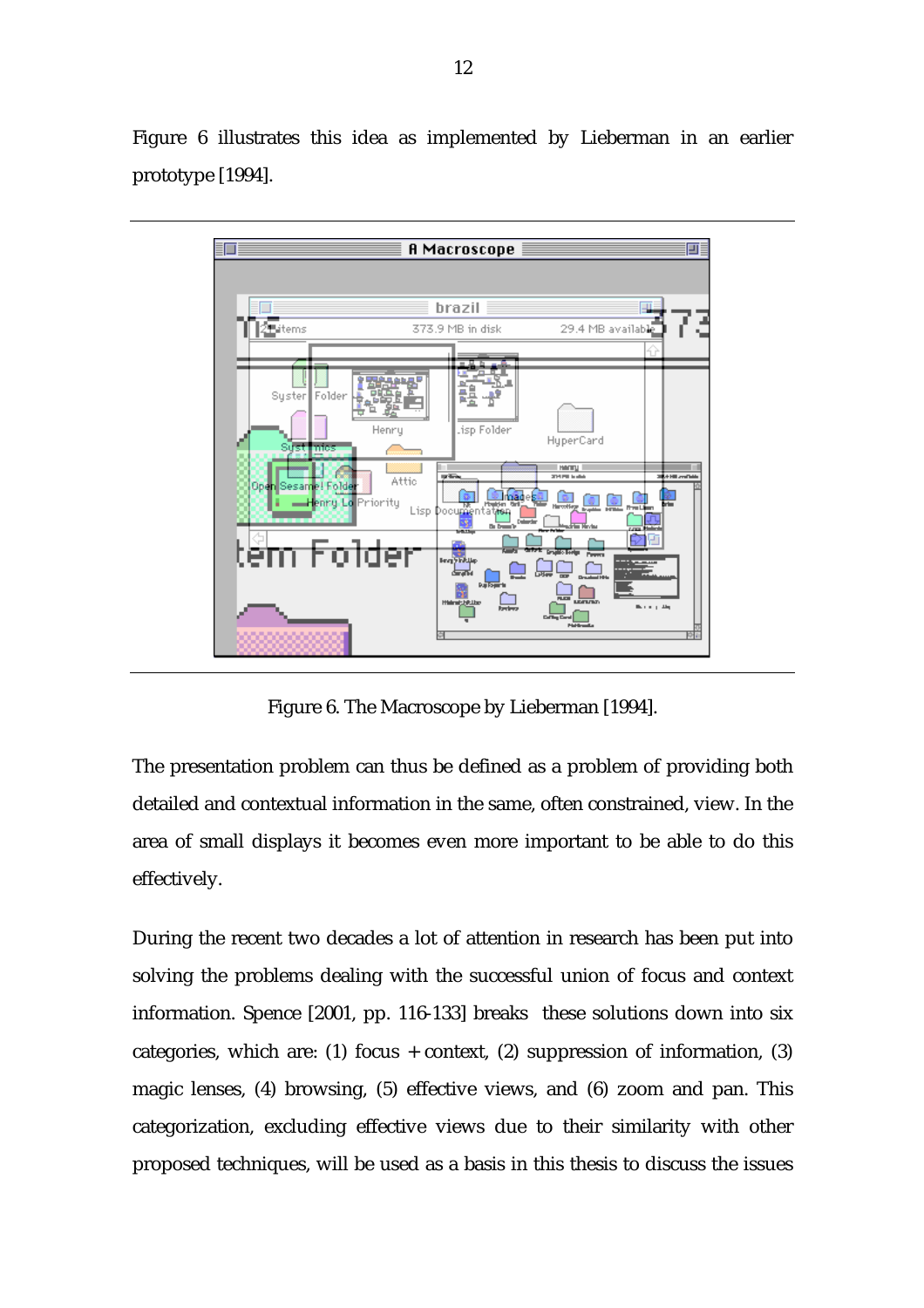<span id="page-16-0"></span>related to information visualization on small displays. The general principles and prominent techniques behind these solutions will be presented in the following section.

# **3.1 Approaches for solving the presentation problem**

#### *3.1.1 Focus + context techniques*

Focus + context techniques have three premises, as outlined by Card *et al.* [1999, p 307). First of all, both the context and the detailed information must be available simultaneously. Second, the type of information shown in the detailed view and context may be different from one another. Third, these two types of information should be combined into one display.

According to Card *et al.* there are several motivations for using a single view. The use of two separate displays incurs a penalty on the performance of visual search and working memory. Also, there seems to be a systematic way in which the users' attention in detail decreases when moving away from the object of attention. This leads to the hypothesis that it may be possible to build visualization techniques in which the peripheral context information is shown in reduced detail while showing the information in the focus in more detail, and the amount of detail is dynamically varied based on the changes in the user's attention.

Focus + context techniques typically use the principle of distortion through a *visual transformation function* to accomplish the focus + context demands. Visual transformation functions distort the visualizations through stretching and compression in order to give the focal portion of the visualization more visual detail. The shape of the transformation, that is how the magnification factor changes across the visualization, is expressed by a magnification function that is a derivative of the visual transformation function.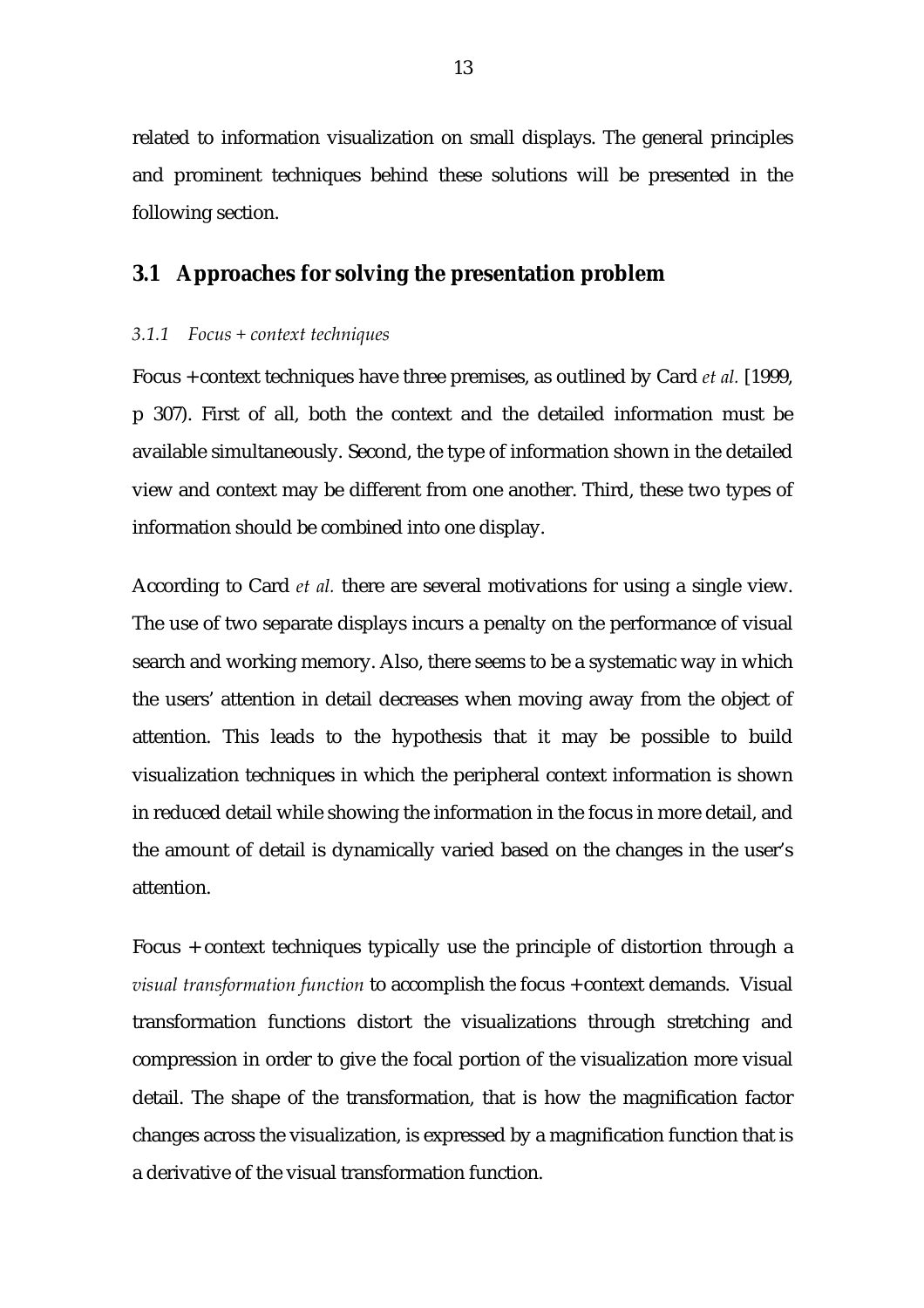A thorough review of distortion-oriented focus + context presentation techniques has been presented by Leung and Apperley [1994], in which the transformation functions are divided into two categories: *step functions* and *continuous transformation functions*. Step functions change the values discontinuously from one constant to the next, resulting in separate discrete levels of magnification in the visualization. Continuous transformation functions, on the other hand, scale the values in a continuous manner, resulting in smooth magnification. The difference between step functions and continuous magnification functions is illustrated in Figure 7.



Figure 7. Comparison of step vs. continuous magnification functions [Leung and Apperley, 1994].

The *Bifocal Display* by Spence and Apperley [1977] is one of the first focus + context techniques. With the Bifocal Display a step function is used, and the resulting distortion is analogous to a long strip of paper being shown to the user over two posts in such a way that all the contents of the paper are visible. Only the items in the centre are readable to the user, but the user can still be aware of the items away from the centre. The principle behind the Bifocal Display is presented in Figure 8.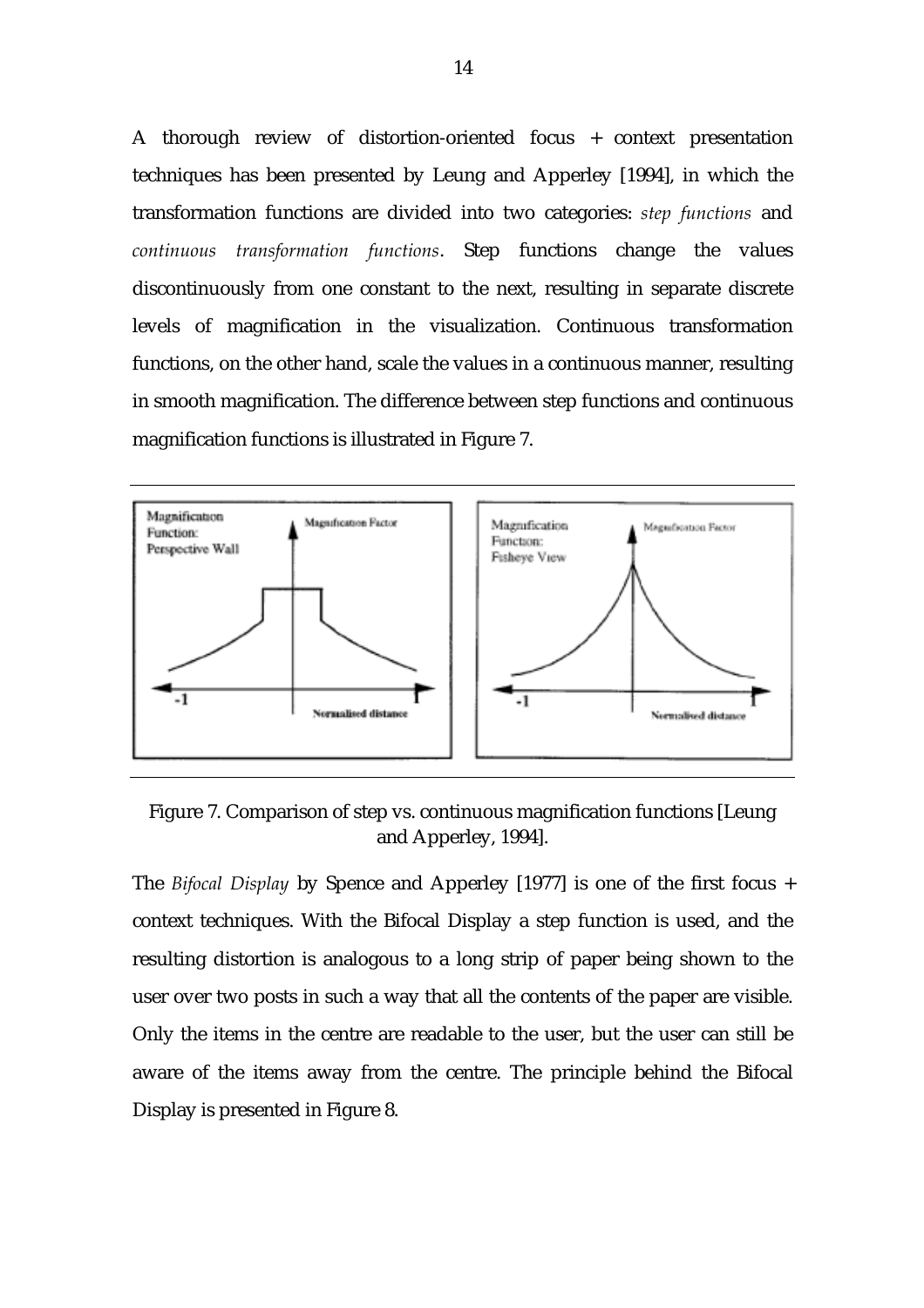

Figure 8. The Bifocal Display principle [Leung and Apperley, 1994].

An extension of the Bifocal Display principle, the *Perspective Wall*, was developed by Mackinlay *et al.* [1991]. It simulates a three-dimensional view of a file structure view, building on the distortion principles advocated in the Bifocal Display. In the Bifocal Display and Perspective Wall the context view is distorted in *x* dimension only, but the distortion could also be applied in the *y*  dimension, or in both dimensions simultaneously. These distortion principles have been extended in the *Document Lens* by Robertson and Mackinlay [1993] and the *Table Lens* by Rao and Card [1994]. An illustration of the Document Lens is presented in Figure 9.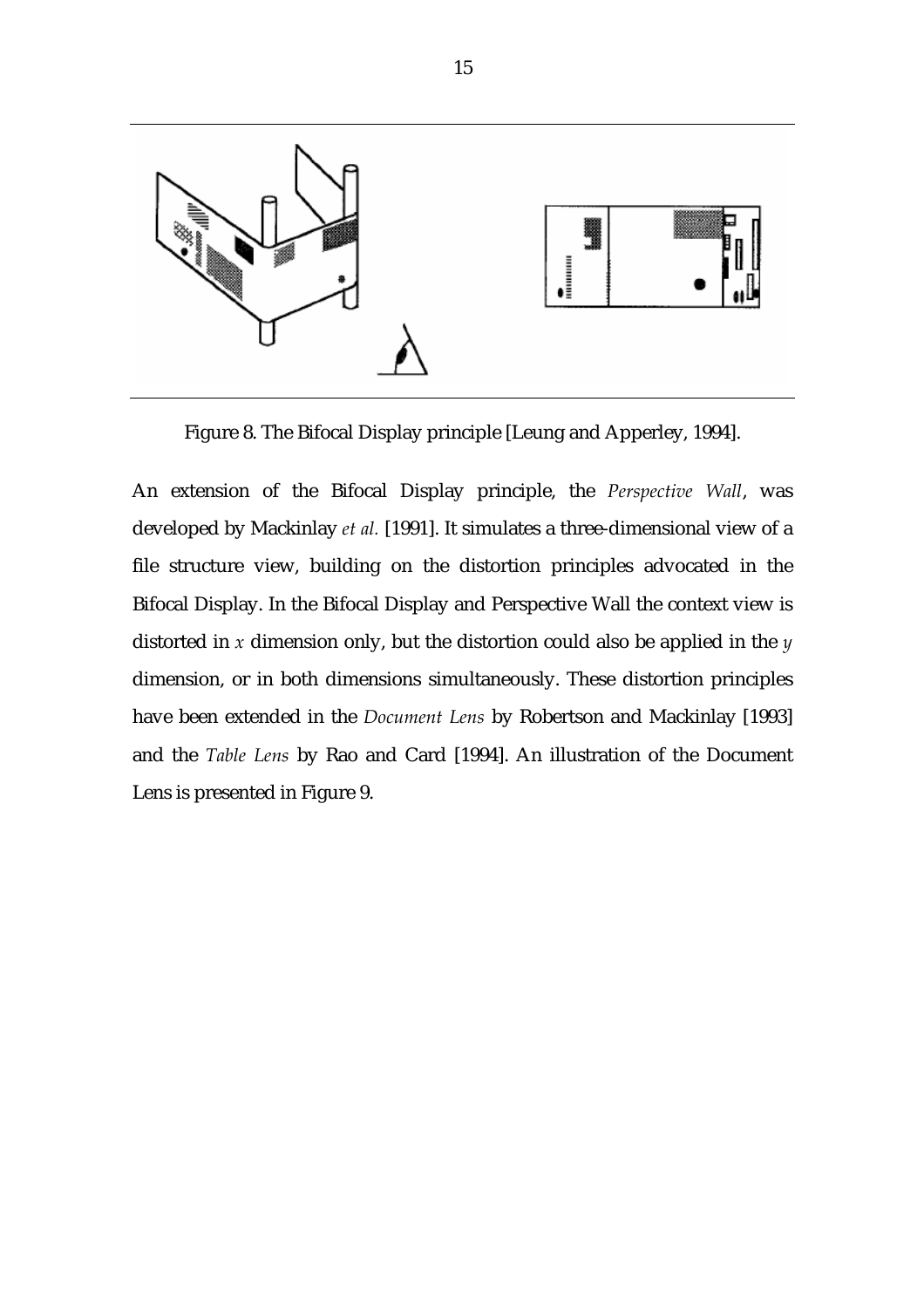

Figure 9. The Document Lens by Robertson and Mackinlay [1993].

Kadmon and Shlomi [1978] proposed a polyfocal projection for presenting statistical data on cartographic maps and its application, the *Polyfocal Display*. The basic principle behind the polyfocal display is similar to that of the Bifocal Display, however Polyfocal Display uses multiple focus areas and the view is distorted in both *x* and *y* dimensions using a continuous magnification function.

The previous techniques presented in this thesis have used focus + context techniques to present information in two-dimensional space. However, space itself can be distorted to produce implicit focus + context views by using non-Euclidean geometry. Lamping and Rao [1996] have proposed the use of hyperbolic geometry to achieve focus + context.

Lamping and Rao's application, the Hyperbolic Browser, can be used to present large hierarchies efficiently. The Hyperbolic Browser first maps the hierarchy on a hyperbolic plane and the resulting structure is then mapped to normal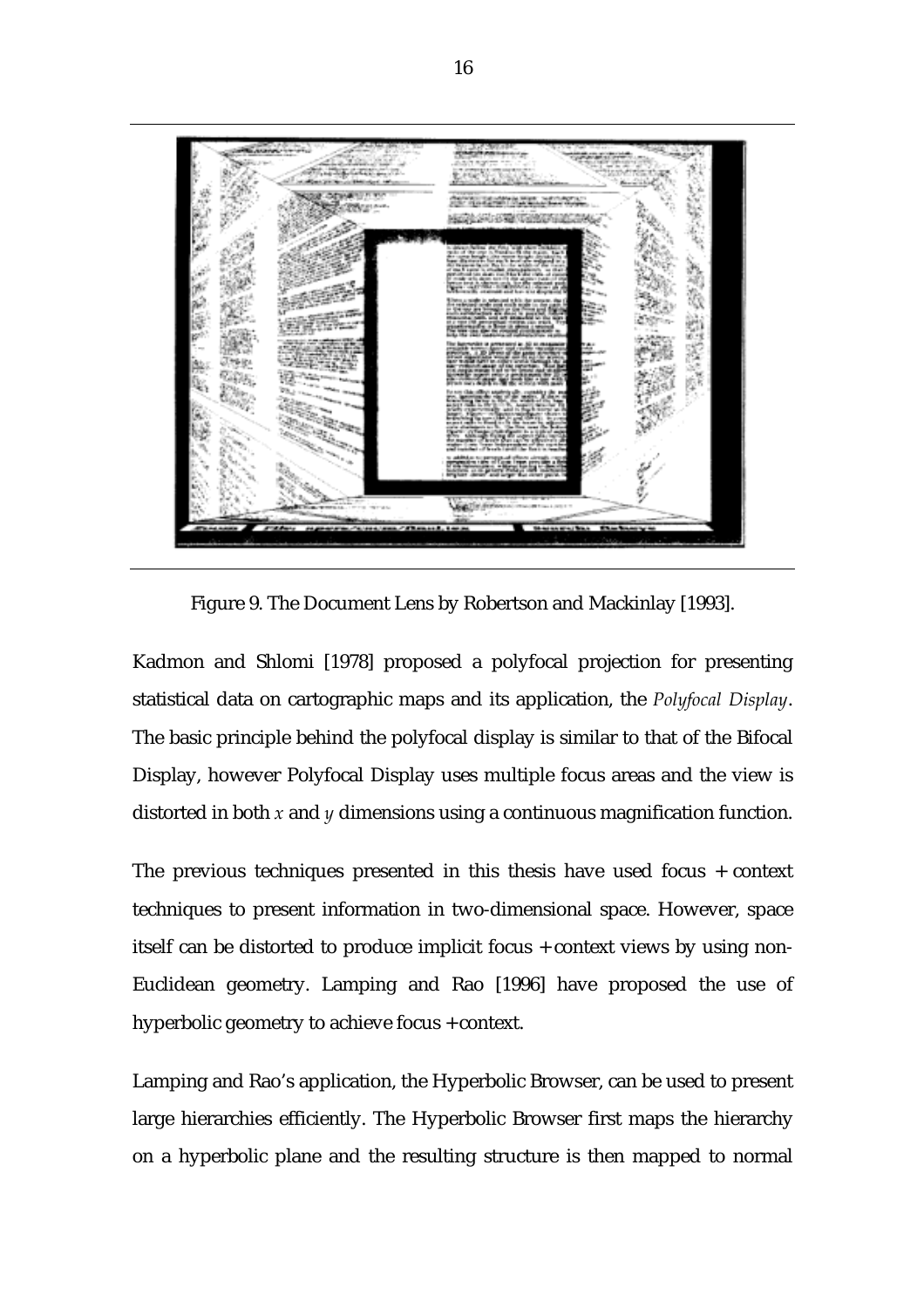<span id="page-20-0"></span>(Euclidean) two-dimensional plane. An illustration of the Hyberbolic Browser is presented in Figure 10.



Figure 10. The Hyperbolic Browser by Lamping and Rao [1996].

## *3.1.2 Suppression techniques*

Suppression techniques build upon the notion that not all information is always relevant to the task the user is attempting to accomplish and can thus be suppressed from the view. The most prominent technique to take advantage of this notion is the *fisheye* technique suggested by Furnas [1986]. According to Furnas it is often practical to show data only if its perceived value exceeds some threshold set by the user. The perceived value is calculated by a *degree of interest* (DOI) function. For example, in the most simplistic case the perceived value could be calculated as a factor of the distance of the item from the current viewpoint. As consequence of applying the DOI function, items that have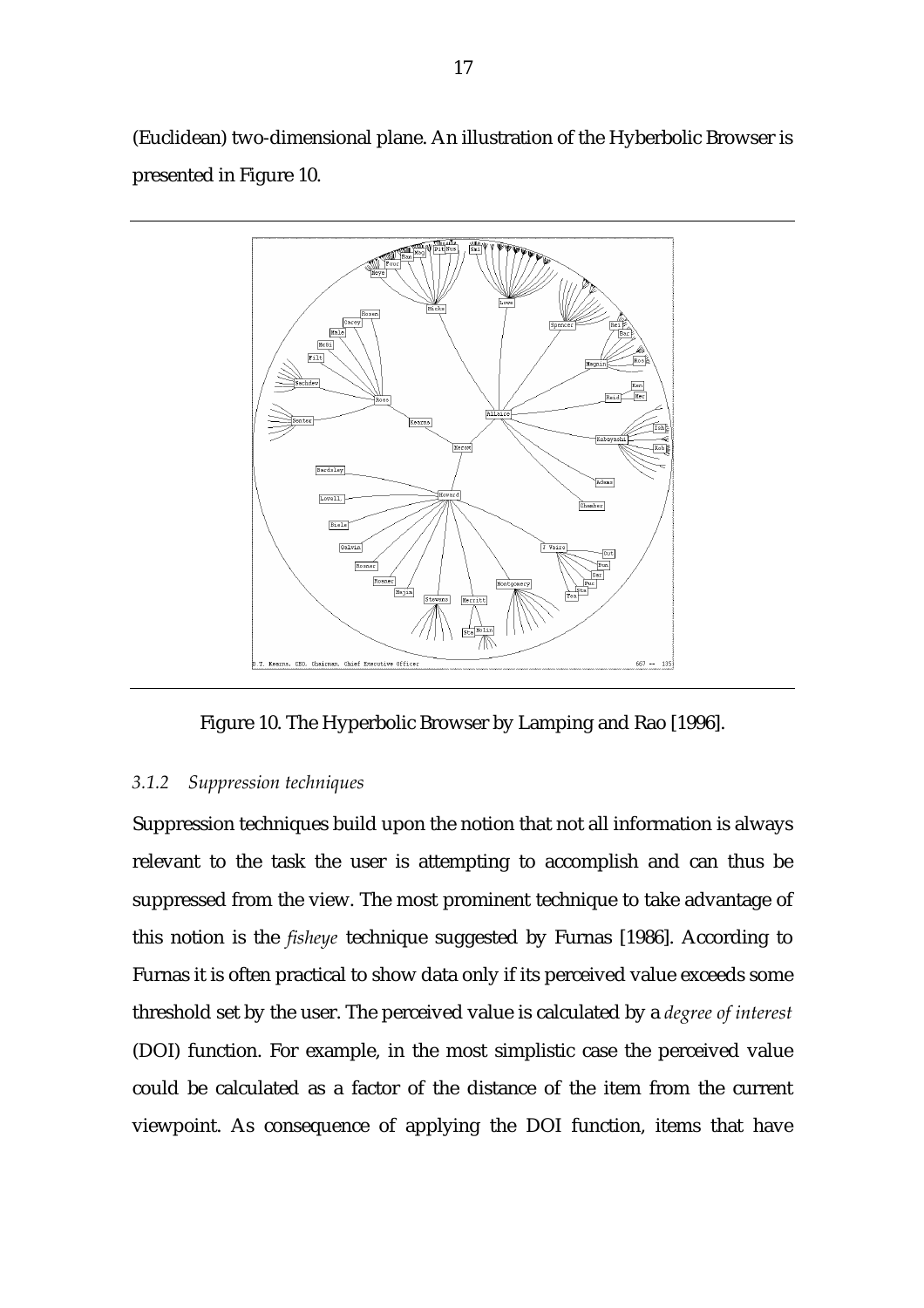perceived values above the threshold are shown in the view while items with values below the threshold are suppressed from the view.

However, in many cases the situation is more complex. In these cases the DOI function would be composed of a presupposed (*a priori*) component, the general interest of the object, and an observed (*a posteriori*) component, the distance of the object from the current viewpoint. For example, in map applications this would mean that larger cities with high general interest that are far away from the current viewpoint would more likely be shown than small cities with low general interest.

Figure 11 gives an example of the operation of the DOI function. The numbers indicate the value calculated by using a simple proximity-based DOI function. Initially, the focus is on the root node, and then it is shifted to the indicated child node. The tree structure on the right shows which nodes are shown when the threshold is set at -4.



Figure 11. The operation of the DOI function in Furnas' tree-view. After Spence [2001, p. 122].

Card *et al.* [1999, p. 307] suggest that the selective reduction of information for the contextual area can be obtained by several other means as well, for example through highlighting or distortion. Instead of removing the objects from the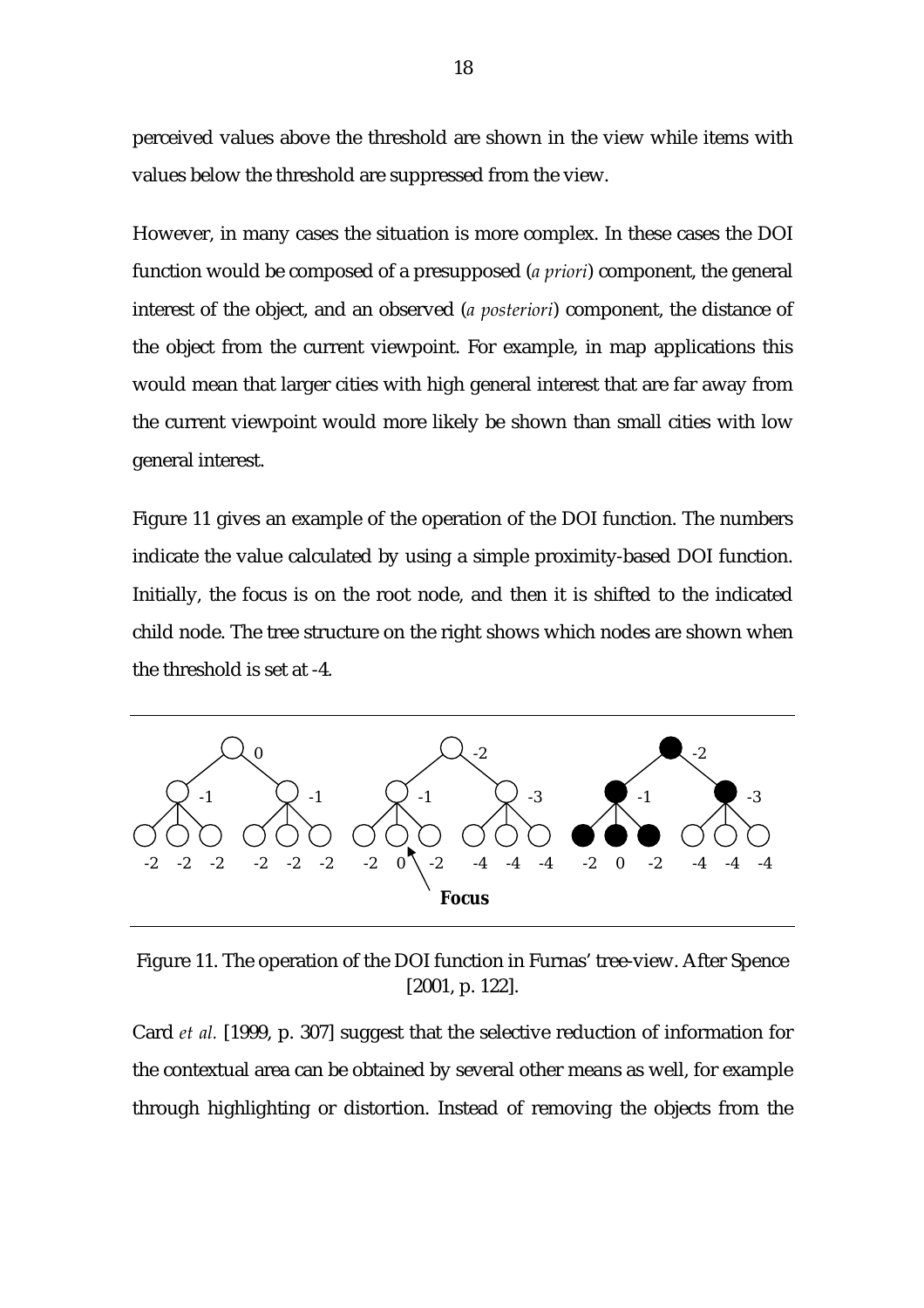view, only the objects of interest could be highlighted or the view could be distorted so that only the objects near the points of interest are visible in detail.

In Furnas' work the fisheye principle is used in the domain of non-graphical tree structures, but it has been extended, for example, by Sarkar and Brown [1994] with their graphical fisheye views, and by Bederson [2000] with his application of the fisheye technique to application menus (*fisheye menus*). An implementation of Sarkar and Brown's graphical fisheye view used to visualize the structure of network graph is illustrated in Figure 12.



Figure 12. Graphical fisheye view by Sarkar and Brown [1994].

While in this thesis fisheye views are presented as a data suppression technique, they could also be discussed under the heading of focus + context techniques. The division used here is, however, based on the categorization provided by Spence [2001, pp. 116-133], in which the suppression of detail is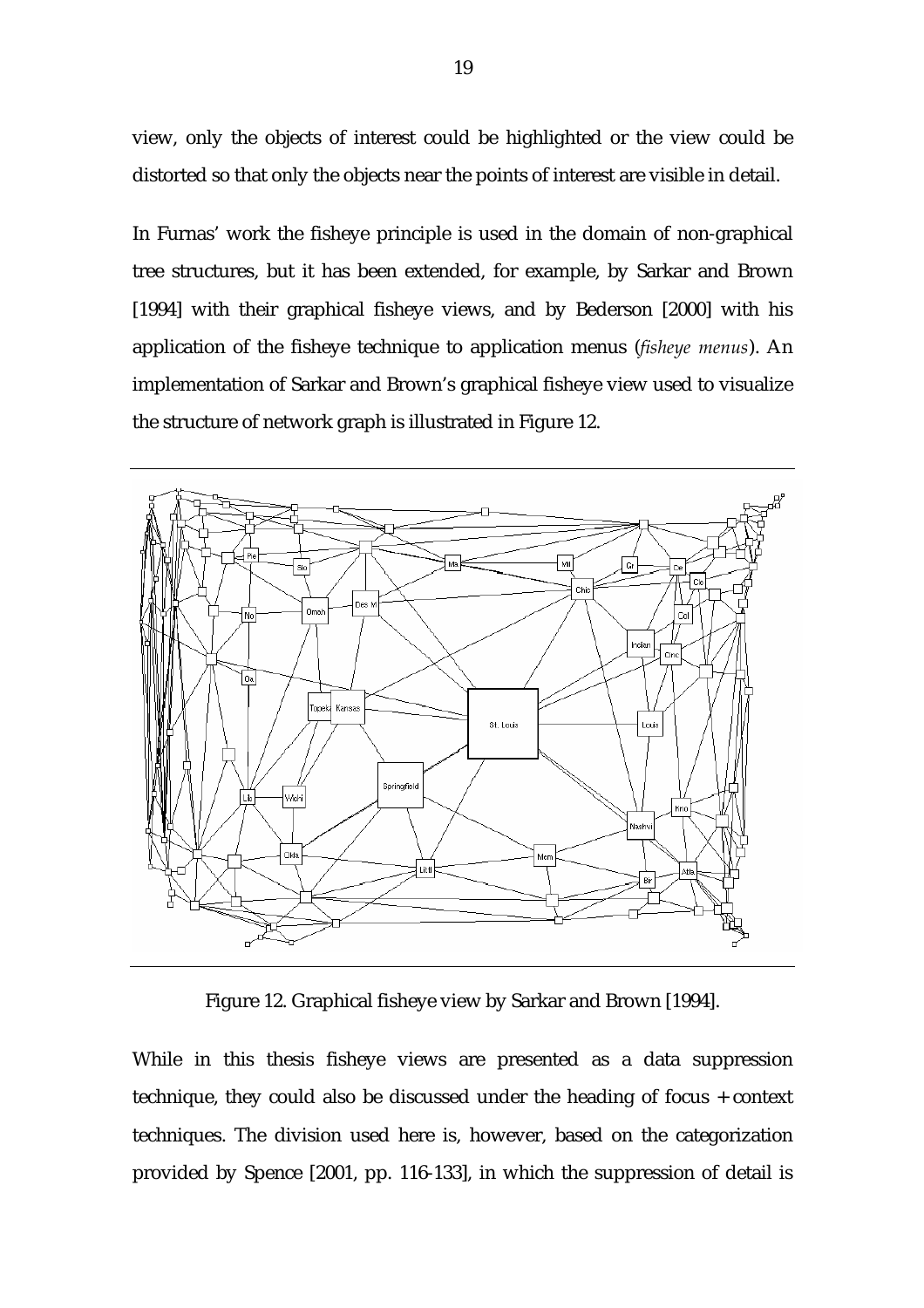presented as a sufficient basis by which to separate fisheye views from the larger family of focus + context visualization techniques.

Z-thru mapping by Colby and Scholl [1991] is another technique that builds on the idea of selective display of information. Z-thru mapping views consist of information layers associated with a certain property of the data being displayed. The transparency and focus of these layers can be controlled by the user so that the relevant information can be viewed according to the user's needs, for example the transparency of certain layers can be decreased to make the information on that layer stand out better.

The z-thru mapping concept has been further developed for example by Silvers [1995]. Figure 13 illustrates Silvers' weather data visualization in which different layers are used to present geographical, location, and weather data.



Figure 13. Z-thru mapping by Silvers [1995].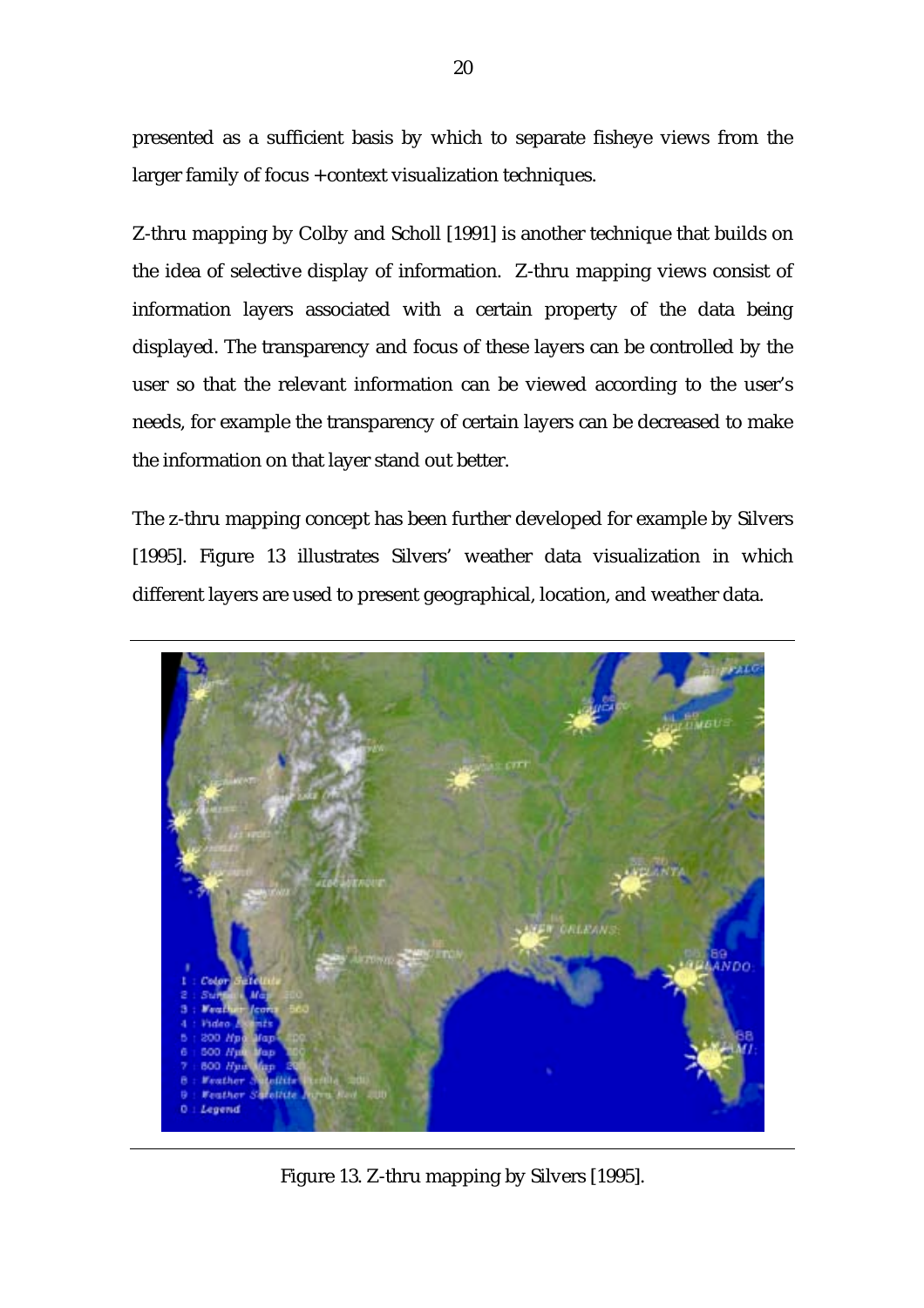<span id="page-24-0"></span>Suppression and distortion can also be combined to create effective visualizations. One hypothetical example by Spence [2001, p. 124] uses the polyfocal display distortion technique by Kadmon and Shlomi [1978] to provide sufficient detail for navigation inside two cities while also employing suppression to filter away unnecessary detail on the trail between the cities. An illustration of Spence's example combining distortion and suppression techniques is presented in Figure 14.



Figure 14. An application of the "A Really Useful Map" example. After Spence [2001, p. 124].

## *3.1.3 Magic lenses*

The fundamental metaphor of the *magic lenses* concept is that of using a magnifying glass to reveal more detail about the underlying information. The display of increased detail is limited to a small region in order to prevent visual clutter over the whole display area. The selection of items is done according to the  $x$ ,  $y$  position of the lens and the parameters assigned to the lens. For example, the lens could be parameterised to show only such items that have a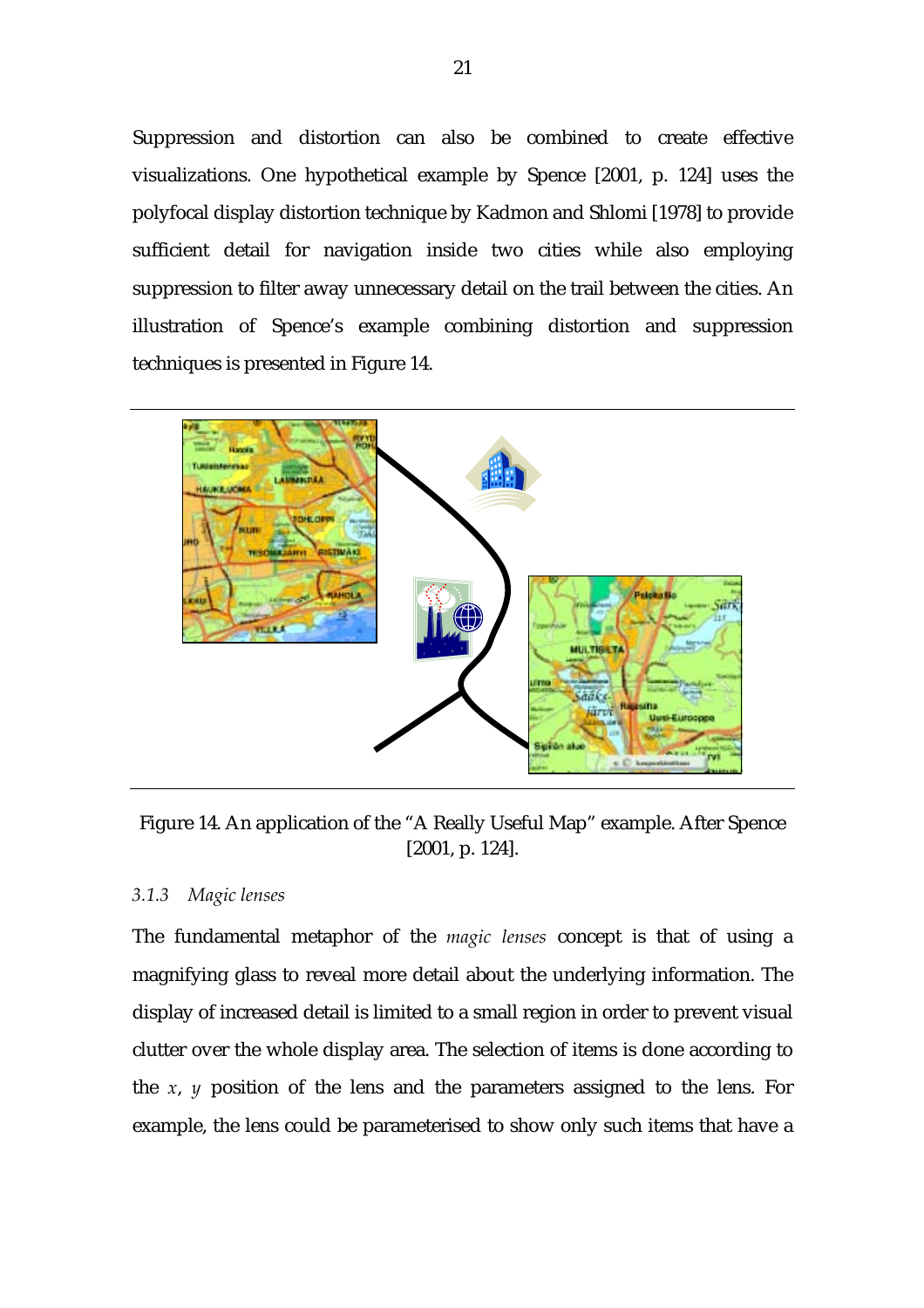<span id="page-25-0"></span>property the value of which exceeds a certain threshold value assigned by the user.

Fishkin and Stone [1995] have proposed an application of the magic lenses concept. In their implementation magic lenses are used to perform data base queries. Each lens is assigned a Boolean query that filters the underlying values, and items that match the query are indicated with colour coding. Combined queries can be formed by moving the lenses to overlap one another. The magic lenses implementation by Fishkin and Stone is presented in Figure 15.



Figure 15. Magic lenses by Fishkin and Stone [1995].

## *3.1.4 Riffling techniques*

Riffling allows users to quickly browse through large quantities of data with the goal of gaining some kind of idea of its contents. The concept of riffling is based on a trade-off between space and time. A simultaneous full view of the data might require a much larger display area that can be used – with riffling the same physical space is used to present the user with rapid snapshots of the data in a linear and serial manner. In this sense riffling is analogous to flipping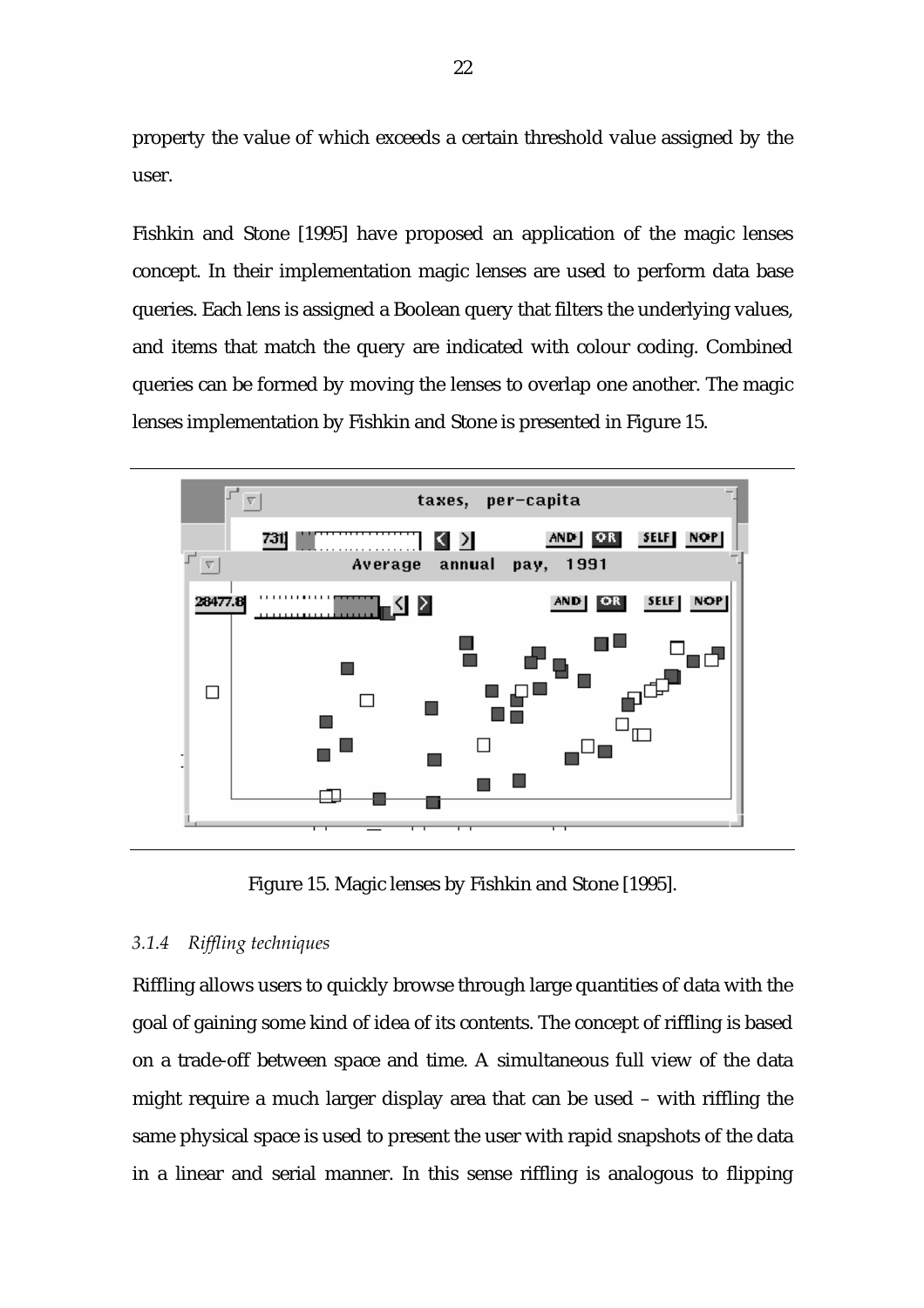through the pages of a book printed on paper. Spence [2001, p. 126] suggests that at display rates of five to ten images per second users are still able to recognize the images that are being displayed.

A number of interesting applications based on the concept of riffling have been developed. Wittenburg et al. [1998] developed the PolyNav<sup>™</sup> previewer, a prototype that supports image-based previewing of information spaces. Their implementation is used to present the goods and services of a World Wide Web service to potential customers. In the PolyNav™ previewer the hyperlinks on a page are shown in a sequence as a stream of images. The prototype is presented in Figure 16.



Figure 16. A JavaTM applet version of the previewer by PolyNavTM Wittenburg *et al.* [1998].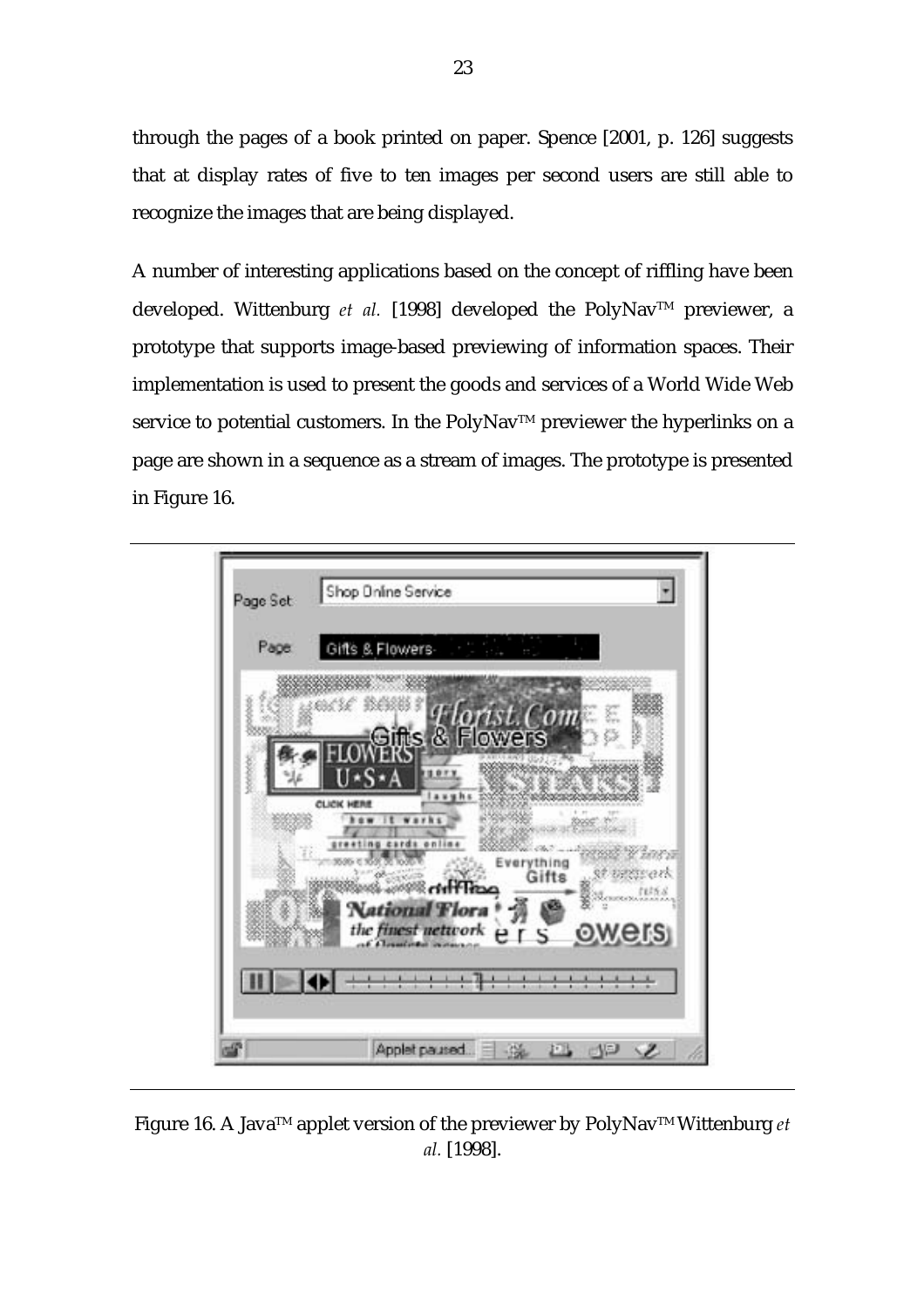<span id="page-27-0"></span>De Bruijn and Spence [2000] have developed the RSVP (*Rapid Serial Visual Presentation*) technique based on the principle of riffling. In their approach riffling is used to browse through the contents of file-system folders in a sequential manner. Figure 17 illustrates the operation of the RSVP technique.



Figure 17. An example of the operation of the RSVP technique. After Spence [2001, p. 128].

#### *3.1.5 Zoom and pan techniques*

Zoom and pan are techniques for moving and magnifying the viewpoint in the visual structures. Zooming is defined by Spence [2001, p. 130] as the "increasing magnification of a decreasing/increasing fraction of a two-dimensional image under the constraint of a viewing frame of constant size." Panning is in turn defined as "the smooth movement of a viewing frame over a two-dimensional image of a greater size."

Spence [2001, p. 131] presents an example of zoom and pan by examining two points in an image. In order to investigate the points in detail, the user needs to zoom in on the points. To move from point *A* to point *B* could be accomplished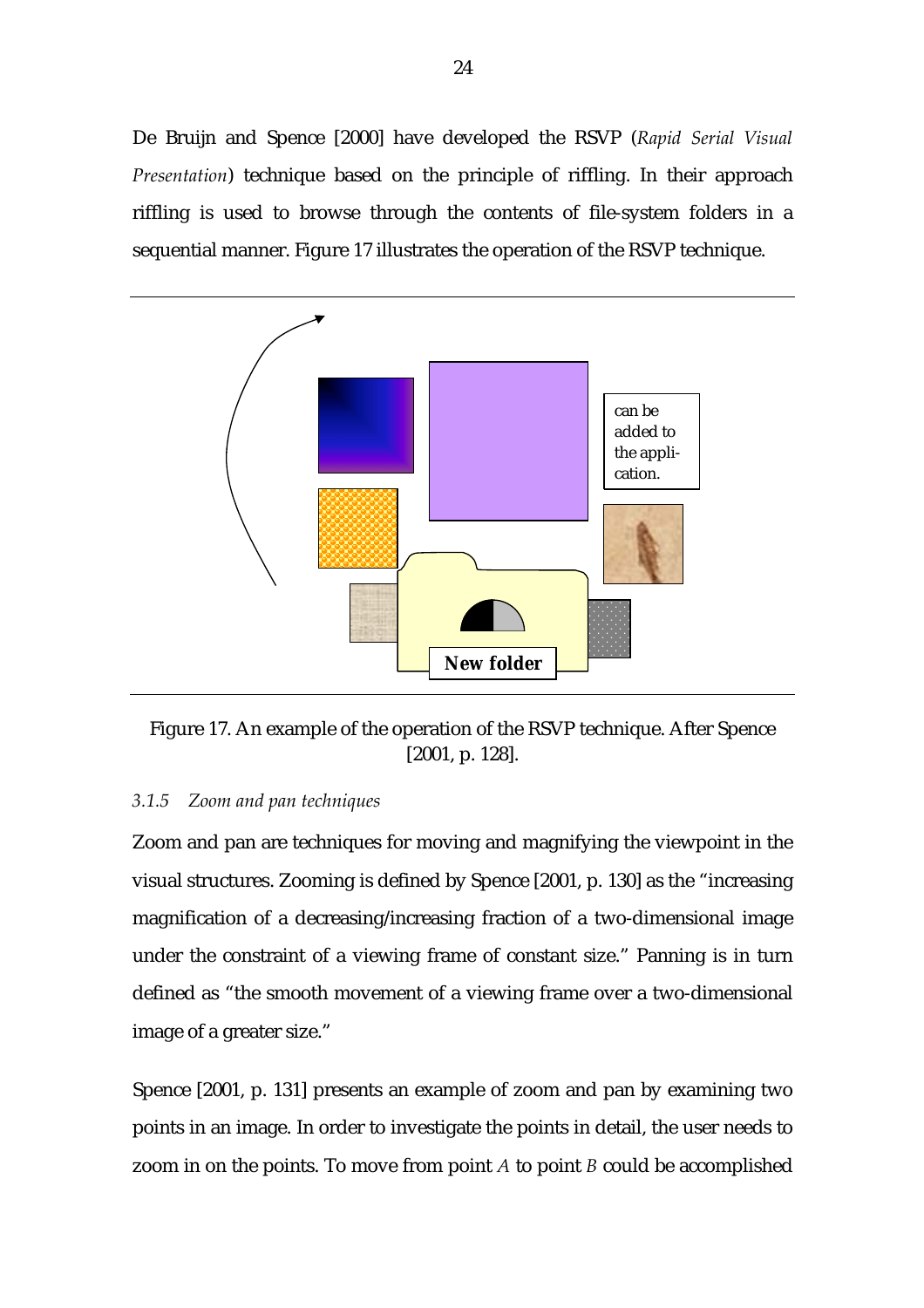by using conventional panning, however this might result in a loss of context. A better solution is to first examine point *A*, then zoom back to the overview level and then pan the viewpoint to point *B* and zoom in to examine the details. An example of a zoom and pan process is illustrated in Figure 18.



Figure 18. A zoom and pan example. After Spence [2001, p. 130].

The use of zoom and pan alone is not necessarily an adequate solution to overcome the problems presented by small display area. The applications of conventional geometric zooming are also limited. Therefore an extension to conventional geometric zooming called *semantic zooming* has been proposed. In semantic zooming interfaces the objects can also change their appearance and content when zoomed into.

The *Spatial Data Management System* by Herot *et al.* [1980] is one example of semantic zooming. In the overview the user is presented with a collection of available ships. Semantic zooming, combined with geometric zooming, reveals the overall details of the selected ship and further semantic zooming might reveal additional information. An example of the operation of spatial zooming is illustrated in Figure 19.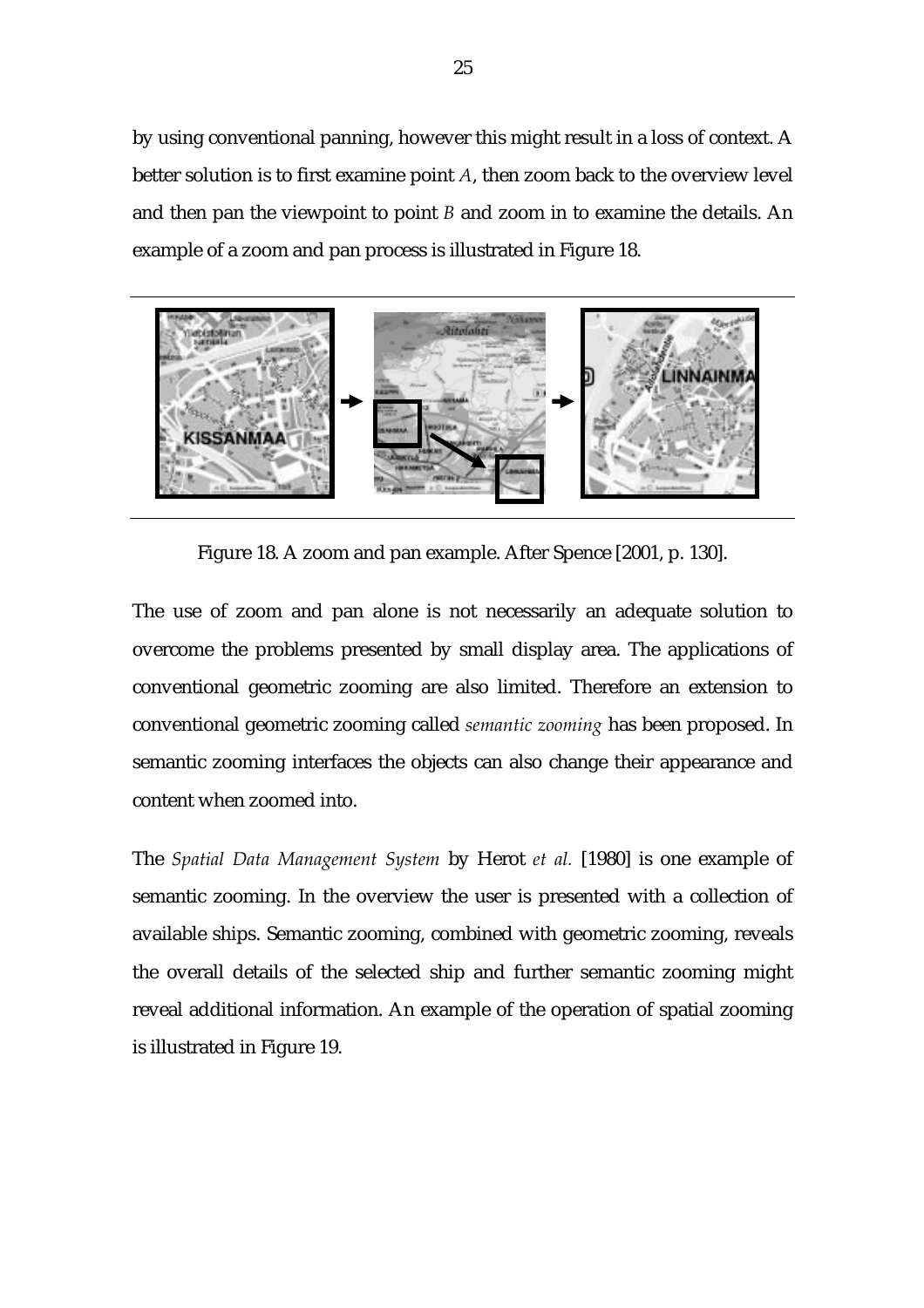<span id="page-29-0"></span>

Figure 19. An illustration of spatial zooming*.* After Spence [2001, p. 133].

# **3.2 Summary**

The visualization techniques presented in the previous sections form the pool of techniques that will be evaluated as possible solutions to the presentation problem on small display devices.

The above techniques produce primarily two-dimensional visualizations. Techniques that produce three-dimensional visualizations, such as the *Cone Tree* technique by Robertson *et al*. [1991], will not be evaluated in this thesis because the current generation of handheld devices does not include devices that would support the use of three-dimensional graphics in a satisfactory fashion, for example through hardware acceleration. Devices with support for threedimensional will, however, enter the marketplace in a matter of years.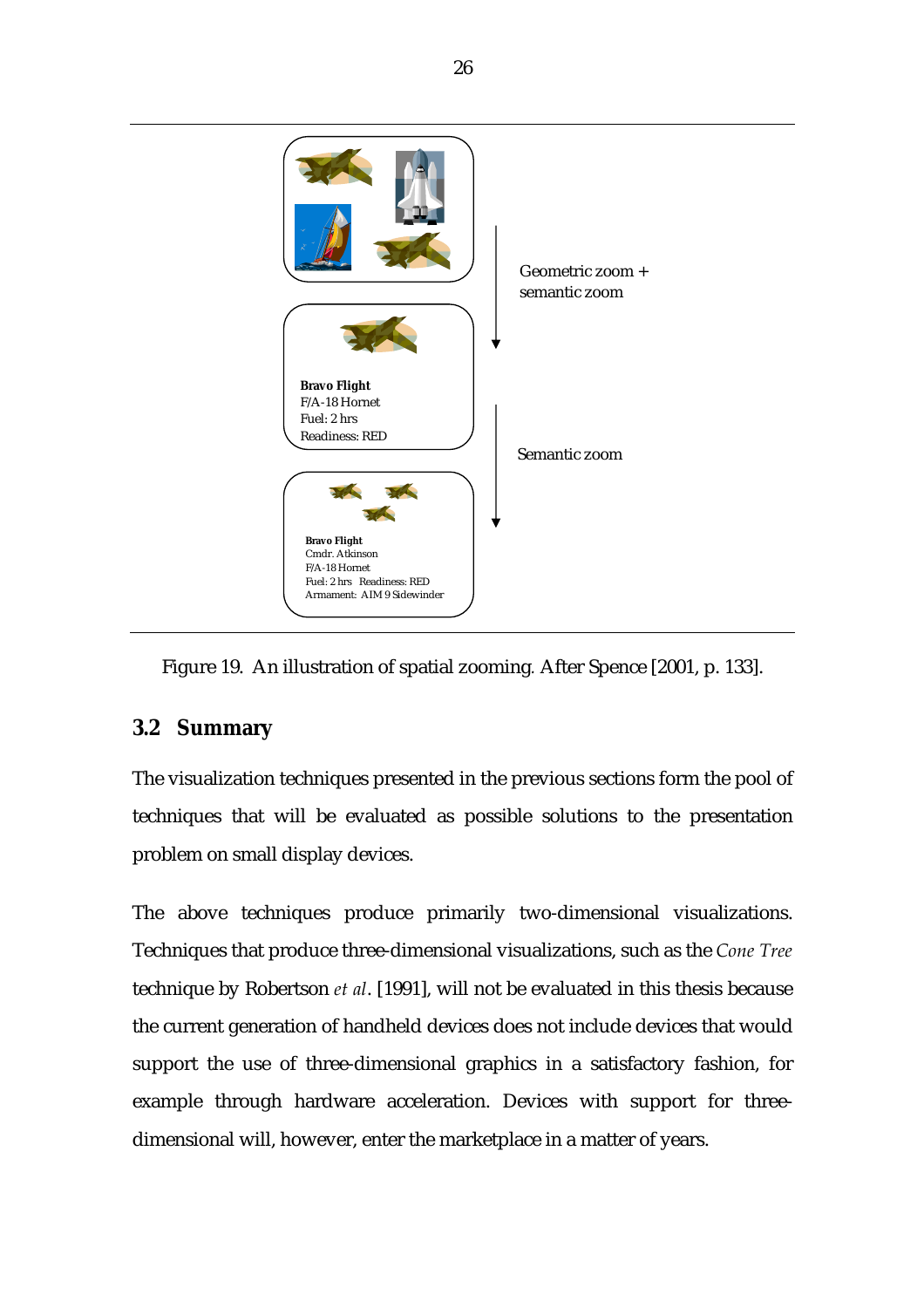# <span id="page-30-0"></span>**4. Small display devices**

The definition of small displays is presented and discussed in the following, establishing a backdrop against which information visualization techniques can be evaluated. A number of existing devices acting as the actual context for evaluation are also introduced in detail.

## **4.1 Definitions**

When considering information visualization in the context of small display devices, one must first define what is meant by small displays. In this thesis small displays are discussed in terms of actual products available to the public. This approach was chosen in order to be able to compare the solutions presented in section 3.1 against real world constraints found in actual devices.

A definition for the size of a display is based on the *resolution* of the display element. Resolution is the number of individual pixels (points of colour) incorporated on a display element. Resolution is expressed by reporting the number of pixels on the horizontal axis and the number of pixels on the vertical axis. The resolution of a typical laptop computer display is, for example, 1024 pixels by 768 pixels  $(1024 \times 768)$ .

A related feature, *sharpness*, depends on the resolution and the physical dimensions of the display element. The same resolution will look sharper on a smaller display element and progressively lose sharpness on larger displays since the same amount of pixels is being spread out over a larger area.

A given display element will have a maximum resolution that depends on its physical ability to focus light. On maximum resolution the physical dot size (*dot pitch)* matches the pixel size. Display elements can typically present several lesser resolutions below the maximum resolution. For example, a display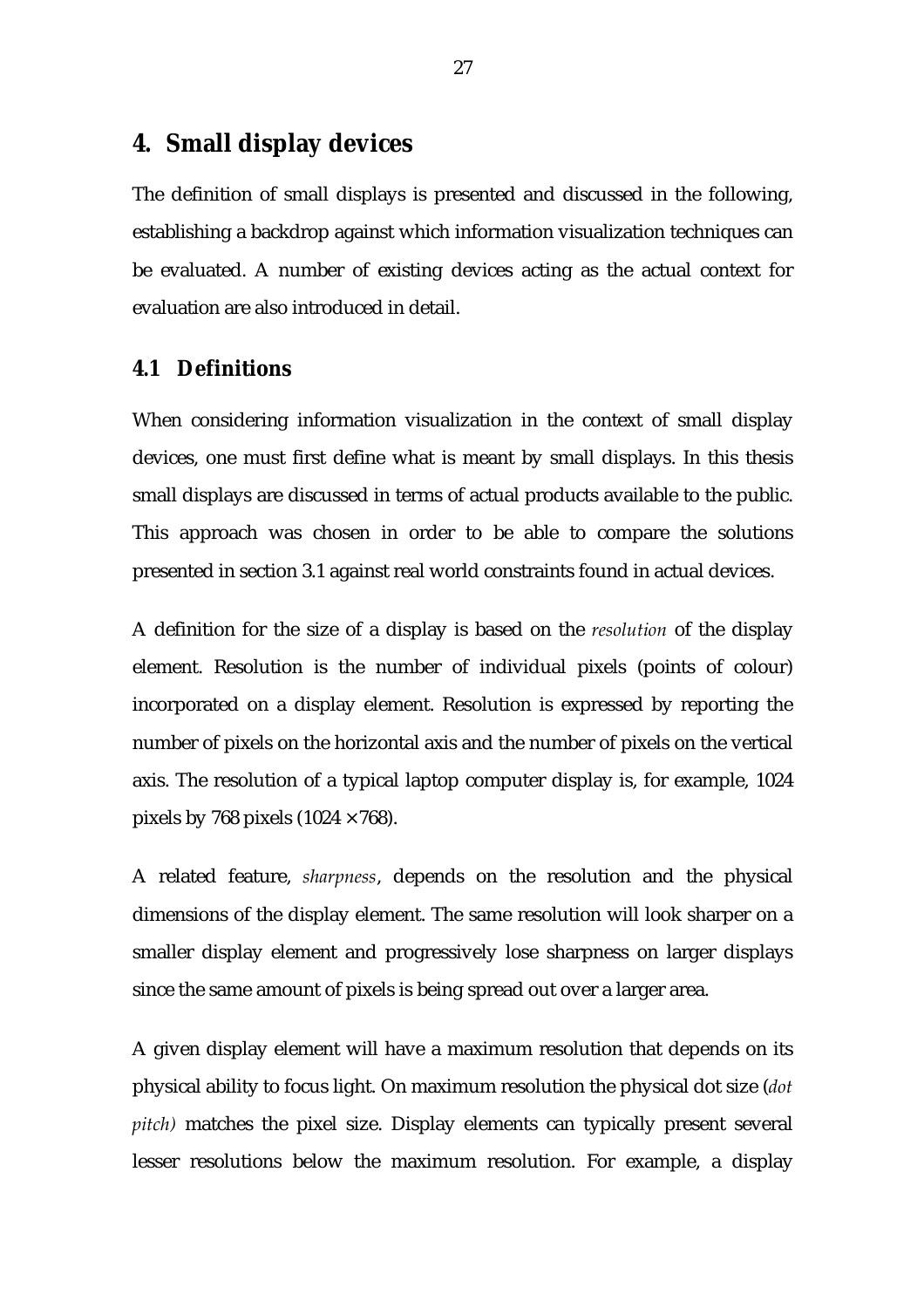system that supports a maximum resolution of  $1280 \times 1024$  pixels may also support  $1024 \times 768$ ,  $800 \times 600$ , and  $640 \times 480$  resolutions. On a display of a given size, the maximum resolution may offer the sharpest image possible but be spread across a space too small to readable.<sup>1</sup>

Typical desktop CRT (Cathode Ray Tube) displays are capable of presenting resolutions upwards to  $1600 \times 1200$  pixels or more. In contrast, typical handheld devices, including mobile phones, usually employ LCD (liquid crystal display) technology. The resolution of handheld device displays ranges typically from  $96 \times 65$  pixels to  $640 \times 240$  pixels. Figure 20 (after Siirtola [2000]) illustrates the relative proportions of the different display resolutions.



Figure 20. The relative proportions of different display resolutions.

 $\overline{a}$ 

<span id="page-31-0"></span><sup>1</sup> whatis.com on-line dictionary of IT-related words: *http://whatis.techtarget.com/*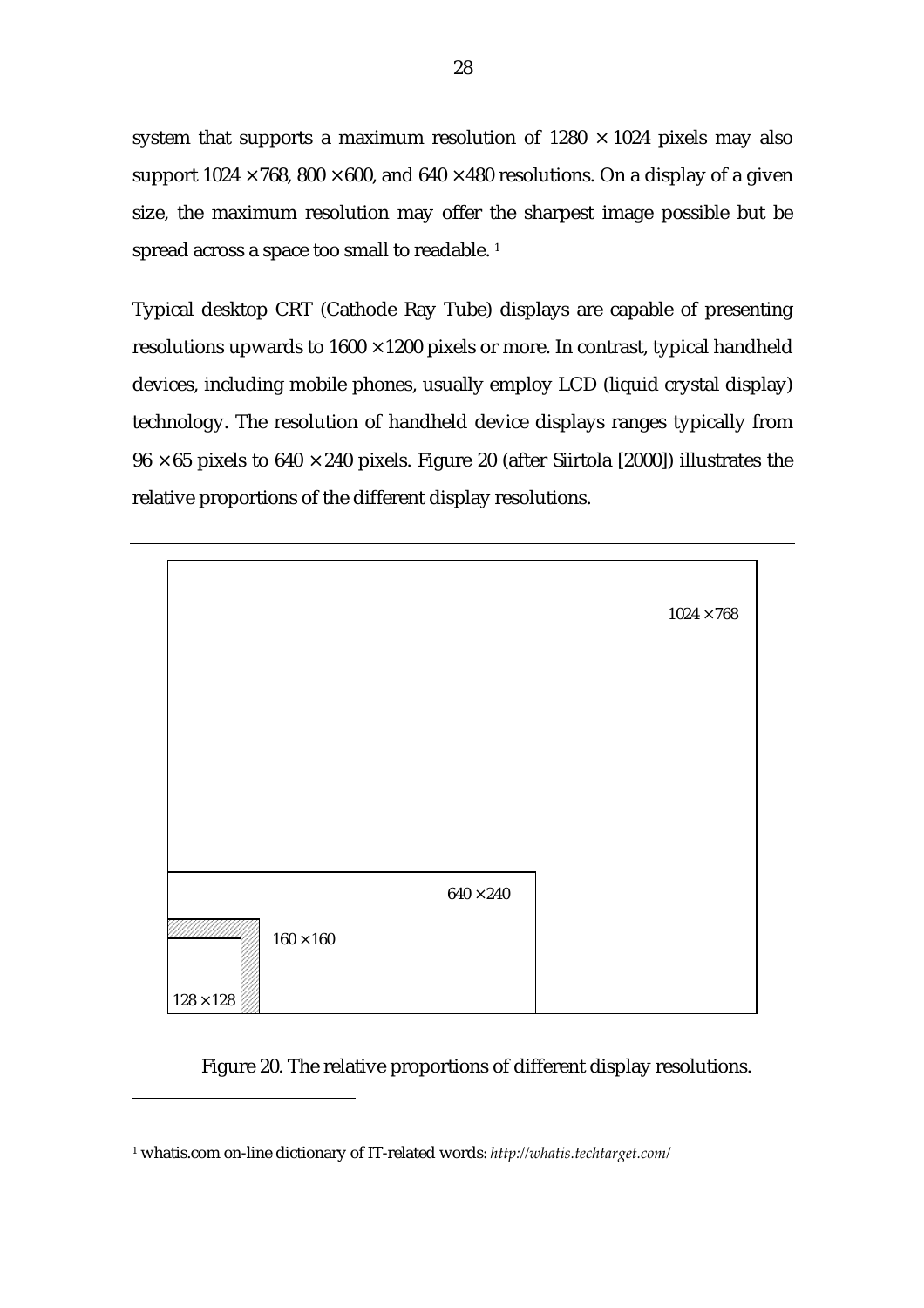However, also the aspect ratio of the display should be considered along with the resolution when defining the effective size of a display. The resolution of the display measures how many individual pieces of information the display can present, whereas aspect ratio indicates the shape of the display.

Studies in the entertainment industry have established that a display with an aspect ratio of 16:9 is the most appealing to users, based on the characteristics of human vision. This would suggest that the aspect ratio of the display could be used to determine the effective size of the display by making the assumption that a display with an aspect ratio of 16:9 is optimal when compared to other displays having the same resolution.

This assumption seems reasonable, if one considers a real world example. A display with a resolution of  $75 \times 133$  pixels is far more useful for visualizing a street map than a display with a resolution of  $10 \times 1000$  pixels, although both displays feature the same amount of pixels. Naturally the situation is not so simple, as the type of data being visualized has also a profound impact on the optimal shape of the display. Additionally, there are other factors that contribute to the effective size of the display, such as the amount of colours the display element is capable of reproducing.

However, as formal methods for unequivocally establishing the size have yet to be presented, the resolution of the display has been used to establish a boundary between small, medium-sized, and large displays. In this study eleven display types of varying size from existing devices were used to calculate the data presented in Table 2.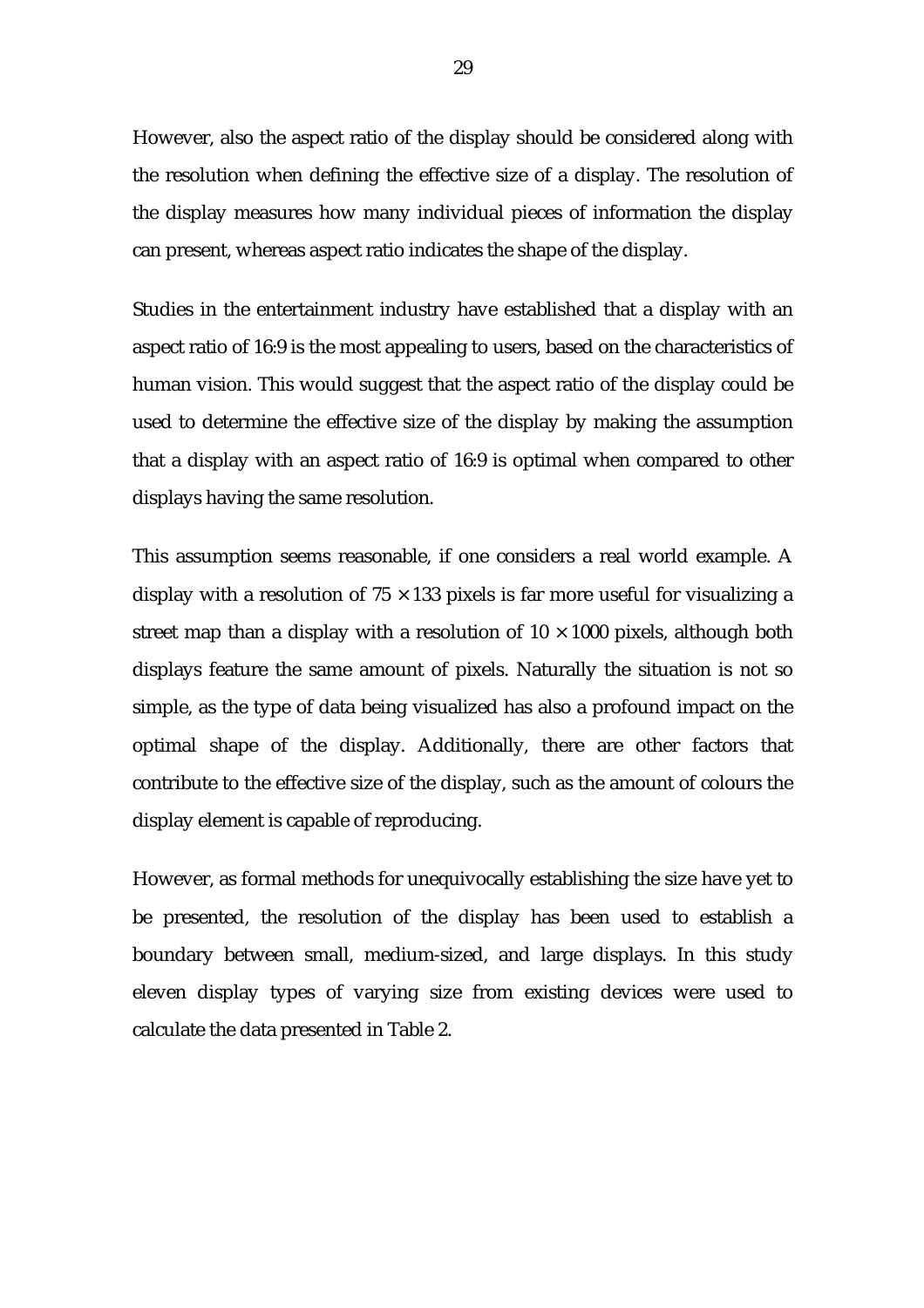| <b>Device</b>                   | Display width | Display height | <b>Pixel count</b> |
|---------------------------------|---------------|----------------|--------------------|
| Sony Ericsson t39m <sup>2</sup> | 103           | 33             | 3 3 9 9            |
| Nokia 3310 <sup>3</sup>         | 84            | 48             | 4 0 3 2            |
| Nokia 6310i <sup>4</sup>        | 96            | 65             | 6 2 4 0            |
| Siemens ME 45 <sup>5</sup>      | 101           | 80             | 8 0 8 0            |
| Nokia 6610 <sup>6</sup>         | 128           | 128            | 16 384             |
| Palm m515 <sup>7</sup>          | 160           | 160            | 25 600             |
| Nokia 7650 <sup>8</sup>         | 176           | 208            | 36 608             |
| Compaq iPAQ <sup>9</sup>        | 240           | 320            | 76 800             |
| HP Jornada 720 10               | 640           | 240            | 153 600            |
| VGA display                     | 640           | 480            | 307 200            |
| XGA display                     | 1024          | 768            | 786 432            |

Table 2. Device display resolution and pixel count.

Based on these figures it can be concluded that a device belongs to the small display category if it has a resolution of approximately 150 000 pixels. This seems to be the "natural" cut-off point between the smallest desktop monitors and handheld devices. In addition, two distinct categories can be discerned

 $\overline{a}$ 

<span id="page-33-0"></span><sup>2</sup> http:// http://www.sonyericsson.com/T39/

<span id="page-33-1"></span><sup>3</sup> http:// http://www.forum.nokia.com/main/1,35452,1\_1\_75\_03,00.html

<span id="page-33-2"></span><sup>4</sup> http:// http://www.forum.nokia.com/main/1,35452,1\_1\_75\_03,00.html

<span id="page-33-3"></span><sup>5</sup> http:// http://www.my-siemens.com/

<span id="page-33-4"></span><sup>6</sup> http:// http://www.forum.nokia.com/main/1,35452,1\_1\_75\_16,00.html

<span id="page-33-5"></span><sup>7</sup> http:// http://www.palm.com/products/palmm515/

<span id="page-33-6"></span><sup>8</sup> http:// http://www.forum.nokia.com/main/1,35452,1\_1\_75\_24,00.html

<span id="page-33-7"></span><sup>9</sup> http:// http://www.compaq.com/products/handhelds/pocketpc/

<span id="page-33-8"></span><sup>10</sup> http:// http://products.hp-at-home.com/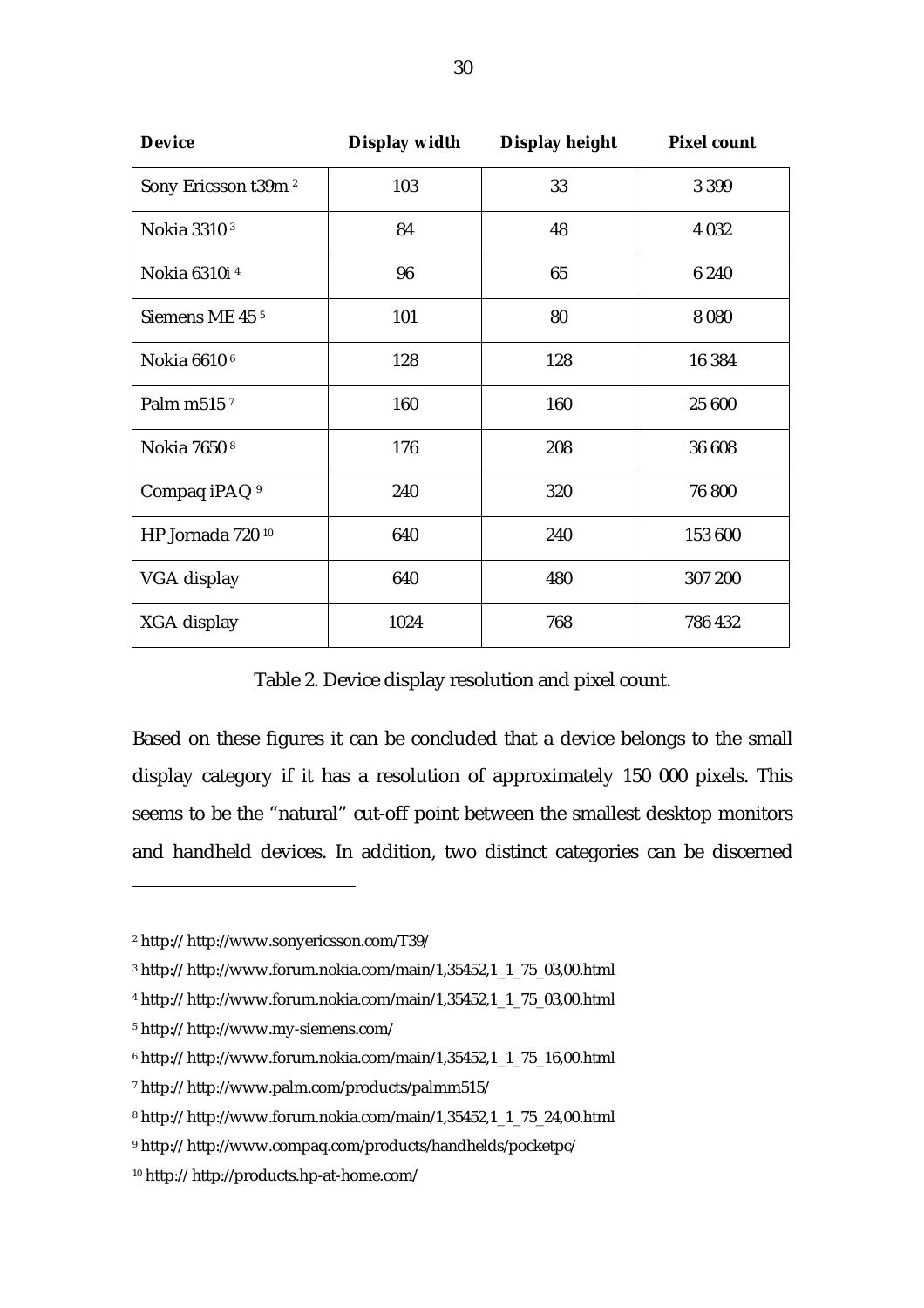within the small display category. Devices with resolutions that fall below 10 000 pixels belong to a "low-end" category, whereas devices with over 10 000 pixels belong to a "high-end" category. The differences in resolution are illustrated in Chart 1.



Chart 1. Display resolution (pixel count) by device type.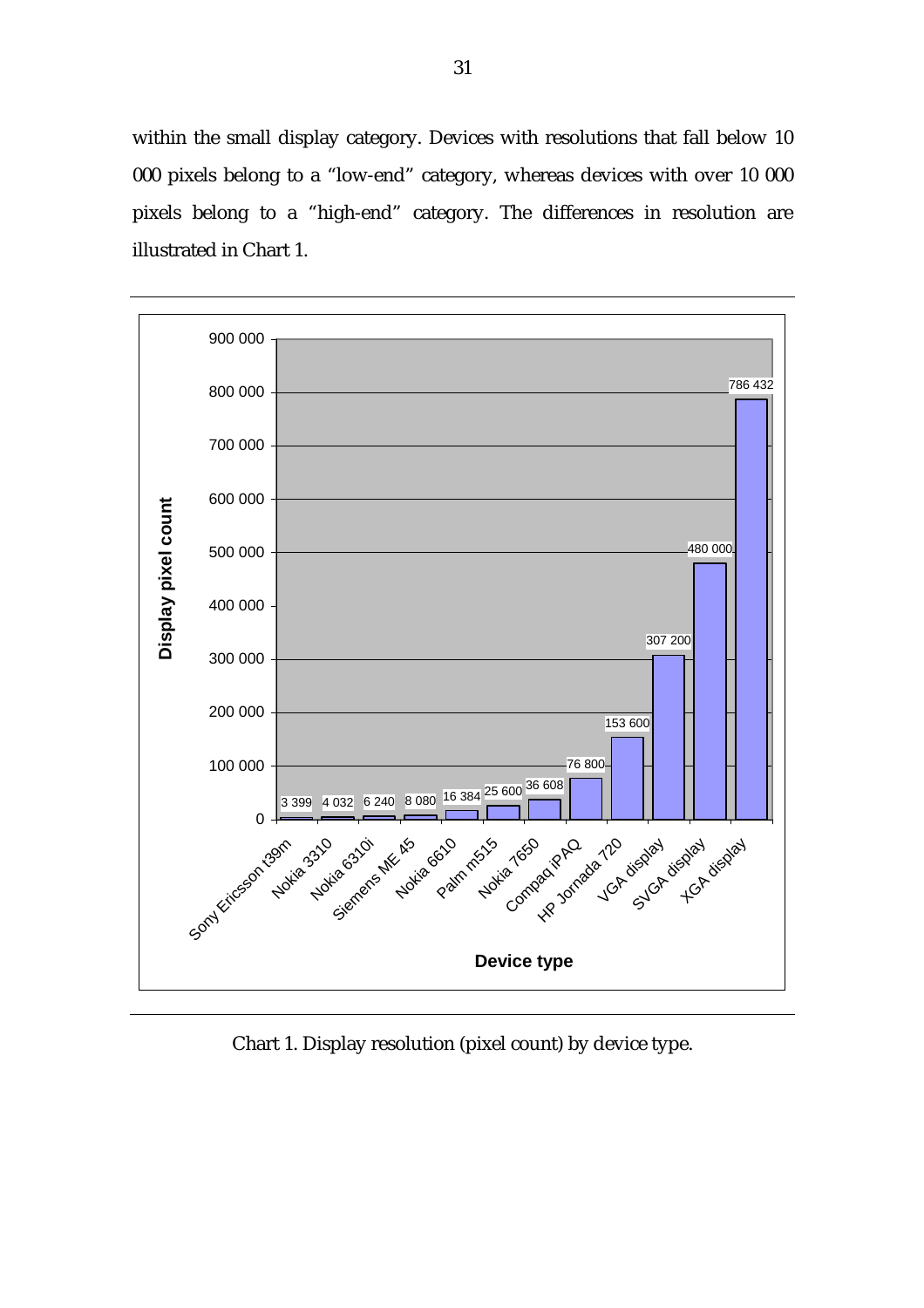### <span id="page-35-0"></span>**4.2 Devices**

In order to assess the suitability of the visualization techniques presented in section 3.1, it is necessary to select a number of devices that can be used as evaluation platforms. The devices used in this thesis for the evaluation were selected based on three factors. First, the device must belong to the small display category as measured by the aforementioned display resolution categorization. Second, the device should support user-extensible applications, that is, it should be possible to develop visualization applications for the device by using publicly available development tools. Third, the device should include connectivity features that allow data to be brought into the device for visualization purposes.

Two devices, the Nokia 6310i GSM mobile phone and the Palm m515 PDA, were selected to represent typical small display devices in the own class. Both devices belong to the small display category and offer support for application development and connectivity. The 6310i and m515 feature different physical display measurements, display resolutions, input methods, and connectivity capabilities. Resolution-wise, Nokia 6310i belongs to the low-end display device category and Palm<sup>TM</sup> m515 to the high-end display device category of small displays. This makes it possible to assess the suitability of the visualization techniques as thoroughly in the context of small display device as possible.

#### *4.2.1 Nokia 6310i*

 $\overline{a}$ 

The Nokia 6310i<sup>11</sup> GSM mobile phone represents a typical professional mobile phone with a  $96 \times 65$  pixel monochrome display and conventional nine key input system and additional application keys for menu browsing, selections,

<span id="page-35-1"></span><sup>11</sup> The Nokia 6310i at a Glance: *<http://www.nokia.com/phones/6310i/>*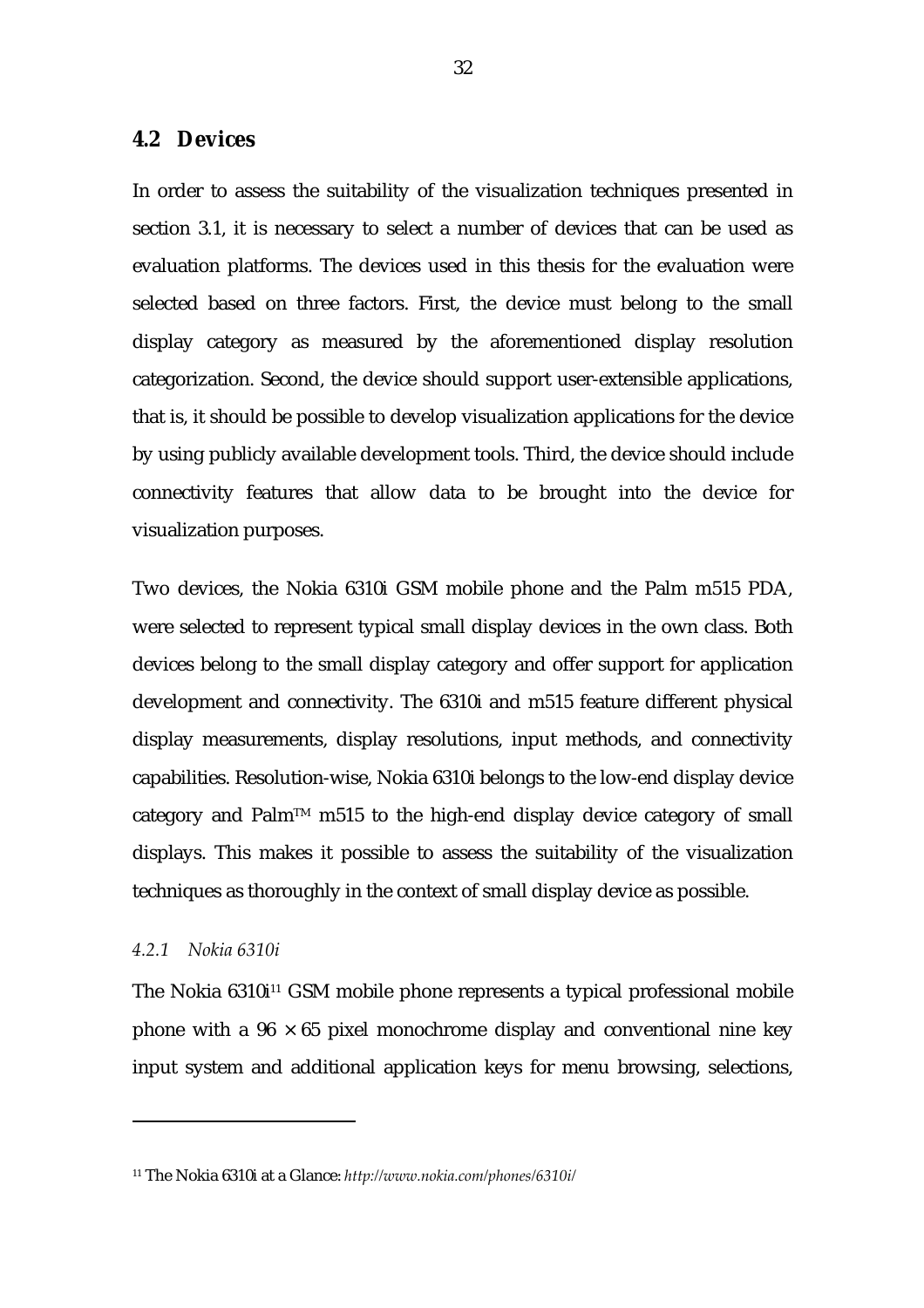and call management. The Nokia 6310 GSM mobile phone is featured in Figure 21. The connectivity features of the phone include, for example, GPRS (General Packet Radio Service<sup>12</sup>) and Bluetooth™ technologies<sup>13</sup>.



Figure 21. Nokia 6310i.

The phone also features Java<sup>TM</sup> application development<sup>14</sup> support. This means that it is possible to implement custom visualizations for the phone by using the Mobile Information Device Profile (MIDP) application programming interface<sup>15</sup> and the Connected Limited Device Configuration (CLDC) implementation<sup>16</sup> of the Java<sup>TM</sup> programming language. The 6310i has only 178 kilobytes of memory

l

<span id="page-36-0"></span><sup>12</sup> Nokia GPRS: *http://www.nokia.com/gprs/*

<span id="page-36-1"></span><sup>13</sup> The Official BluetoothTM Website: *http://www.bluetooth.com/*

<span id="page-36-2"></span><sup>14</sup> JavaTM Programming Language: *http://java.sun.com/*

<span id="page-36-3"></span><sup>15</sup> Mobile Information Device Profile: *http://java.sun.com/products/midp/*

<span id="page-36-4"></span><sup>16</sup> Connected Limited Device Configuration: *http://java.sun.com/products/cldc/*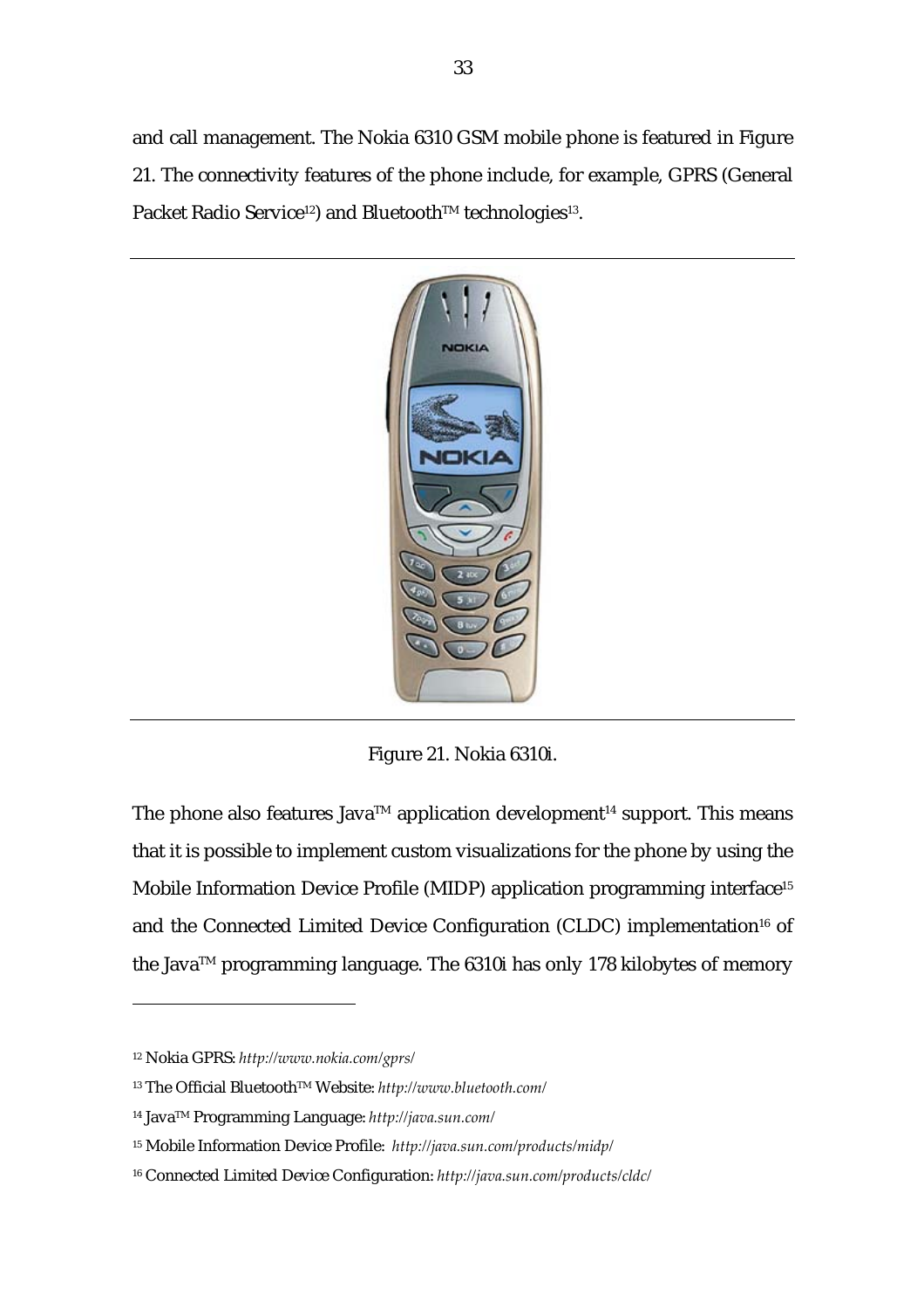available for Java<sup>TM</sup> applications, which naturally constraints the complexity of the visualization applications that can be developed for the device.

# *4.2.2 PalmTM m515*

The Palm<sup>TM</sup> m515<sup>17</sup> handheld device is a representative of a typical PDA with connectivity features. It has a  $160 \times 160$  pixel display supporting more than 65,000 colours, and it is controlled with a stylus in addition to five application keys. The Palm™ m515 handheld device is featured in Figure 22.



Figure 22. Palm™ m515.

The PalmTM Operating System (Palm OS) provides its own application programming interface for developers to produce applications for Palm<sup>TM</sup> devices. A number of development environments are also available for creating Palm OS applications in a number of different languages such as C, C++, Visual BASIC, or Java. The m515 model includes 16 megabytes of memory and a Motorola Dragonball VZ 33 megahertz CPU (Central Processing Unit), which

 $\overline{a}$ 

<span id="page-37-0"></span><sup>17</sup> PalmTM m515 Handheld: *<http://www.palm.com/products/palmm515/>*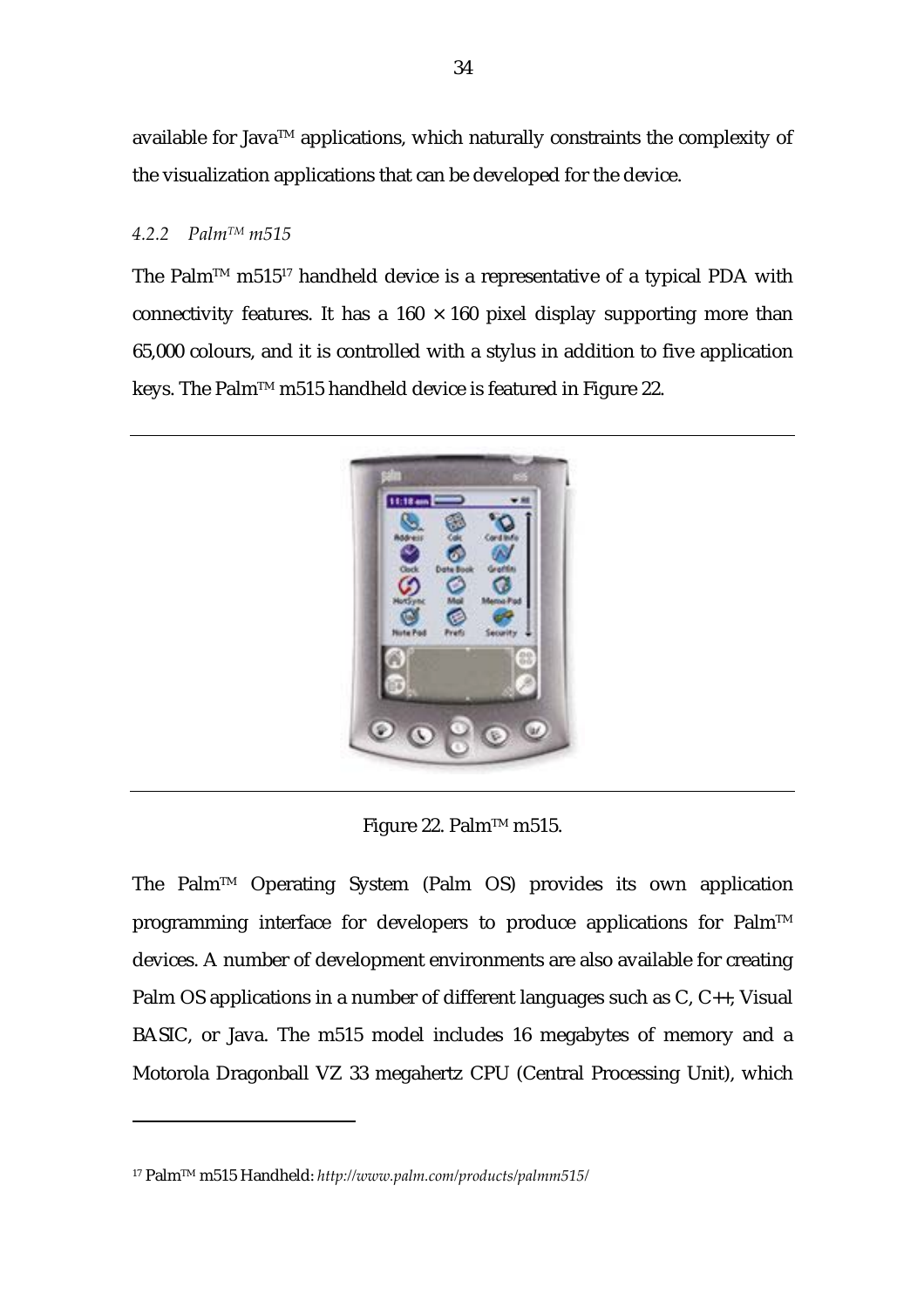makes it possible to develop even quite computationally intensive visualizations for the device.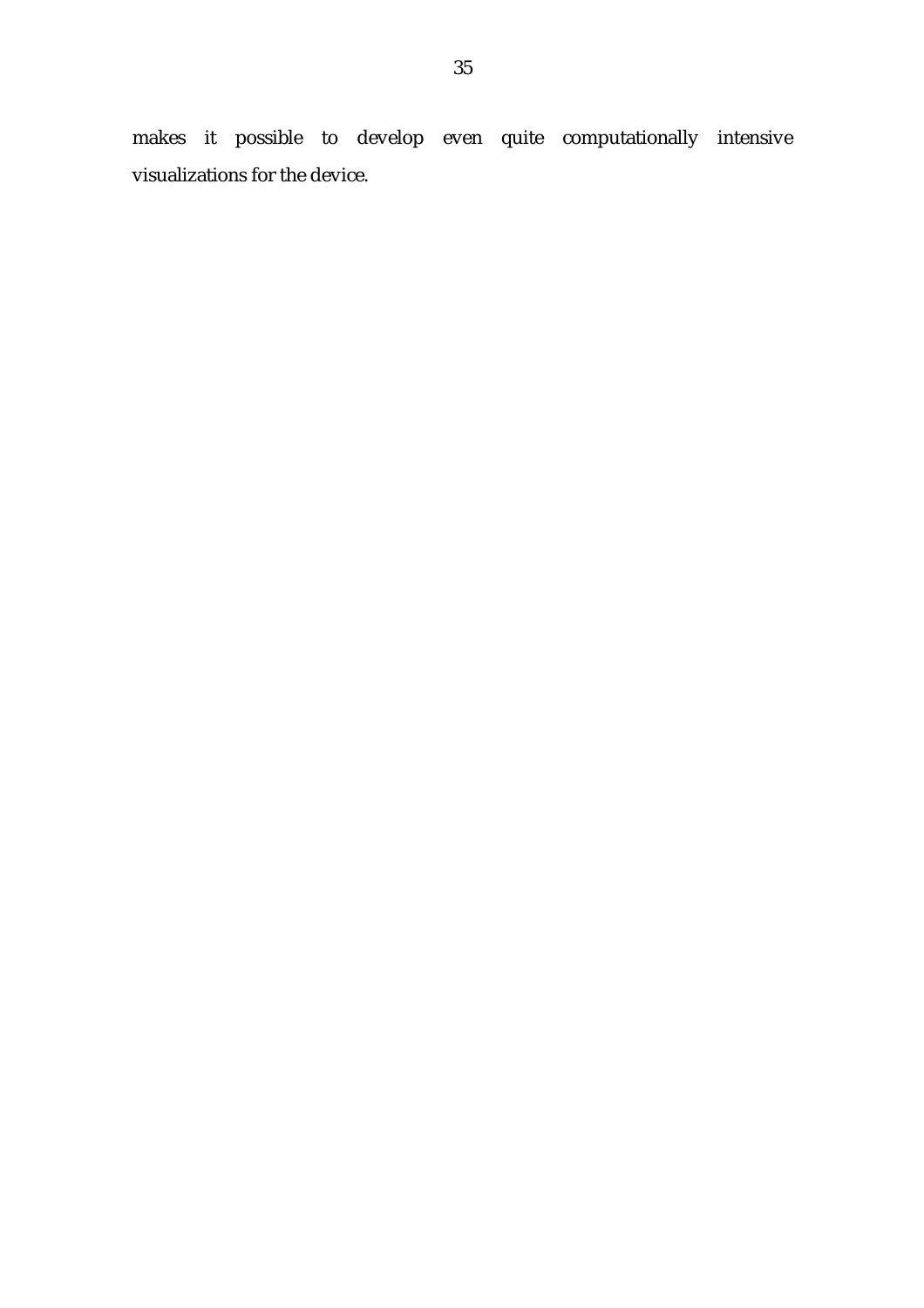# **5. Evaluation framework**

In this chapter a framework is presented for evaluating the suitability of the visualization techniques that have previously been proposed as solutions to the presentation problem. The framework is introduced through a number of constraint categories, which bind together the properties of the visualization techniques and the properties of small display devices.

# **5.1 Overview**

There are several criteria that must be observed when evaluating the suitability of a visualization technique for use on a small display device. On one hand, there are the constraints imposed by the device used to display the visualization. On the other hand, there are the constraints that are imposed by the visualization technique itself in terms of interaction and visual aspects, such as the use of colour.

The constraints are divided into three categories: (1) visual constraints, (2) interaction constraints, and (3) implementation constraints. Visual constraints and interaction constraints are the most critical, given the two integral elements of the visualization process: presentation and human interaction. Visual constraints address issues such as the types of visual structures and graphical properties that can be used to construct the views. Interaction constraints include the different types of methods that can be used to interact with the visualizations at different points of the visualization process. Implementation constraints include issues such as processing power and storage space requirements.

Each category also includes the constraints imposed by the device in question, namely the resolution and type of the display, different interaction methods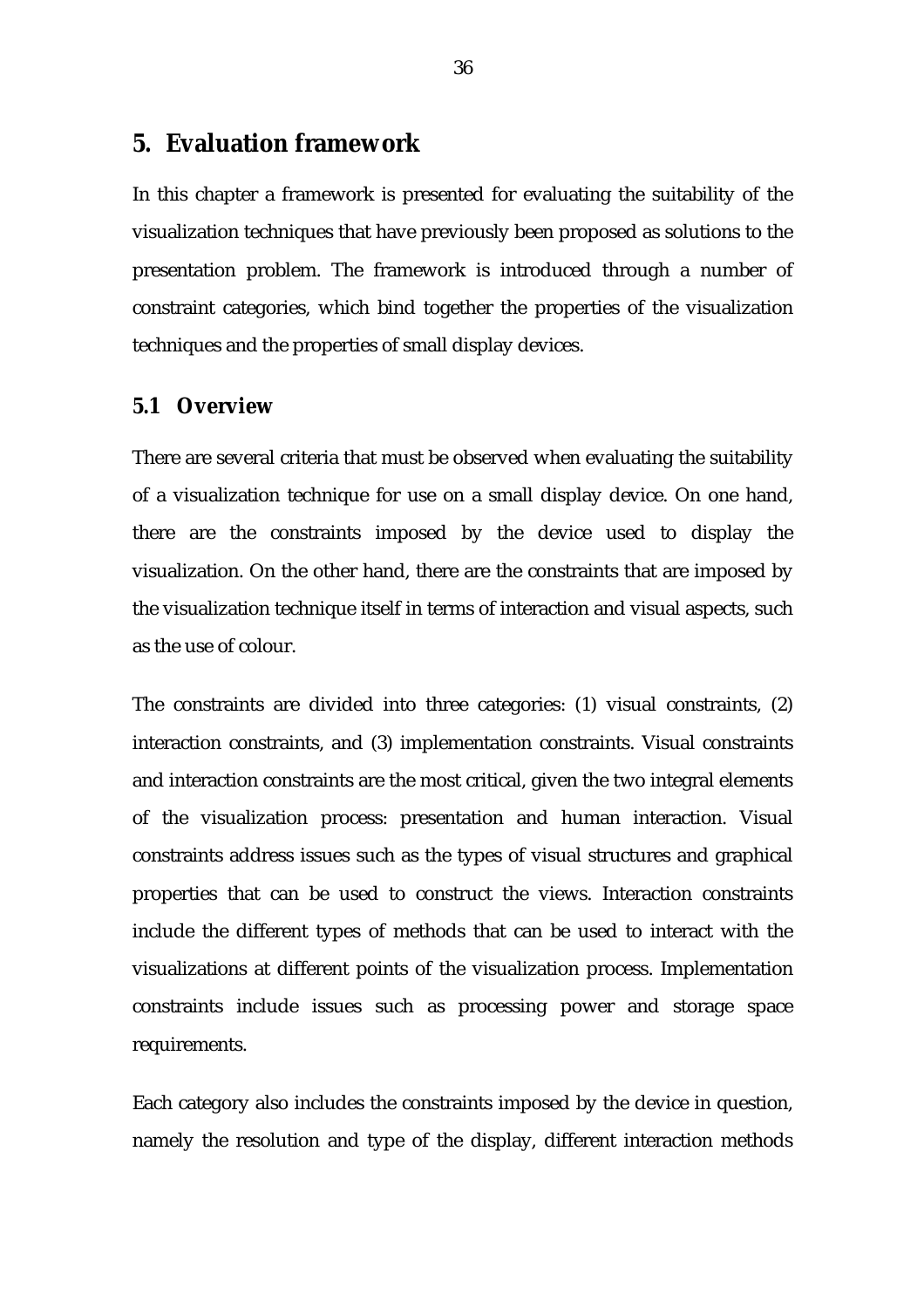available in the device, and the hardware and software features that allow for the implementation of the visualization techniques.

Thus, the important questions that must be asked when considering the suitability of a given visualization technique on a specific device are thus: "Can this technique be adequately graphically presented on this device?", "Can this technique be adequately controlled given the interaction controls available on this device?", and "Is it possible to implement this technique on this device, given its technological limitations?"

# **5.2 Visual constraints**

# *5.2.1 Graphical properties*

The way in which graphical properties are used to encode information contributes to the effectiveness of a given visualization. These graphical properties have been originally classified by Bertin [1983, pp. 60-61] to include size, orientation, value (greyscale), colour, texture, and shape. Bertin calls these properties *retinal properties*, based on the fact that the human eye is sensitive to the properties regardless of location. Other graphical properties, such as crispness, transparency, and arrangement, have been proposed by MacEachren [1995, p. 275].

Greyscale, colour and texture are of particular interest when considering the use of visualization techniques on devices with limited display space and limited colour reproduction capabilities. On one hand, the type of the display (colour, greyscale or monochrome) determines which of the above graphical properties can be reproduced on the display; on the other hand visualization techniques make use of these selfsame graphical properties to encode information.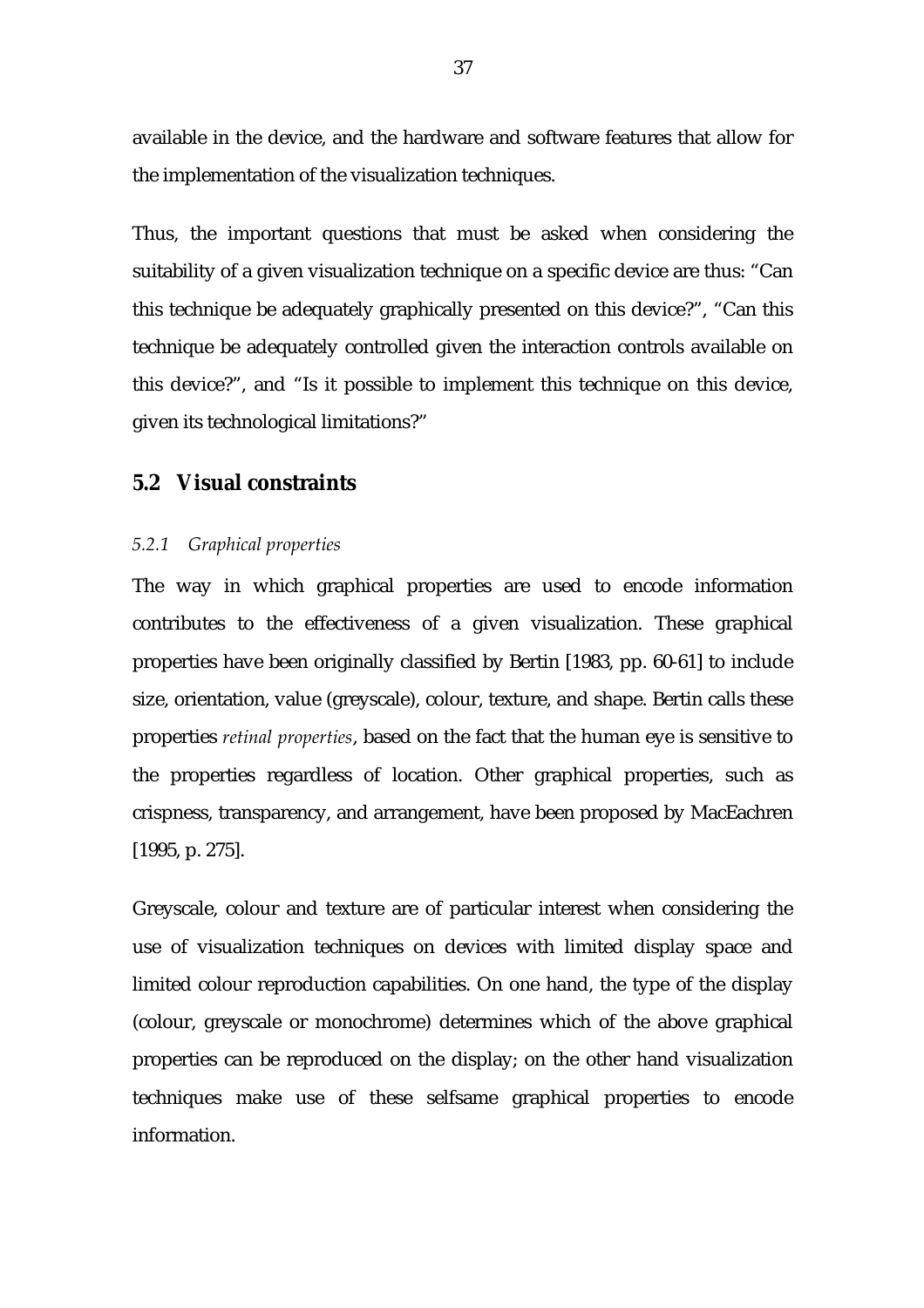An overview of the relative effectiveness of the different graphical properties has been presented by Card *et al.* [1999, p. 30], based on the data presented by MacEachren [1995, p. 279]. Greyscale is most suitable for encoding ordinal data, followed by qualitative data. In contrast, colour and texture are best suited for encoding nominal data.

Graphical properties have been further separated by Card *et al.* into *spatial* and *object* properties based on which part of the brain they are processed in, and further according to the principal use: either the expression of the *extent* of a scale of values (*dissociative*) or the *differential* between objects (*associative*). Extent is expressed by size and greyscale, whereas differential is expressed by orientation, colour, texture, and shape.

According to Bertin [1981; p. 197, 231] dissociative variables have variable visibility while associative variables have constant visibility. In essence, this means that associative variables can be used to group objects that have the same dissociative variables, for example objects of same size. In contrast, objects of different size sharing the same value of some associative variable will be seen as separate entities.

A subset of the overview by Card *et al*. is presented in Table 3. It includes only those variables the use of which is dependent on the capabilities of the display elements found in typical handheld devices. In the table filled circle  $(\bullet)$ indicates that the property is good for encoding that type of data, half-circle  $(V)$ indicates that the property is marginally effective, and an open circle  $(0)$ indicates poor effectiveness.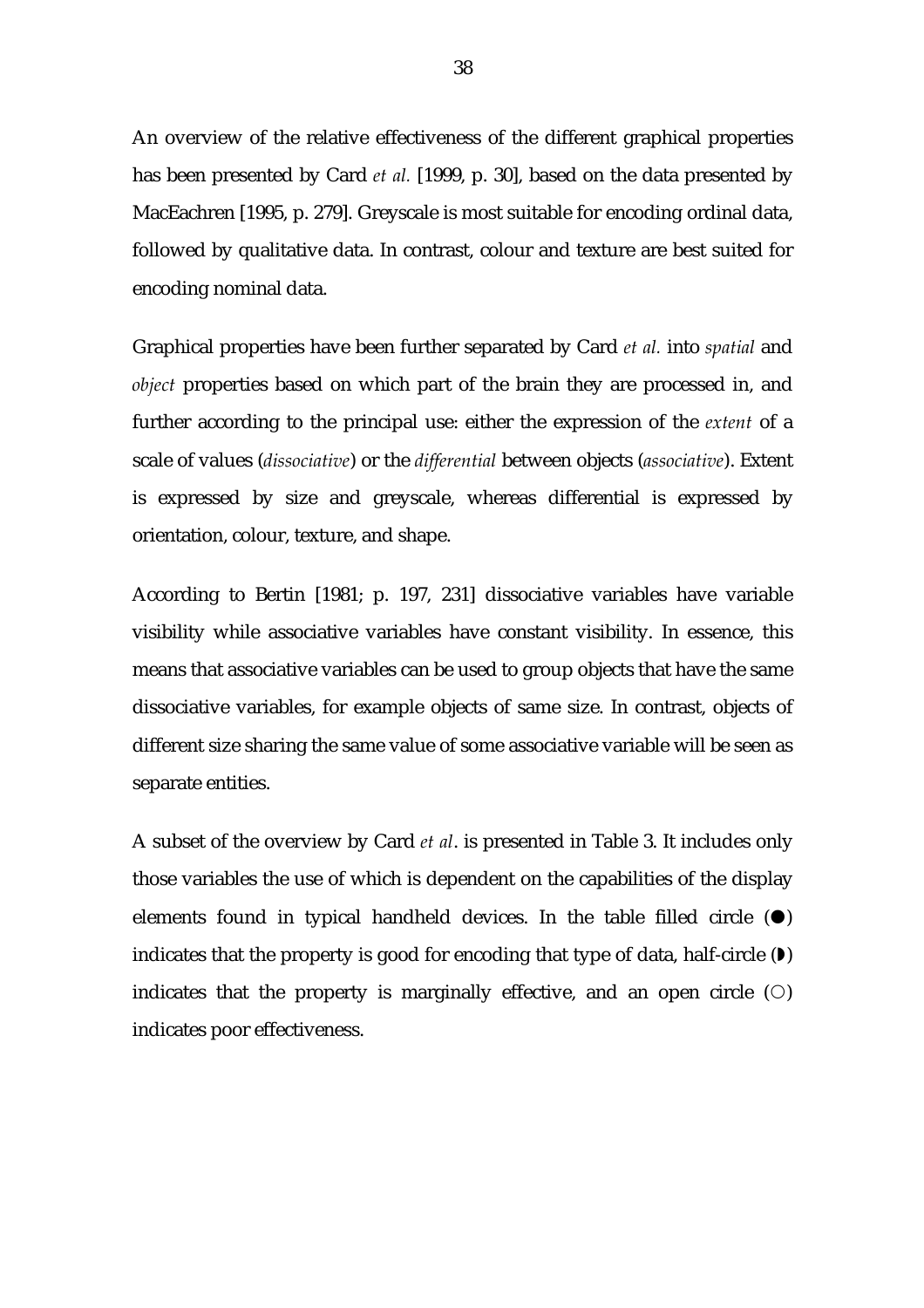| $\mathbf{S}$ |                     | Object         | Quantitative | <b>Ordinal</b> | <b>Nominal</b> |
|--------------|---------------------|----------------|--------------|----------------|----------------|
| ত<br>.은      | <b>Extent</b>       | Greyscale      |              |                |                |
| Ð            | <b>Differential</b> | Colour         |              |                |                |
|              |                     | <b>Texture</b> |              |                |                |

**Type of data** 

Table 3. Relative effectiveness of different graphical (retinal) properties.

In this thesis it is assumed that the visualization techniques use such graphical properties for encoding purposes that are best suited for the data that is being visualized. Thus, the evaluation concentrates on determining whether the use of a given graphical property is essential for the given visualization technique, and whether the device in question provides support for the property. For example, greyscale can be used on a device that supports colour, but colour cannot be used on a device with a monochrome display.

The degree to which the graphical property is essential to the visualization technique can in some cases be evaluated based on the aforementioned types of data (quantitative, ordinal and nominal). For example, if the visualization technique uses greyscale to indicate the ordinal differential between objects, the visualization technique is only marginally suitable for monochrome displays, which can at best reproduce textures.

# *5.2.2 Resolution*

Resolution, in addition to defining the size of a display, is used to determine if a given visualization technique can be used on a given device. For example, many visualizations use text or different kinds of shapes to distinguish objects, or distortion to emphasize the difference between the focus area and context area. This sets certain visualization technique specific minimum requirements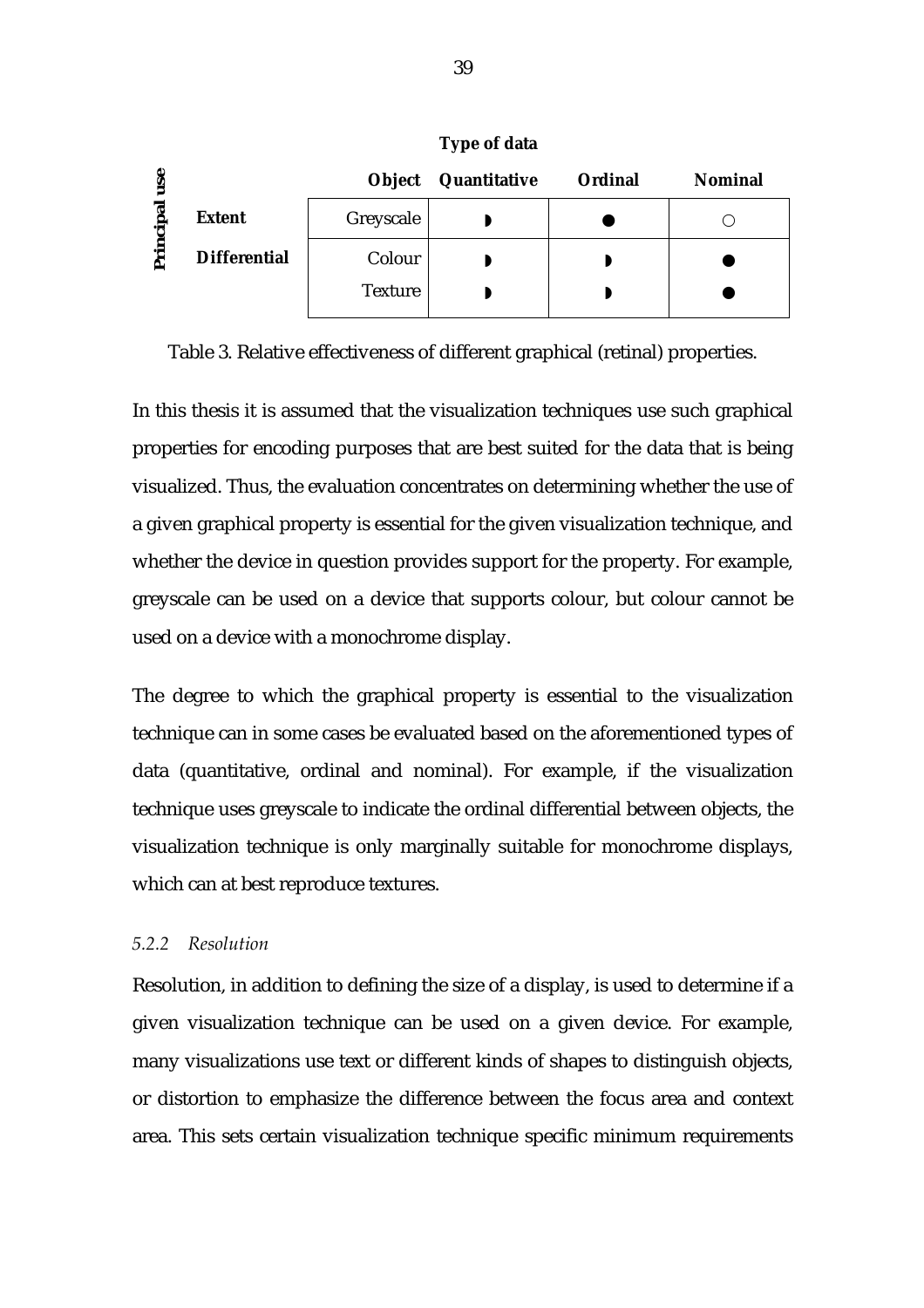for the size of the display area that is required to present the visualization in such a way that the objects are still legible and distinguishable.

However, it is often difficult to determine what the minimum or optimal resolutions are for a given visualization technique as user testing would be required to establish such boundaries empirically. Thus, by necessity, this criterion cannot be expressed in exact terms within the scope of this thesis and subjective approximations have to be made.

# **5.3 Interaction constraints**

One of the key stages in the information visualization process is human interaction – the user's ability to explore data interactively by rearranging it in different ways. Therefore effective visualizations should support interaction so that users are able to efficiently gain insight into the data they are exploring.

On the other hand, the devices that are used to present the visualizations offer many methods for interaction, such as physical or virtual keyboards, cursor keys, voice commands, touch-screen input, joysticks or keypads, to name a few features. These interaction methods may or may not be convergent with the methods required by the visualization techniques. This convergence, or the lack thereof, can be used as a measure to evaluate the suitability of a given visualization technique on a given device.

According to Card *et al.* [1999, p 231], interaction techniques can be divided into three categories: (1) interaction with data transformations, (2) interaction with visual mappings, and (3) interaction with view transformations. A categorization of a number of proven interaction techniques is presented in Table 4.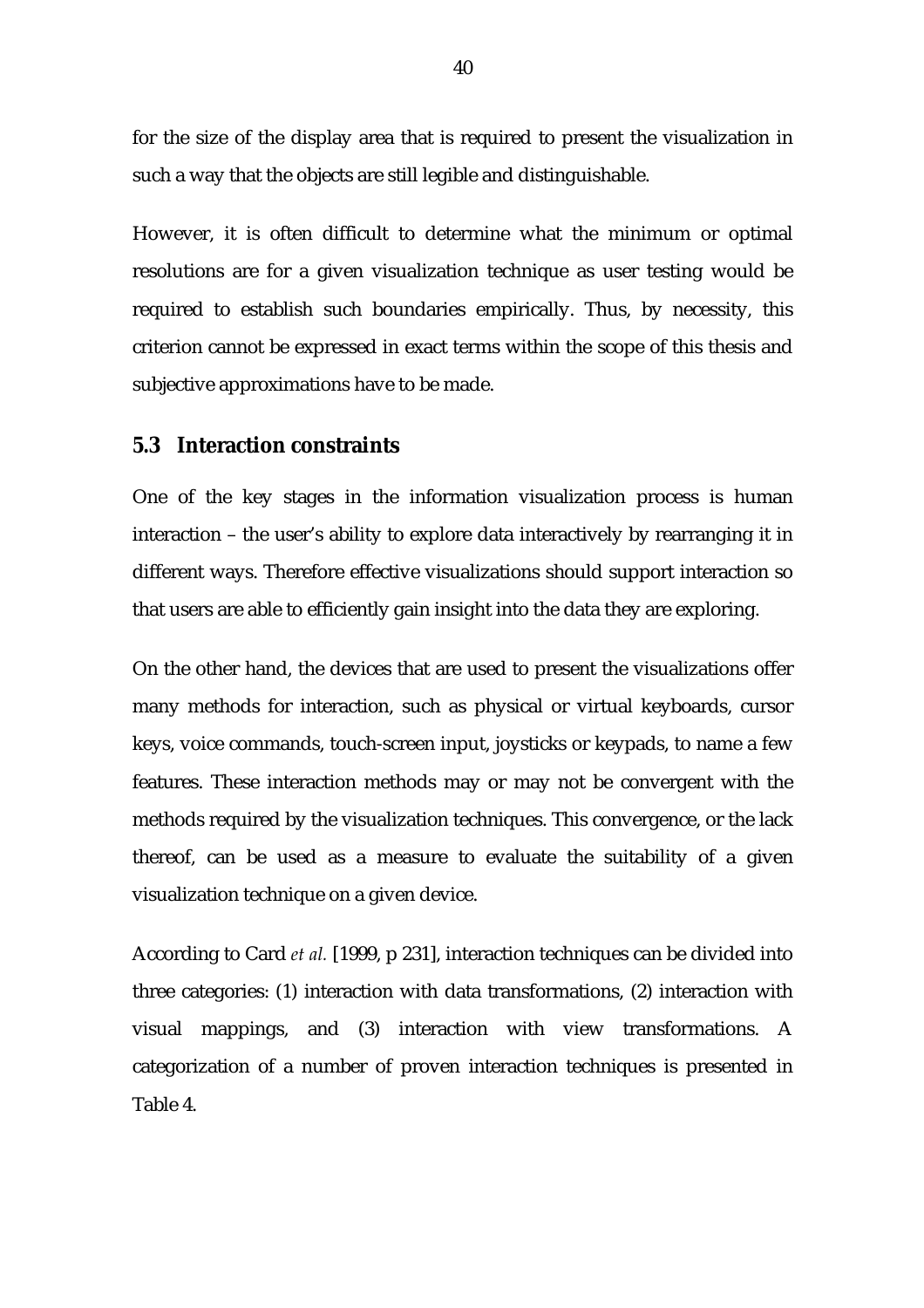| <b>Modifies data</b><br>transformation | <b>Modifies visual</b><br>mappings | <b>Modifies view</b><br>transformation |
|----------------------------------------|------------------------------------|----------------------------------------|
| Dynamic queries                        | Dataflow                           | Direct selection                       |
| Direct walk                            | Pivot tables                       | Camera movement                        |
| Details-on-demand                      |                                    | Magic lens                             |
| Attribute walk                         |                                    | Overview + detail                      |
| <b>Brushing</b>                        |                                    | Zoom                                   |
| Direct manipulation                    |                                    |                                        |

Table 4. Classification of interaction techniques.

To carry out the evaluation under this criterion, the visualization technique in question is first analyzed to determine which interaction techniques it utilizes. These interaction techniques are then compared to the interaction methods available in the device in question. The degree to which these interaction demands and available methods overlap is be used to determine the relative suitability of the technique for the device in terms of interaction constraints.

However, as was the case with resolution, it may be difficult to give exact estimations, since there is no simple way of mapping the interaction specific to the visualization technique to the specific interaction methods implemented in the device. Thus, the evaluation can at best say whether there is a feasible match between the visualization technique and the device.

# *5.3.1 Interactions with data transformations*

Interactions with data transformations select which objects and variables are to be visualized.

*Dynamic queries* are a way of specifying desirable ranges for the variables in data tables, so that only the objects that fall within the specified ranges are displayed.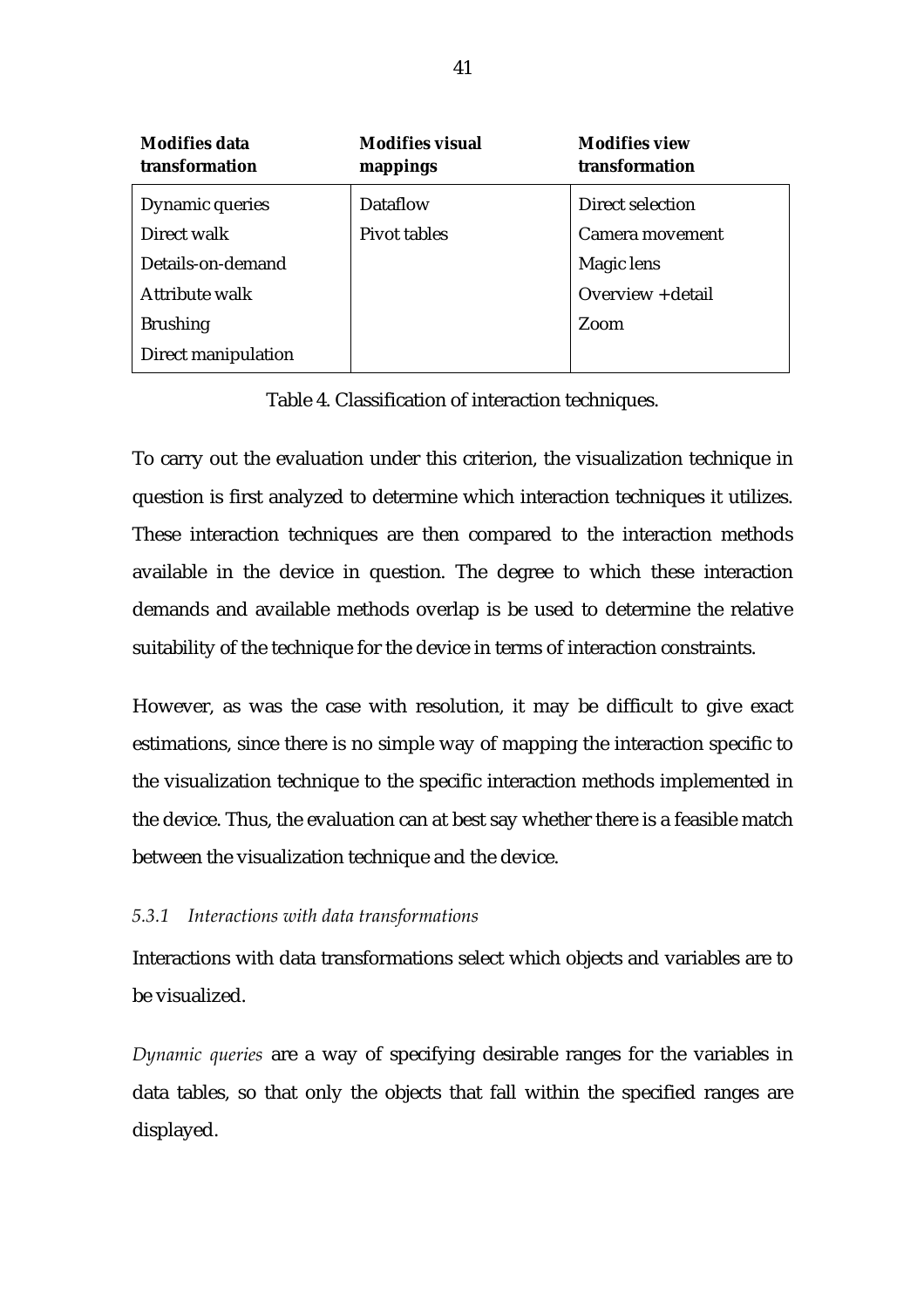*Direct walk* is a method of navigating through the visualizations serially with the aim of searching for or modifying information. The use of a web browser is a typical example of direct walk interaction.

*Details-on-demand* can be used to 'drill' into a small subset of objects, which allows for a more efficient way of using the available space to show the attributes of selected objects. Figure 23 gives an example of the operation of details-on-demand.



Figure 23. Illustration of details-on-demand.

*Attribute walk* is similar to direct walk, however in attribute walk the serial progression has the goal of finding other objects with similar attributes as the one that has been selected as a starting point.

*Brushing* is a method of using multiple visualizations for the different attributes of an object in such a manner. The objects selected in one visualization view are also selected or highlighted in the other visualization views. The operating principle of brushing is illustrated in Figure 24. The objects selected in the upper left-hand corner view are highlighted in the three other views.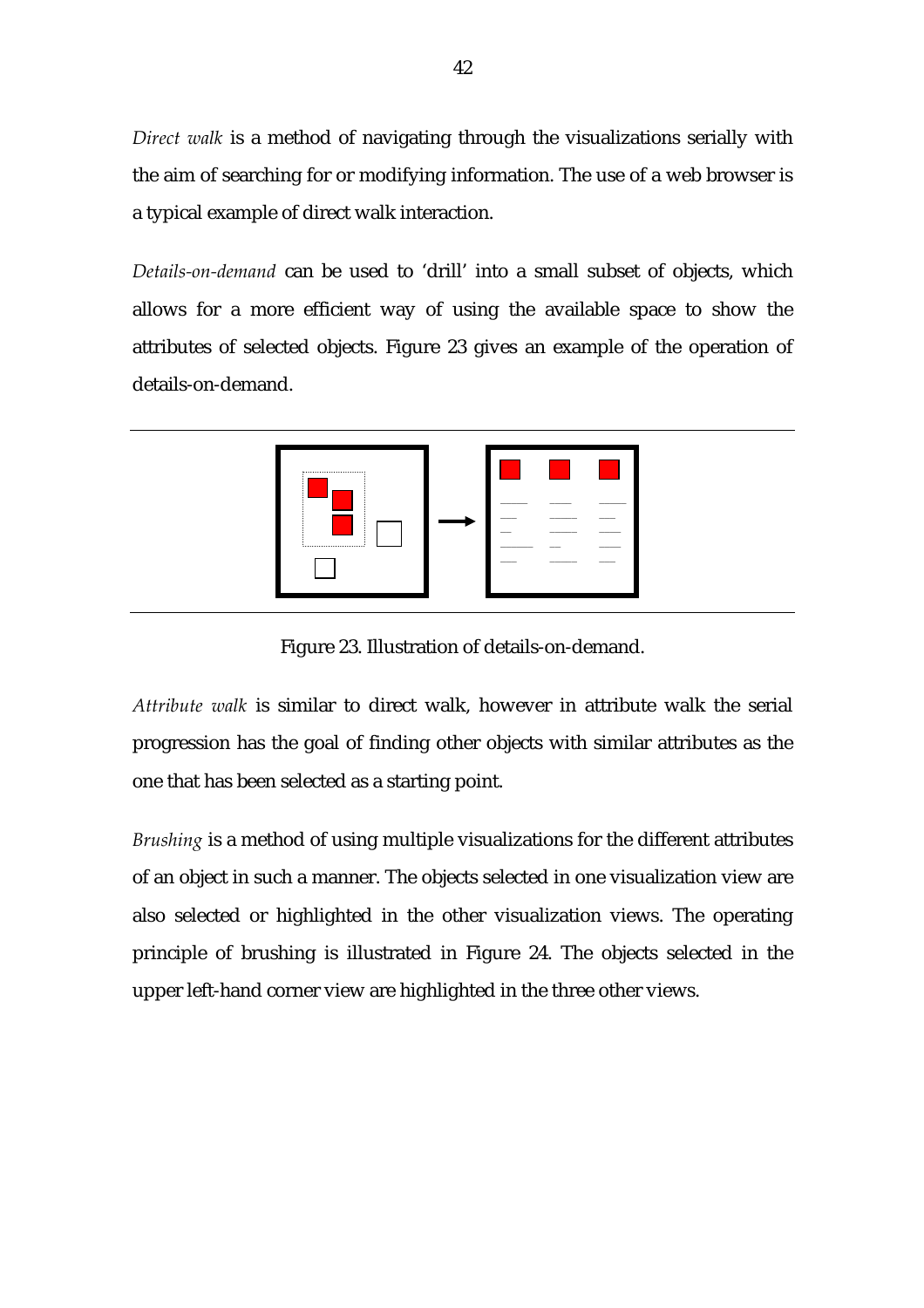

Figure 24. An illustration of brushing.

*Direct manipulation* in the context of information visualization (as opposed to direct manipulation in graphical user interfaces in general) allows for the modification of the parameters of data transformation itself, for example via a user interface component embedded into the visualization.

# *5.3.2 Interactions with visual mappings*

Interaction can also be used to modify the visual mappings between the data tables and visual structures.

*Dataflow* techniques use a flow chart metaphor to map the data into visual form. One application area is visual programming, in which the structure of a software program can be visualized by using node-link diagrams, in which the nodes represent programming operations and links the execution (flow) of the program from one stage to the next.

*Pivot tables* is a technique found in many spreadsheet programs. It lets the user quickly manipulate the mapping of the data to the rows and columns on the spreadsheet. For example, in Microsoft Excel a pivot table report can be used to combine and compare large amounts of data. Rows and columns can be rotated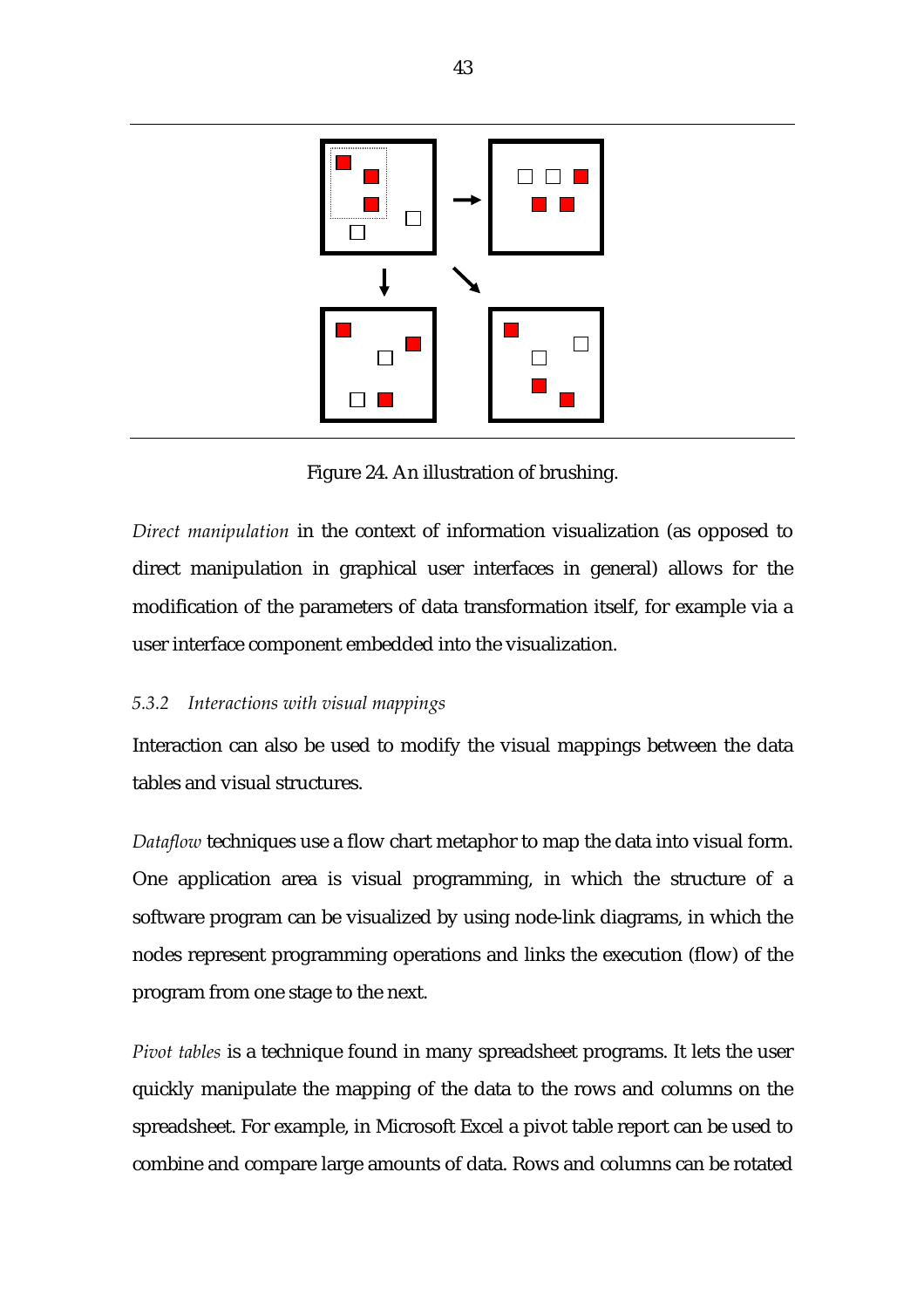to see summaries of the source data, which can be used to make comparisons, detect emerging patterns in and relationships in the data, or analyze trends[.18](#page-47-0)

## *5.3.3 Interactions with view transformations*

The final stage in which interaction can have an effect on the visualization is the modification of view transformations.

*Direct selection* involves the methods for selecting and highlighting objects, or groups of objects, in the visualization. This selection is used to identify the desired objects that are the targets of some other interaction.

*Camera movement* is used to move the position of the viewpoint, through which the visualization is viewed. Examples of camera movement include panning in two-dimensional visualizations or the change of viewing angle in threedimensional visualizations.

*Magic lenses, zoom and pan* and *overview + detail*, which are introduced in section 2.4, can be considered as interaction techniques in addition to being independent visualization techniques in their own right.

# **5.4 Implementation constraints**

 $\overline{a}$ 

As this thesis is concerned with visualizing information on actual devices, a number of implementation related issues must also be considered. On these devices the abstract ideas of visualization techniques are implemented as software programs that by nature require that the device has enough processing power, storage space, and memory to run the said program as intended. In terms of mobile devices connectivity as an extension to storage space must also

<span id="page-47-0"></span><sup>18</sup> PivotTable Reports 101 for Excel 2002: *http://office.microsoft.com/assistance/2002/ articles/xlconPT101.aspx*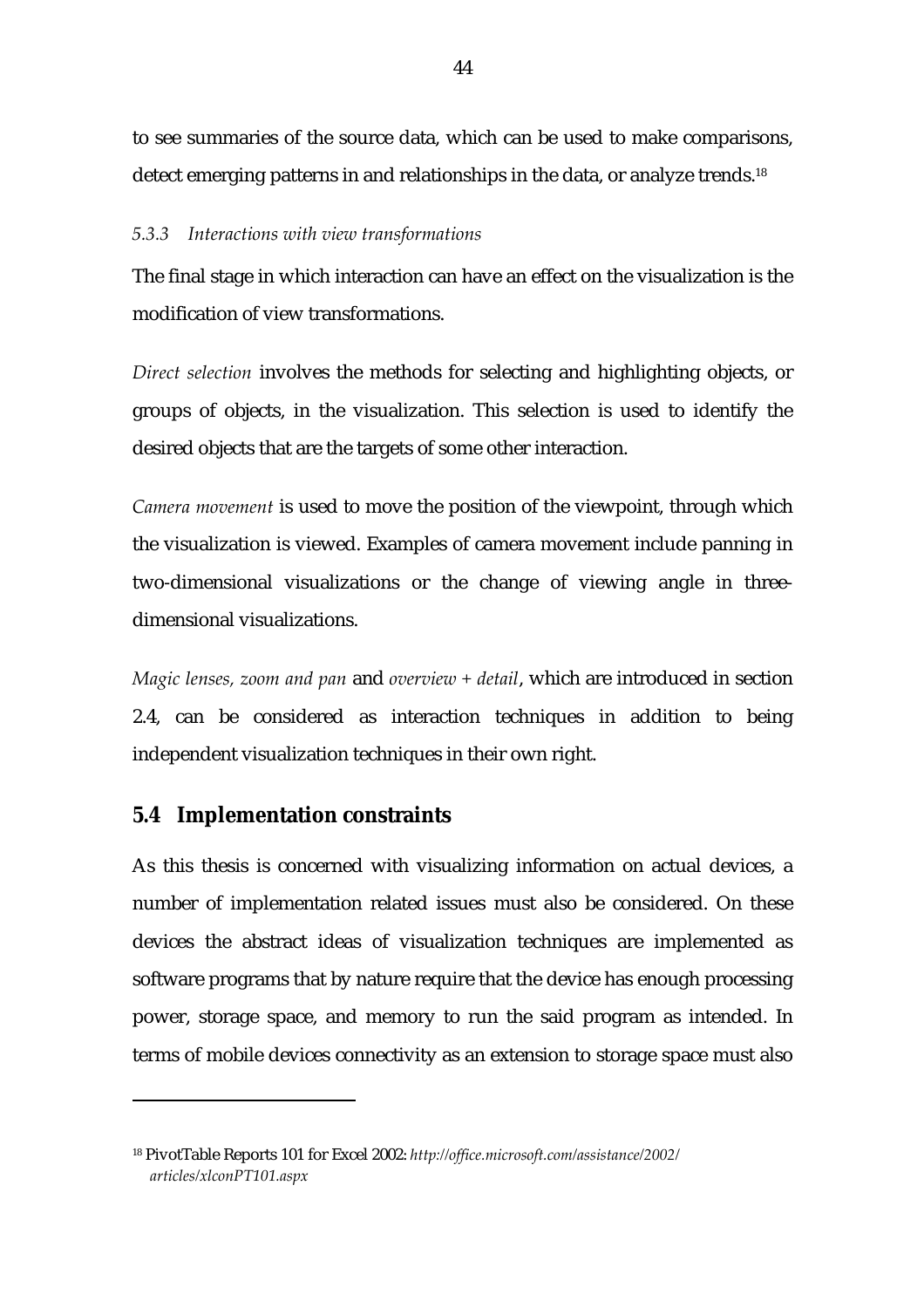be considered, given that it is an inherent aspect of mobility. Additional constraints are imposed by the display technology used. For example, some techniques make use of transparency, three-dimensional graphics or overlapping windows, which as of yet are not supported by most handheld devices. These constraints can be categorized as *hardware* constraints.

Additionally, the application programming interface (API) of the device's operating system governs how visualizations can be developed on the device. The API might, for example, limit access to certain parts of the operating system or the physical features of the device. The selection of user interface components (*widgets*) is more limited on mobile phone and PDA operating systems than on desktop operating systems. These constraints can be categorized as *software* constraints.

In this thesis certain assumptions are made when evaluating the implementation constraints related to specific visualization techniques and/or devices. This is due to the fact that it would be exceedingly difficult to accurately gauge the impact of these constraints on the suitability of a visualization technique without analysing the implementation in detail. This is not often possible, especially in the case of commercial visualization applications.

# **5.5 Summary**

The constraint categories presented in the previous sections form a framework within which the suitability of visualization techniques for use on small display devices can be evaluated.

The type of the device in question establishes what resources, such as display type or interaction methods, the device can offer for the visualization techniques. The visual properties and interaction techniques that the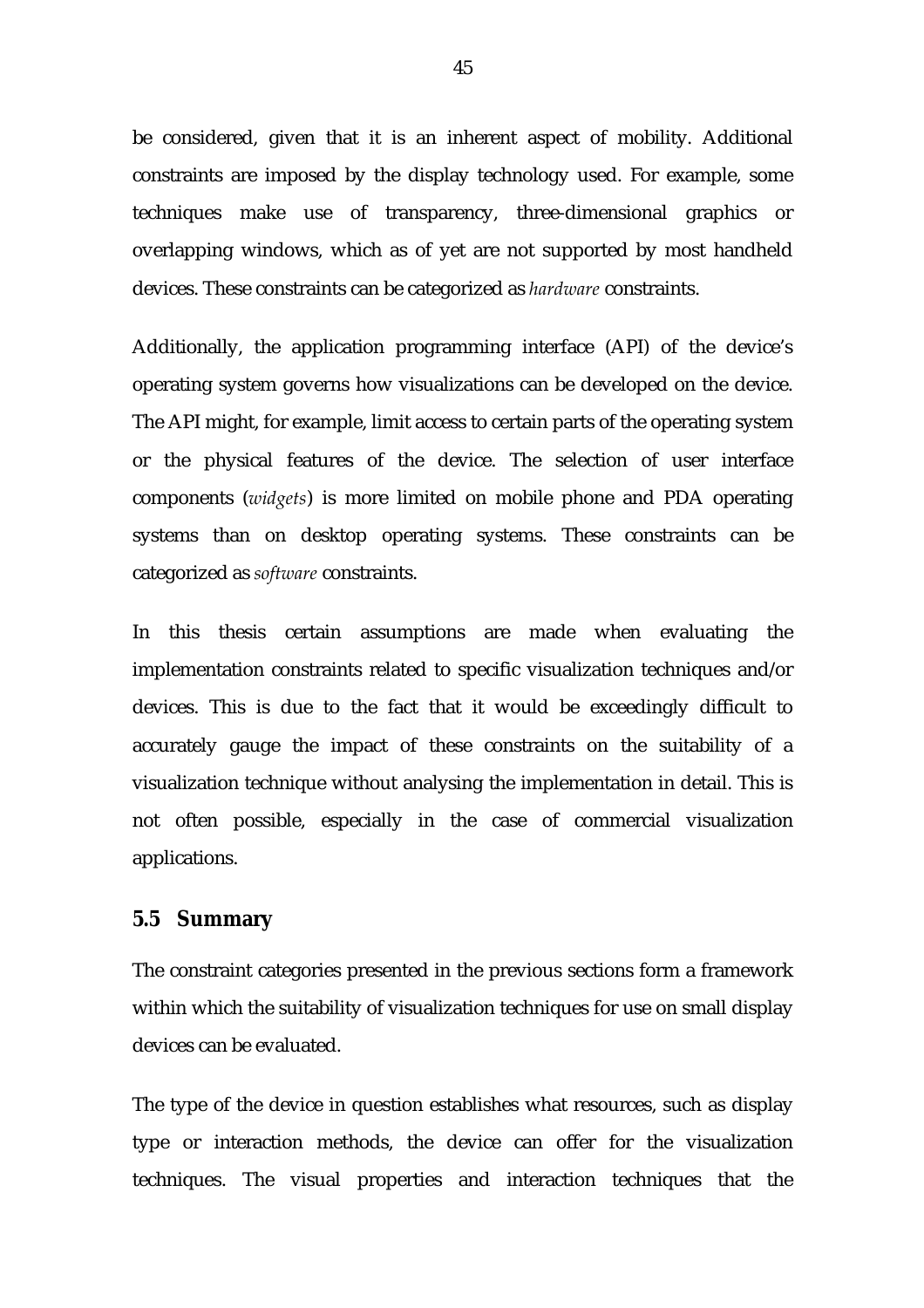visualization techniques make use of can be thus evaluated against the affordances of the device in question.

Table 5 illustrates this two-way relationship between the devices and visualization techniques by constraint category.

| <b>Visualization makes use of</b>    | <b>Constraint</b>  | <b>Device offers</b>    |
|--------------------------------------|--------------------|-------------------------|
| Greyscale                            | Visual             | Greyscale               |
| Colour                               |                    | Colour                  |
| <b>Texture</b>                       |                    | Monochrome              |
| Resolution                           |                    | Resolution              |
| Data transformations                 | <i>Interaction</i> | Input methods           |
| Visual mappings<br>modifications     |                    |                         |
| View transformation<br>modifications |                    |                         |
| Processing power                     | Implementation     | Processing power        |
| Memory                               |                    | Available memory        |
| Storage space                        |                    | Available storage space |
| Display technology                   |                    | Connectivity            |
| User interface components            |                    | Display technology      |
|                                      |                    | Programming interfaces  |

Table 5. The relationship between device capabilities and visualization requirements as defined by the evaluation constraints.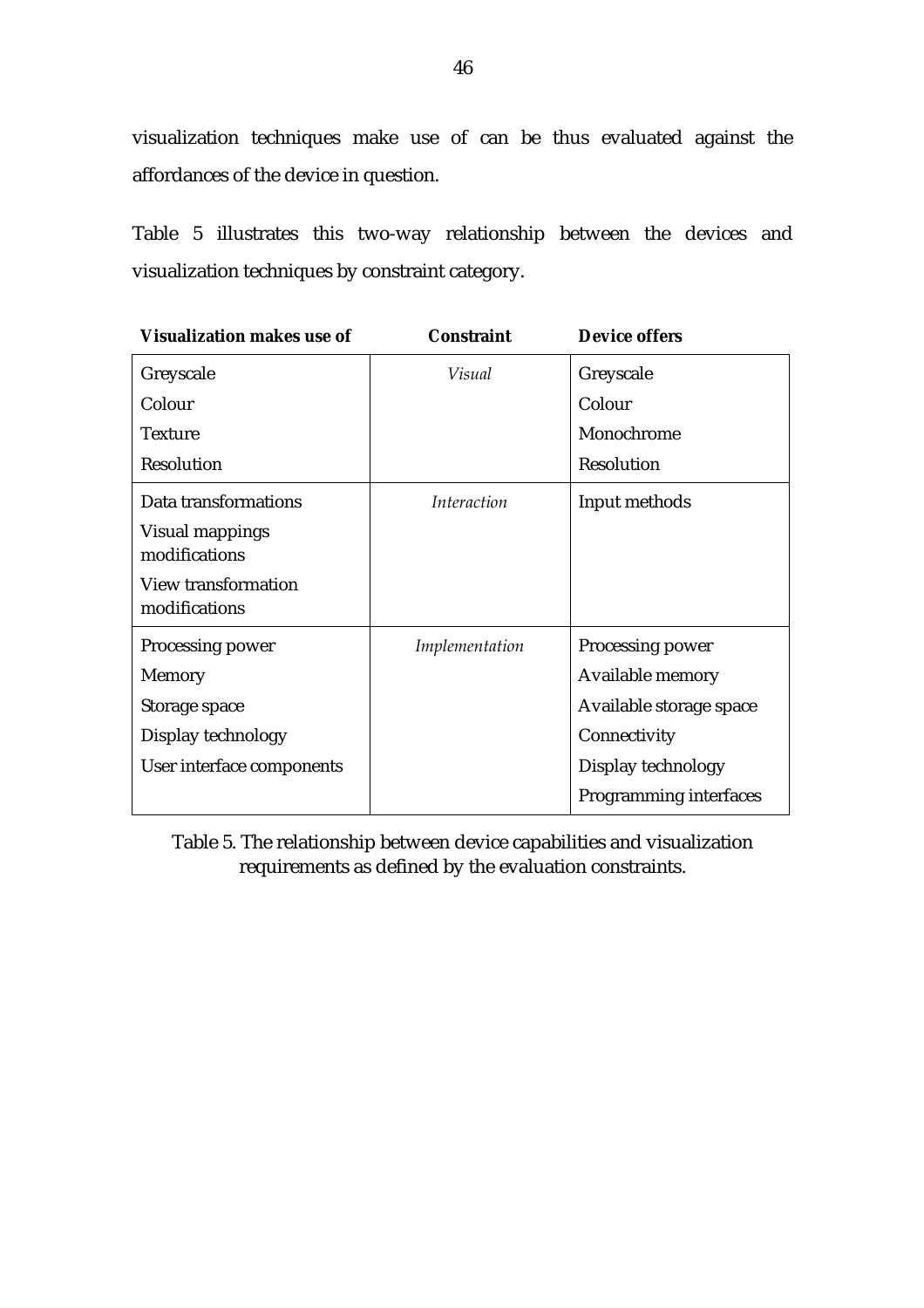# **6. Evaluation of visualization techniques**

The evaluation will concentrate on determining how well the types of visualization techniques presented in section 3.1 are suited for use on the type of devices presented in section 4.2. The evaluation will be carried out using the framework presented in chapter 5.

To do this, a three-step scale is used across the different constraint categories. If there is a direct match between the visualization constraints and the device constraints, the visualization technique is well-suited for use on the device in terms of that constraint. If there is a marginal match, meaning that requirement can be met at least partially, the visualization technique is marginally suited for use. If there is no match, meaning that the requirement cannot be met at all, the visualization technique cannot be used on the device. As discussed in the previous sections concerning the constraints, it depends on the visualization technique how exact an assessment of the match between the technique and the device can be made.

The result of the evaluation will be a presented in the format presented in Table 6. Each visualization technique is given a value that represents the match between the visualization requirement and the device capability in each category of evaluation criteria. Filled circle  $(\bullet)$  indicates that the property is good match between the requirements, half-circle  $(\bullet)$  indicates a marginal match, and an open circle  $(O)$  indicates poor match. A dash  $(-)$  is used to denote a situation in which the constraint does not apply to the given visualization technique.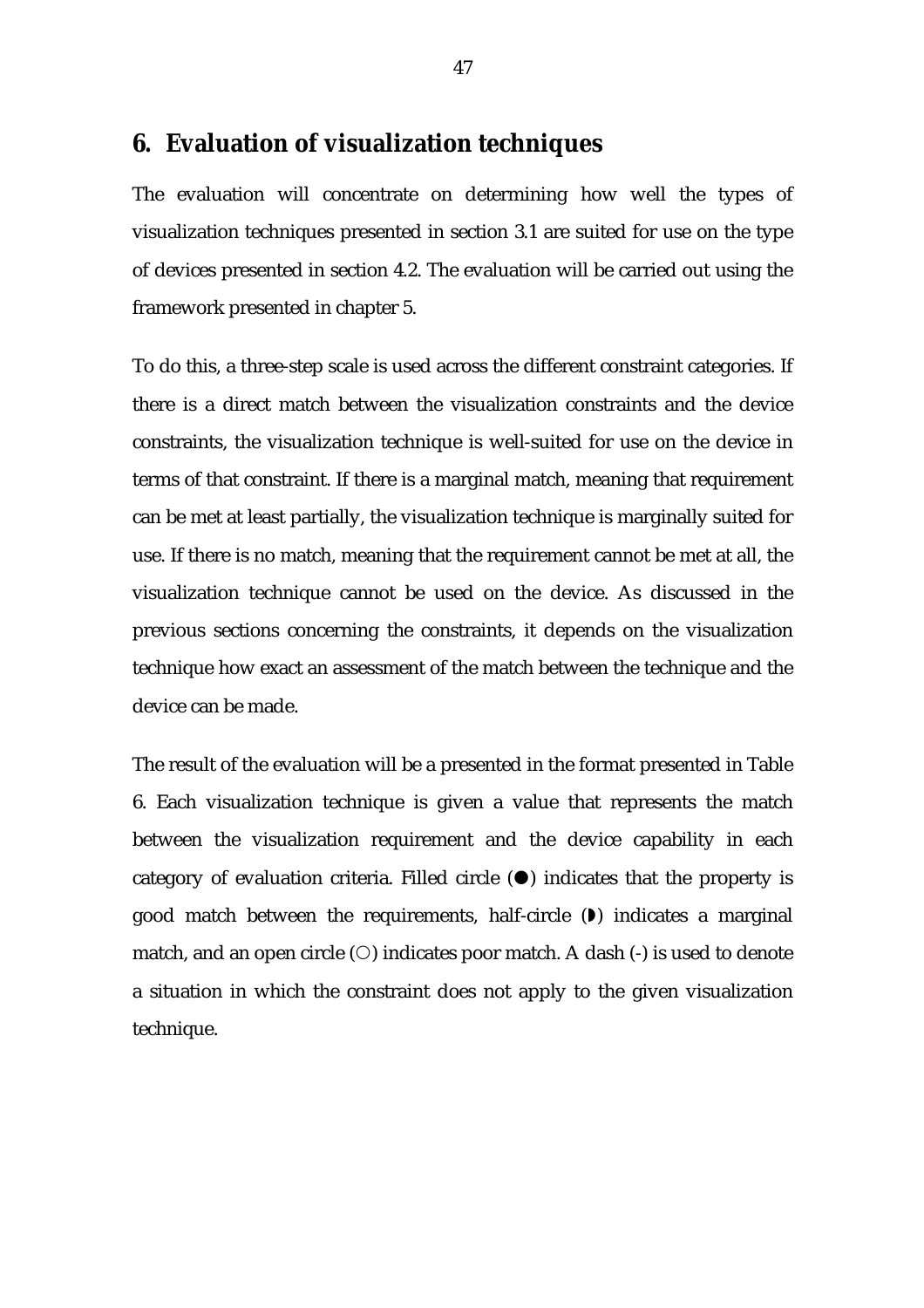|                    | <b>Visual</b><br>constraints |        | <b>Interaction constraints</b> |                       |                       | Implementation<br>constraints |                 |
|--------------------|------------------------------|--------|--------------------------------|-----------------------|-----------------------|-------------------------------|-----------------|
|                    | Graph.<br>Prop.              | Resol. | Data<br>Trans.                 | <b>Visual</b><br>Map. | <b>View</b><br>Trans. | Hard-<br>ware                 | <b>Software</b> |
| <b>Technique 1</b> |                              | Þ      |                                |                       |                       |                               |                 |
| $\ddotsc$          |                              |        |                                |                       |                       |                               |                 |

Table 6. A tabular presentation of the evaluation results by technique.

The actual evaluation consists of two parts: an evaluation of the visualization techniques on a low-end device (Nokia 6310i) and an evaluation on a high-end device (Palm<sup>TM</sup> m515). A recapitulation of the findings of both evaluations will be presented in summary.

# **6.1 Low-end display devices: Nokia 6310i**

Generally, low-end display devices such as the Nokia 6310i mobile phone impose very strict limitations for visualizations in terms of display space, interaction capabilities, and implementation possibilities. Due to these reasons there has not been a lot of research done in the field of designing visualization techniques exclusively for mobile phones. Related research, for example by Belz *et al*.[1998], Encarnação *et al.* [1995] and Rauschenbach *et al.* [2000], has focused on optimizing the delivery and use of static graphics and multimedia on mobile handsets, with very few actual prototypes.

Given this lack of existing visualization applications for mobile phones, this evaluation considers the suitability of existing visualization techniques in principle only. That is, the evaluation is focused on the underlying concepts of the visualization techniques and the possibilities of implementing functional visualizations based on these concepts on the small display devices.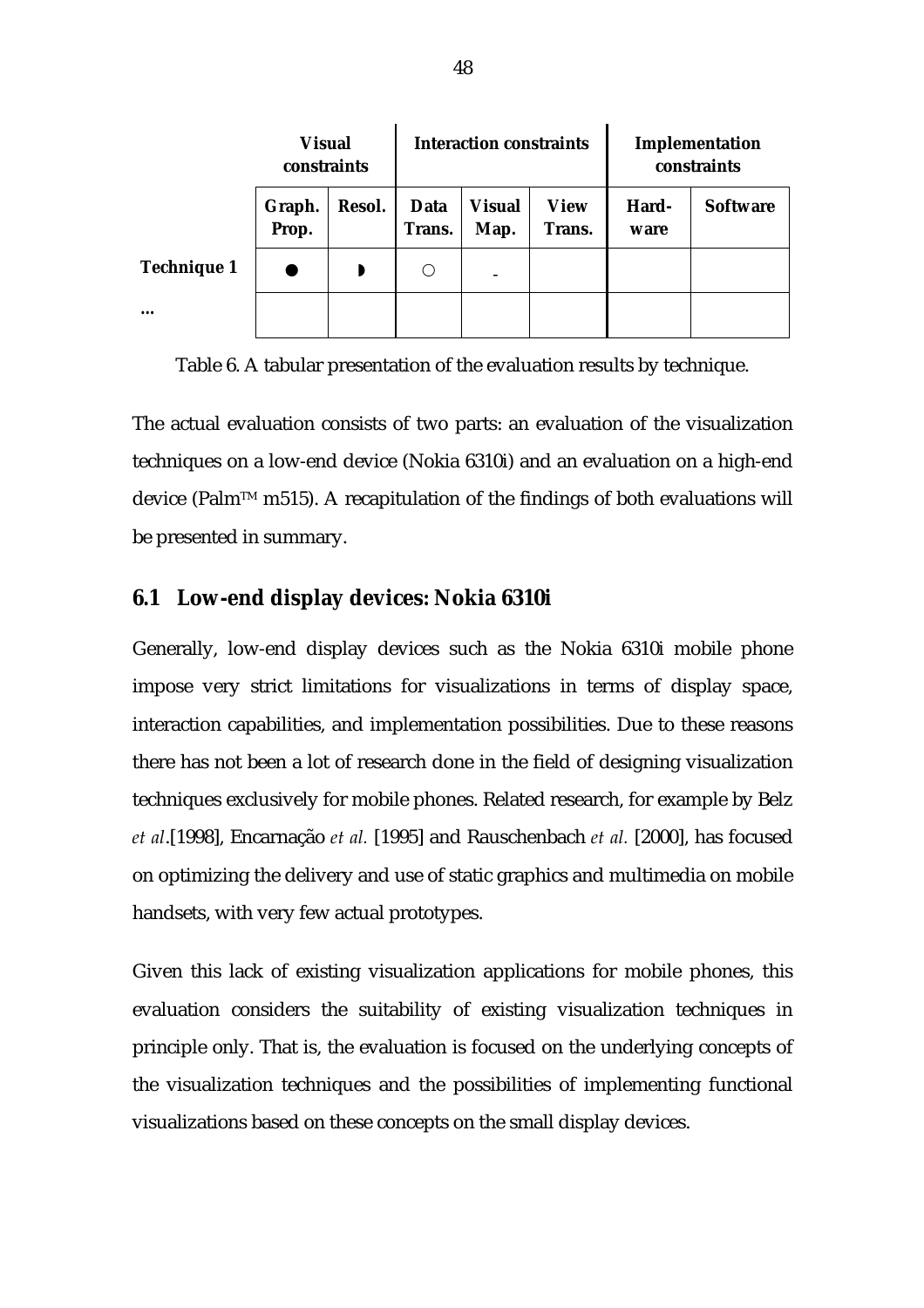#### *6.1.1 Focus + context techniques*

Clearly, one of the largest problems when dealing with low-resolution displays is the ability to provide adequate context in addition to focus. Due the lack of overall display resolution it might prove difficult to show enough of the context to the user for the context to have any real use.

Leung and Apperley [1994] divide focus + context visualization techniques in their taxonomy as follows: Polyfocal Display, Bifocal Display, different fisheye views (discussed in 3.1.2) and the Perspective Wall. This distinction is used as a basis for the evaluation of focus + context techniques. Fisheye views are excluded, however, as they are discussed in conjunction with other mainly suppression-based techniques. The Hyberbolic Browser is discussed in the context of focus + context techniques as an example of a non-standard twodimensional distortion technique.

The focus + context techniques presented in section 3.1.1 are not very sensitive to the visual constraints defined by graphical properties as a whole, as the main effective means of visualization is distortion, instead of, for instance, colour coding. In terms of visual constraints, the main limiting factor to the usefulness of focus + context techniques on low-end displays is *resolution*. Polyfocal Display techniques make use of multiple foci, which effectively limits the area available for a single focus area. Due to the low resolution and the limitations of the display hardware, the use of a single focus technique like Bifocal Display would be more advisable. The use of perspective distortion, and hence reduced legibility, employed in the Perspective Wall limits its suitability in terms of resolution. The Hyperbolic Browser, on the other hand, effectively requires more display space than is available on the low-end small displays.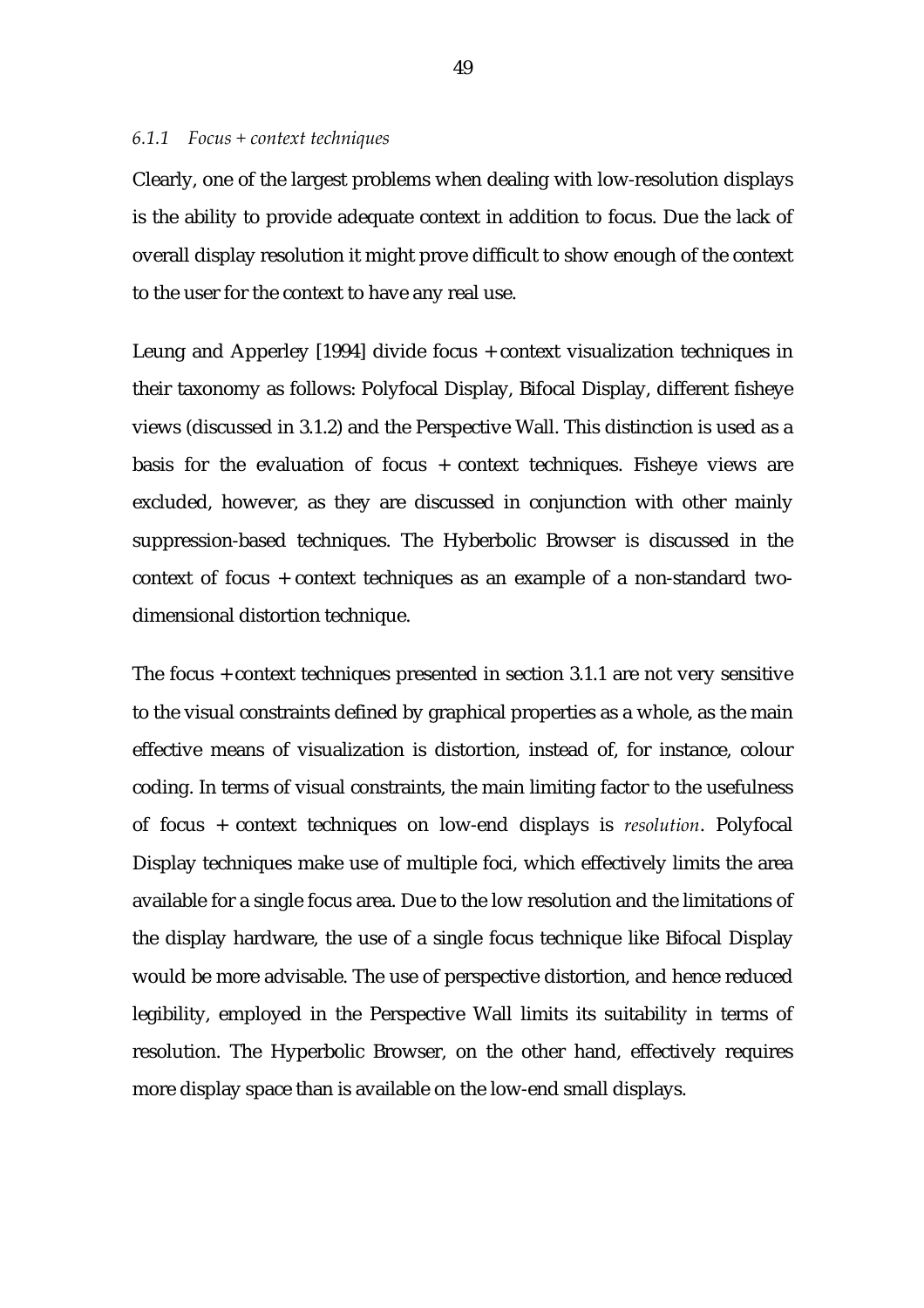Only the last interaction category, interactions with view transformations, is applicable to focus + context techniques as such. The interactions consist of moving the focus along the cardinal axes to bring items of interest into the view and selecting items for perusal. The Nokia 6310i offers adequate means for accomplishing both the view manipulation and the selection tasks.

The main implementation constraint that comes into play with focus + context techniques is processing power, mainly due to the use of distortion, which is typically based on complex algorithms. However, it is probable that current devices have enough processing power to perform reasonably well with focus + context techniques. The Polyfocal Display and the Hyperbolic Browser are the techniques that are the most processing power dependent, the reasons being the use of multiple foci and mathematical (Euclidean to hyperbolic space mapping) calculations.

A summary of the evaluation of focus + context techniques on a low-end display device is presented in Table 7.

|                                    | <b>Visual</b><br>constraints |        |                | <b>Interaction constraints</b> |                       | Implementation<br>constraints |                 |
|------------------------------------|------------------------------|--------|----------------|--------------------------------|-----------------------|-------------------------------|-----------------|
|                                    | Graph.<br>Prop.              | Resol. | Data<br>Trans. | <b>Visual</b><br>Map.          | <b>View</b><br>Trans. | Hard-<br>ware                 | <b>Software</b> |
| <b>Polyfocal</b><br><b>Display</b> |                              | ∩      |                |                                |                       | D                             |                 |
| <b>Bifocal</b><br><b>Display</b>   |                              | D      |                |                                |                       |                               |                 |
| <b>Perspective</b><br><b>Wall</b>  |                              | ◯      |                |                                |                       |                               |                 |
| Hyperbolic<br><b>Browser</b>       |                              | ◯      |                |                                |                       |                               |                 |

Table 7. Evaluation of focus + context techniques on a low-end display device.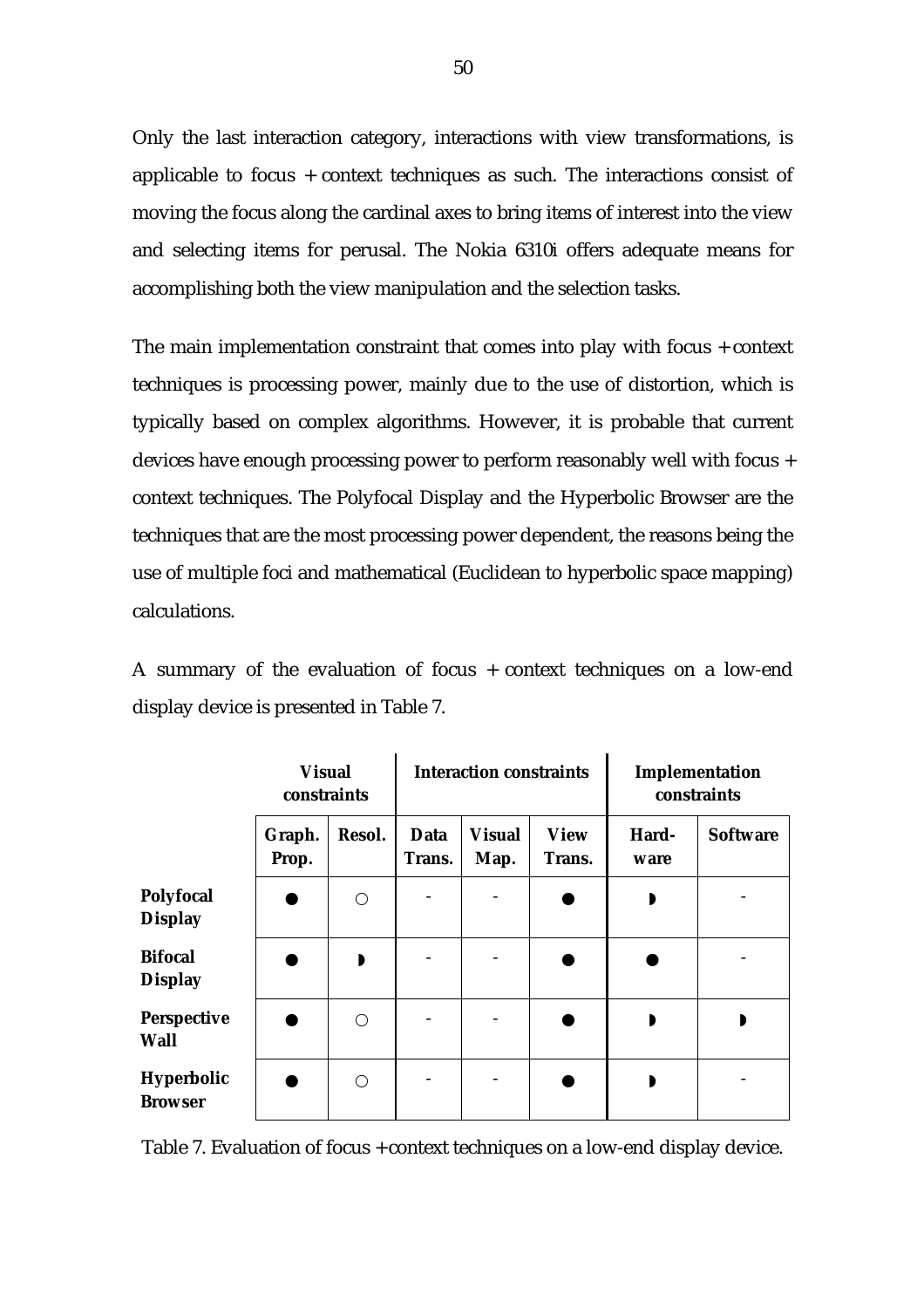### *6.1.2 Suppression techniques*

Suppression techniques are in this evaluation divided into (1) non-graphical fisheye views, (2) graphical fisheye views, (3) z-thru mapping, and (4) mixed techniques.

When considering graphical properties as constraints, it seems that z-thru mapping techniques are be the most dependent on the use of colour as a visual indicator of information due to the type of information (geographical, weather and map data) the techniques are typically used to present. The other techniques typically make no special use of colour, so in that regard they should be fairly suitable for use on a mobile phone display. Resolution, however, is a limiting factor in almost all cases, the exception being non-graphical fisheye views. Graphical fisheye views employ distortion, which impairs legibility on such a small display as the one used in the Nokia 6310i, whereas z-thru mapping and mixed techniques require more display space than is available in order to present information in enough detail.

None of the above techniques is concerned with data transformation as such. However, the modification of visual mappings via suppression controls is an integral part of fisheye view techniques, as well as z-thru mapping and mixed techniques. With fisheye views and mixed techniques there is a need to modify the parameters of the DOI functions, while with z-thru mapping the suppression is controlled by modifying the transparency of layers. It is evident that the keypad and the menu buttons found in 6310i offer only marginal means for controlling the suppression parameters. In terms of view transformations the situation is better. All of the techniques mentioned here make use direct selection as the means to shift the focus of the visualization, which can be accomplished with the interaction methods offered by the mobile phone in question.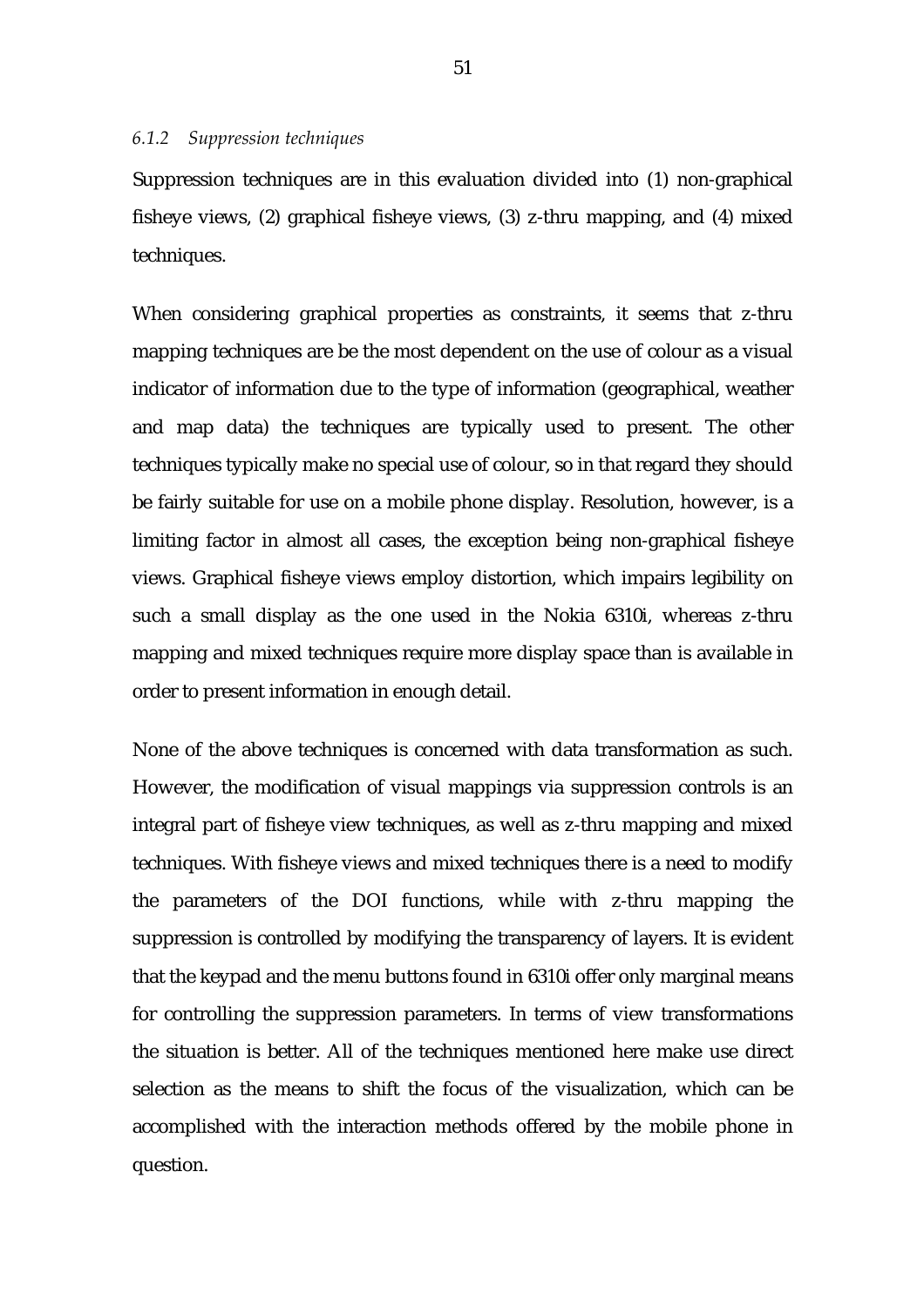Implementation constraints affect the fisheye view techniques to some extent. The required DOI calculations might demand considerable processing power, even more so with graphical views that also require distortion calculations. Mixed techniques use both DOI and distortion, which also increases the processing requirements. Z-thru mapping is probably the least processing intensive as its main visualization method is the use of transparency; however the display technology and the limitations of the Java<sup>TM</sup> programming environment utilized in the Nokia 6310i quite likely preclude the use of layers.

A summary of the evaluation of suppression techniques on a low-end display device is presented in Table 8.

|                                    | <b>Visual</b><br>constraints |            |                | <b>Interaction constraints</b> |                       | Implementation<br>constraints |                 |
|------------------------------------|------------------------------|------------|----------------|--------------------------------|-----------------------|-------------------------------|-----------------|
|                                    | Graph.<br>Prop.              | Resol.     | Data<br>Trans. | <b>Visual</b><br>Map.          | <b>View</b><br>Trans. | Hard-<br>ware                 | <b>Software</b> |
| Non-<br>graphical<br>fisheye views |                              |            |                | $\mathbf{D}$                   |                       |                               |                 |
| Graphical<br>fisheye views         |                              | $\bigcirc$ |                | $\mathbf{D}$                   |                       |                               |                 |
| Z-thru<br>mapping                  | D                            | $\bigcirc$ |                | $\blacksquare$                 |                       | $\bigcirc$                    | ∩               |
| <b>Mixed</b><br>techniques         |                              | $\bigcirc$ |                | $\bigcap$                      |                       |                               |                 |

Table 8. Evaluation of suppression techniques on a low-end display device.

# *6.1.3 Magic lenses*

Magic lenses is a technique that is used to reveal additional information on the underlying visual structure. It consists of the underlying visual structure, a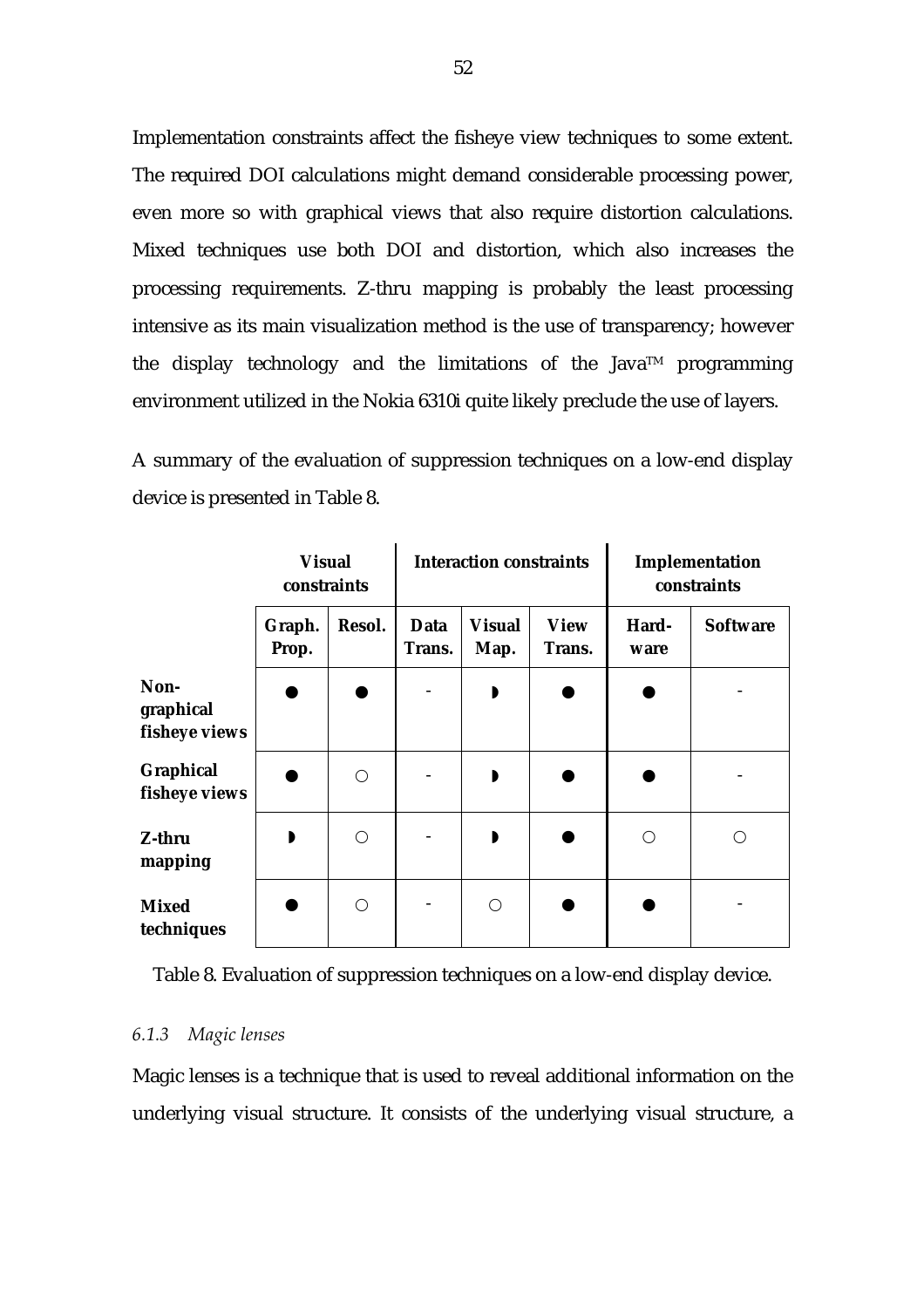smaller view area that is moved over the visualization, and the parameters of the lens that affect how the additional information is generated.

In terms of graphical properties magic lenses is not bound by any particular property. Of course, the use of colour would bring added value to the use of the visualizations as it would make it easier to highlight the objects under the lens, or the additional information generated by the lens. Resolution, however, is again a limiting factor. The display on the Nokia 6310i is too small to effectively accommodate both the visual structure and the magic lens view in such a manner that the overall visualization would still be legible.

View transformation is the only interaction constraint that comes into play when using magic lenses. View transformation is used to both modify the parameters of the lens and to move the lens over the visual structure. The modification of parameters is typically handled by using controls embedded to the magic lens itself. However, in a mobile phone the changes would have to be carried through a series of menu selections or separate views, which severely reduces the ease of use.

Magic lenses, especially in the Fishkin and Stone [1995] implementation, make use of multiple overlapping lenses. It would probably be difficult to implement an effective solution on the 6310i mobile phone, given the limitations of the Java<sup>TM</sup> programming environment and the display hardware. A more straightforward approach would be to use a single layer only, which would be easier to implement, and which would also work better in terms of the resolution constraints.

A summary of the evaluation of magic lenses on a low-end display device is presented in Table 9.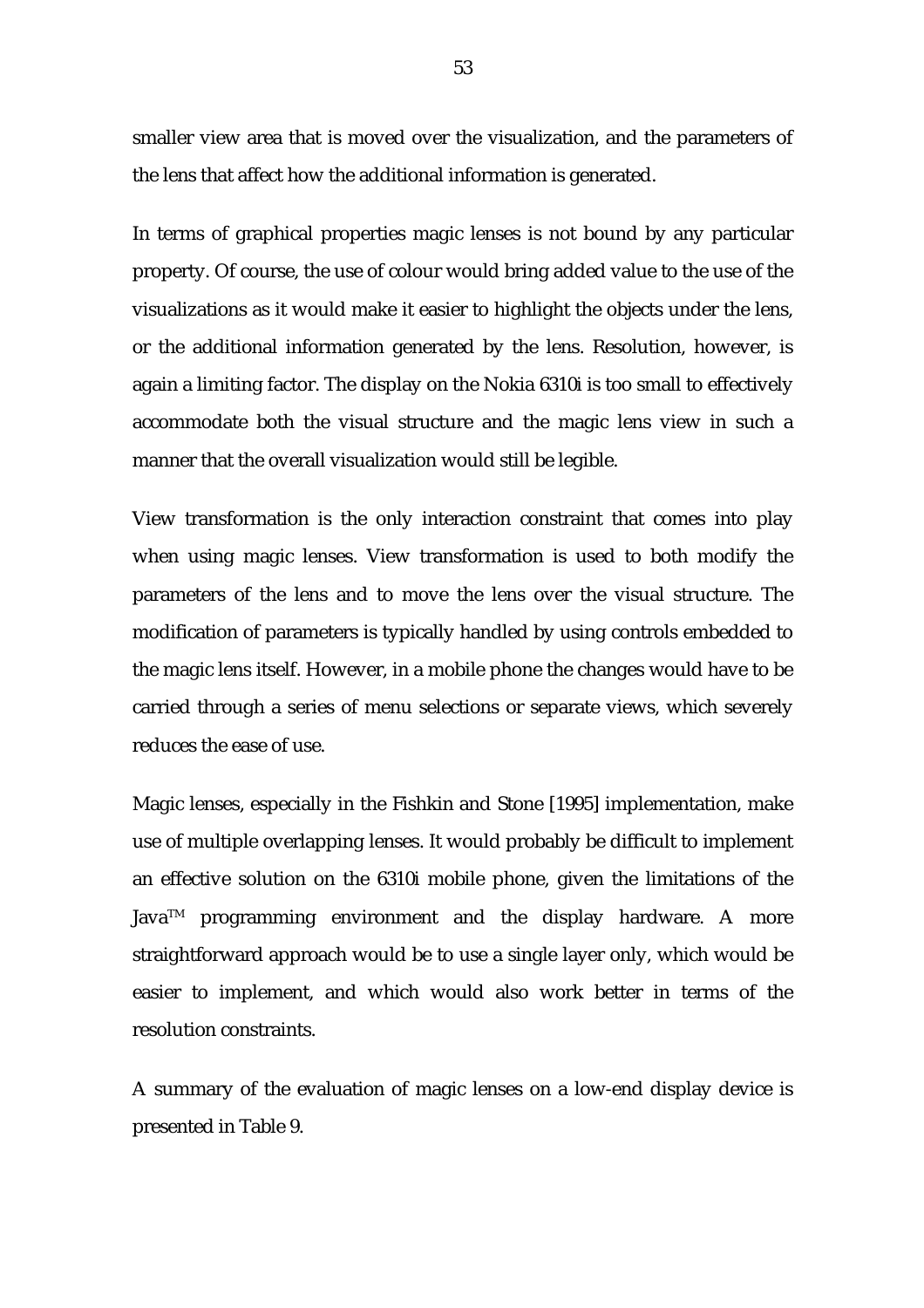|                     | <b>Visual</b><br>constraints |        | <b>Interaction constraints</b> |                       |                       | Implementation<br>constraints |                 |
|---------------------|------------------------------|--------|--------------------------------|-----------------------|-----------------------|-------------------------------|-----------------|
|                     | Graph.<br>Prop.              | Resol. | <b>Data</b><br>Trans.          | <b>Visual</b><br>Map. | <b>View</b><br>Trans. | Hard-<br>ware                 | <b>Software</b> |
| <b>Magic lenses</b> |                              |        | $\qquad \qquad -$              |                       |                       | $\mathbf{D}$ / $\bigcirc$     |                 |

Table 9. Evaluation of magic lenses on a low-end display device.

## *6.1.4 Riffling techniques*

Riffling techniques trade space for time by presenting information in a sequential manner in the same limited space. This makes riffling a favourable candidate for use on mobile phones where display space is at a premium.

The impact of the graphical constraints depends on the type of information being presented. The monochrome display of the Nokia 6310i is unsuitable for presenting images as they are presented by such riffling techniques as the PolyNav<sup>™</sup> previewer [Wittenburg *et al.*, 1998] or the RSVP Browser [De Bruijn *et al*., 2001]. The RSVP Browser is an extension of the RSVP principle suggested by De Bruijn and Spence [2000]. It is intended for browsing World Wide Web pages on mobile devices and PDAs. The RSVP Browser requires, however, a colour display and more display space than Nokia 6310i is able to provide. An illustration of the RSVP Browser is presented in Figure 25.

As the functionality and features of the RSVP Browser are similar to that of the PolyNav™ system, no differentiation is made in their evaluation.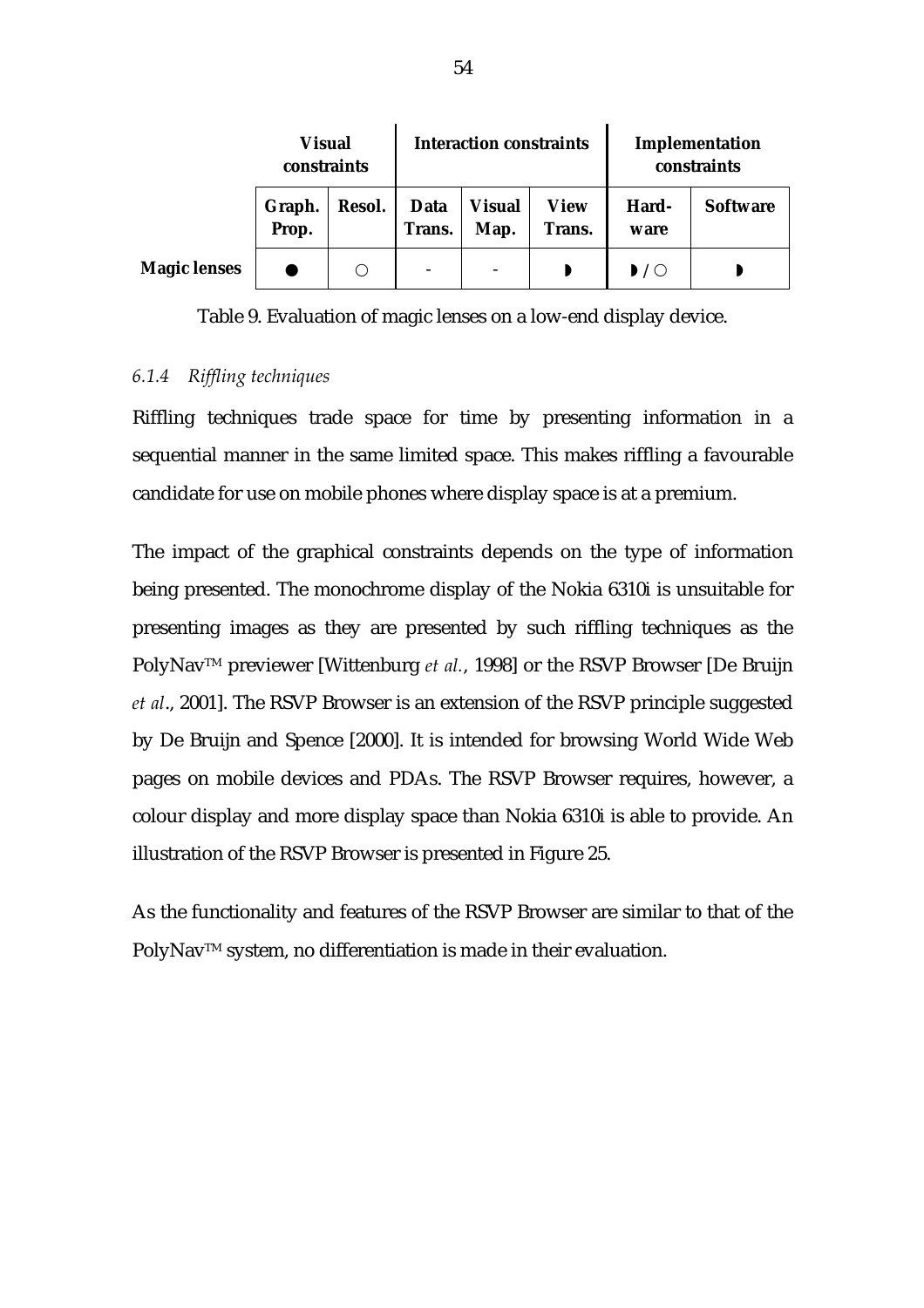

Figure 25. The RSVP Browser by De Bruijn *et al*. [2001].

Riffling techniques could be used, however, to present text or simple graphics (icons) that make use of textures. Provided that this kind of information is being presented, riffling techniques are highly suitable for low-end small displays. Resolution is not such a great concern with riffling, as it is with focus + context or suppression techniques, because no distortion or separate context and focus areas are used.

Interaction constraints are limited to view transformations, as the browsing itself, and the modification of the browsing parameters, is the main forms of interaction. These interaction tasks should be easily accomplished by using the numerical keypad and the control keys of the Nokia 6310i.

Implementation constraints are likely not to be a major concern, given that no extensive use of algorithms or mathematical calculations is required by the riffling techniques as such. For example, the processing required to turn HTML pages into a suitable image format is performed in the PolyNav<sup>TM</sup> system on the server side, from where the resulting image is transmitted to the previewer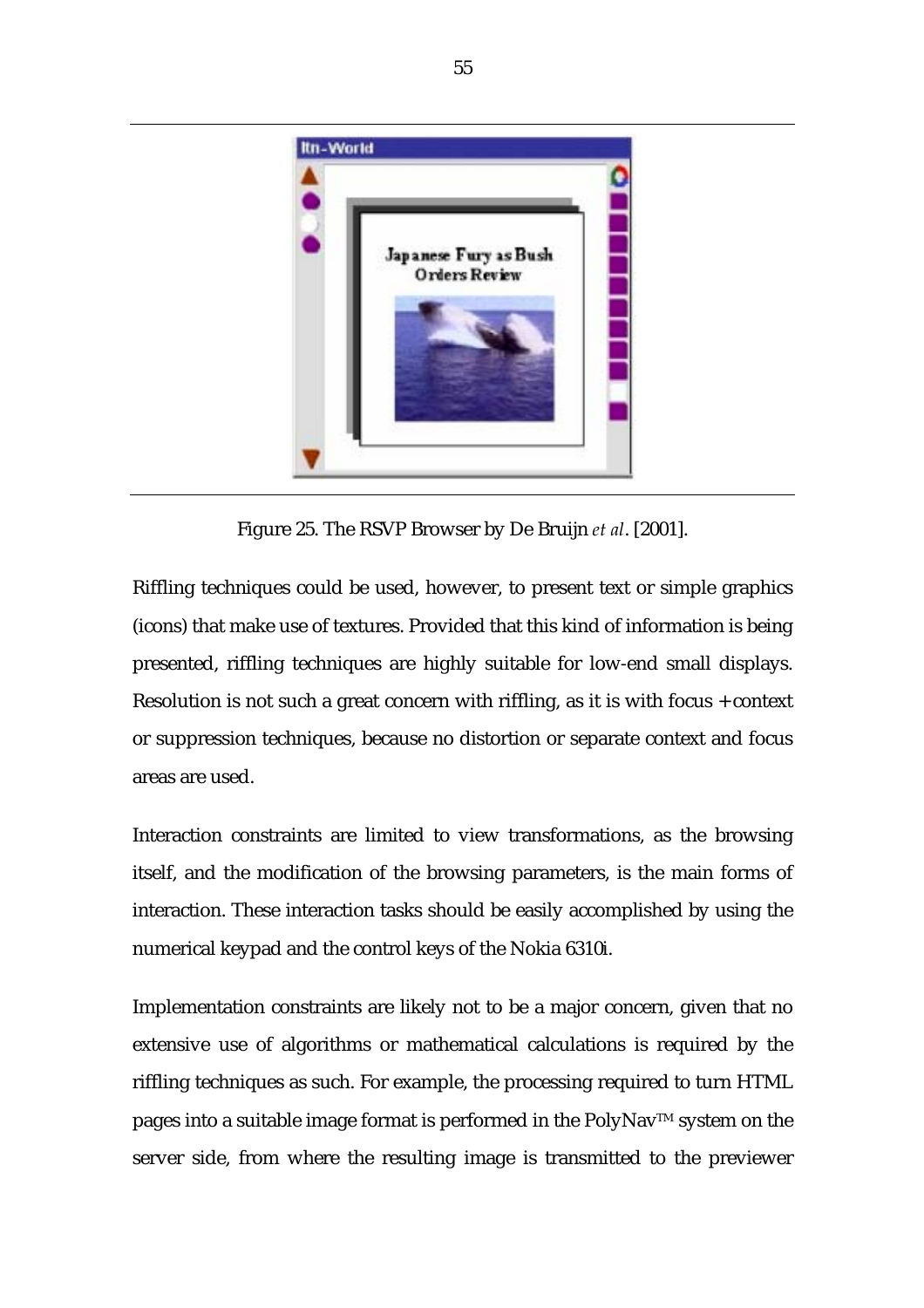prototype. Storage space might, however, become a concern if the images are to be stored (cached) on the device. Image caching would, in fact, be a desirable solution due to the limited data transmission capabilities of the 6310i.

A summary of the evaluation of riffling techniques on a low-end display device is presented in Table 10.

|          | <b>Visual</b><br>constraints |        | <b>Interaction constraints</b> |                       |                       | Implementation<br>constraints |                 |
|----------|------------------------------|--------|--------------------------------|-----------------------|-----------------------|-------------------------------|-----------------|
|          | Graph.<br>Prop.              | Resol. | Data<br>Trans.                 | <b>Visual</b><br>Map. | <b>View</b><br>Trans. | Hard-<br>ware                 | <b>Software</b> |
| Riffling |                              |        |                                |                       |                       |                               |                 |

Table 10. Evaluation of riffling techniques on a low-end display device.

# *6.1.5 Zoom and pan techniques*

Zoom and pan techniques are, along with riffling, the more promising approaches to solving the presentation problem on small displays. Instead of trading space for time, zoom and pan techniques provide more space through the use of zooming. The prominent technique to consider is semantic zooming, as its application areas are more varied than those of traditional geometric zooming interfaces.

Graphical properties are not a limiting factor when it comes to semantic zooming, as the technique is not bound to any given graphical property, be it colour, greyscale or texture. The lack of resolution, nevertheless, creates problems even with semantic zooming. With complex visual structures it brings about the need to pan the view across the visual structure, or alternatively zoom excessively deep into the visual structure. Panning across the visual structure occurs if the amount of zooming levels is restricted to a finite number,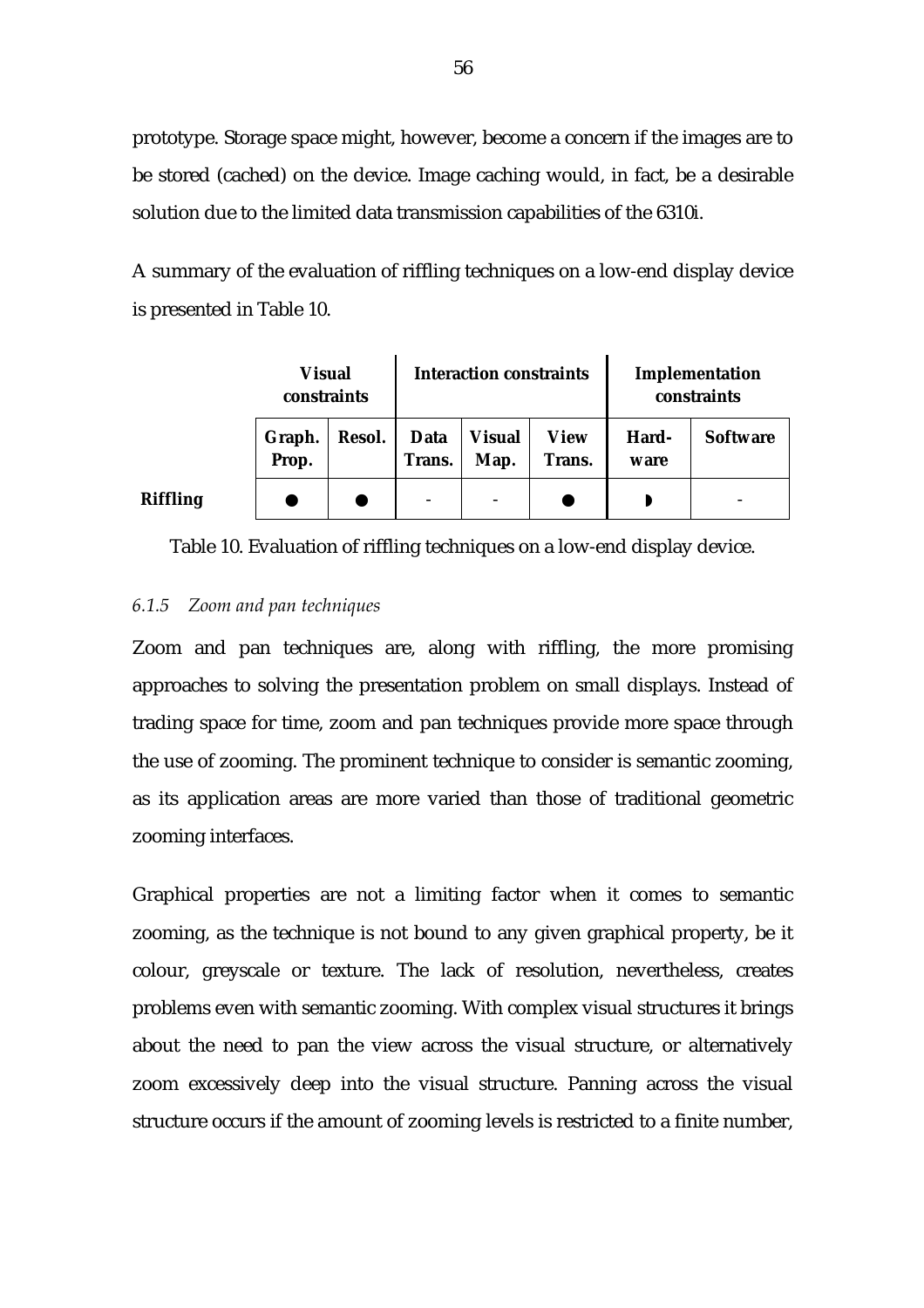whereas zooming deep into the visual structure occurs if there is an infinite number of zooming levels available.

Interaction constraints do not come into play with zooming and panning techniques. The interaction tasks are generally limited to view transformations, such as zooming into and out of the visual structure and/or panning the view across the visual structure. These tasks can be accomplished quite adequately by using the numerical keypad of the Nokia 6310i.

In order to facilitate quick zooming into and out of the visual structure, it might be advisable to use only a finite number of discrete zooming levels and keep the details of the separate zooming levels in device memory rather than recalculate them each time a zooming action is triggered. This is mainly due to the fact that the calculations associated with zooming can be quite tasking, as is the case for example with the Pad++ system [Bederson and Hollan, 1994], and could thus unnecessarily slow down the interaction. This might be a concern in a device such as the Nokia 6310i, given the limited memory and processing power available to the application. One viable alternative would be to save the details for all the possible zooming levels and views as precalculated images on a server that is accessible by using the data transmission options of the 6310i.

A summary of the evaluation of zoom and pan techniques on a low-end display device is presented in Table 11.

|                            |                 | <b>Visual</b><br>constraints |                          | <b>Interaction constraints</b> |                       |               | Implementation<br>constraints |  |
|----------------------------|-----------------|------------------------------|--------------------------|--------------------------------|-----------------------|---------------|-------------------------------|--|
|                            | Graph.<br>Prop. | Resol.                       | Data<br>Trans.           | <b>Visual</b><br>Map.          | <b>View</b><br>Trans. | Hard-<br>ware | <b>Software</b>               |  |
| <b>Semantic</b><br>zooming |                 |                              | $\overline{\phantom{0}}$ | $\qquad \qquad$                |                       |               |                               |  |

Table 11. Evaluation of zoom and pan techniques on a low-end display device.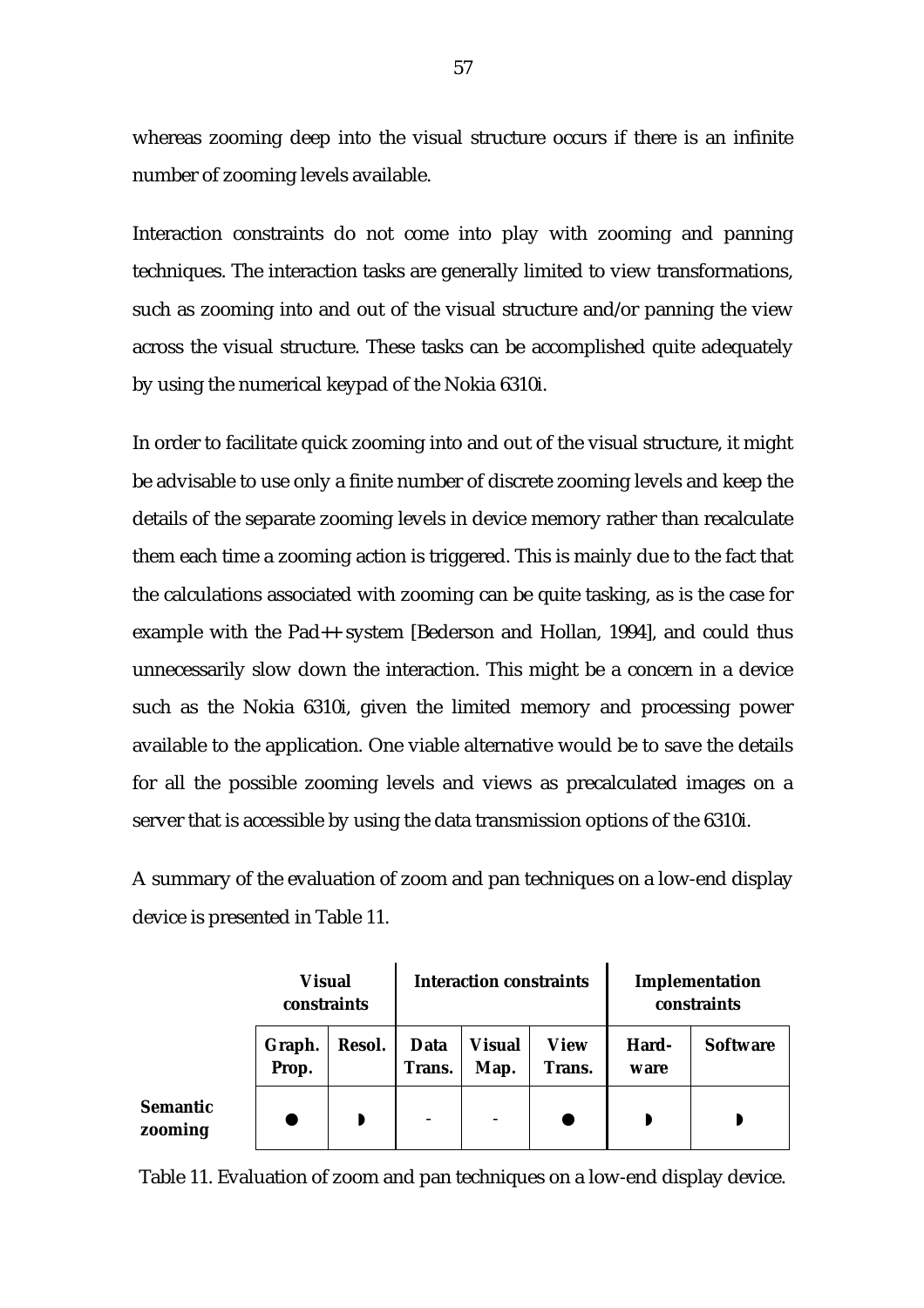Based on the evaluation of the visualization techniques, it seems that the Bifocal Display, non-graphical fisheye views, riffling and semantic zooming are the most suitable techniques on low-end small display devices such as the Nokia 6310i.

Each of the four techniques has its strengths and weaknesses. Riffling and semantic zooming, while not expressly designed for use on small displays, make a trade-off between the available display space and other dimensions, such as time or the depth of zooming. When compared to these two techniques, the suitability of the Bifocal Display is reduced to a degree by the use of distortion, while non-graphical fisheye views is held back by the added burden of having to define the parameters of the suppression functions. On the other hand, the application domain of riffling is curtailed by the limited display area, whereas semantic zooming suffers from a number of implementation issues relating to the storage and processing of the views at different zooming levels.

The rest of the techniques are not suitable for low-end displays, mainly due to the limitations posed by the resolution of the Nokia 6310i display. Additionally, the suitability of z-thru mapping is also limited in terms of interaction and implementation constraints.

# **6.2 High-end display devices: PalmTM m515**

The Palm<sup>TM</sup> m515 PDA is an example of a high-end small display device. It has several advantages over the low-end display devices, including a larger resolution display, a wider array of input methods, and greater processing and storage capabilities.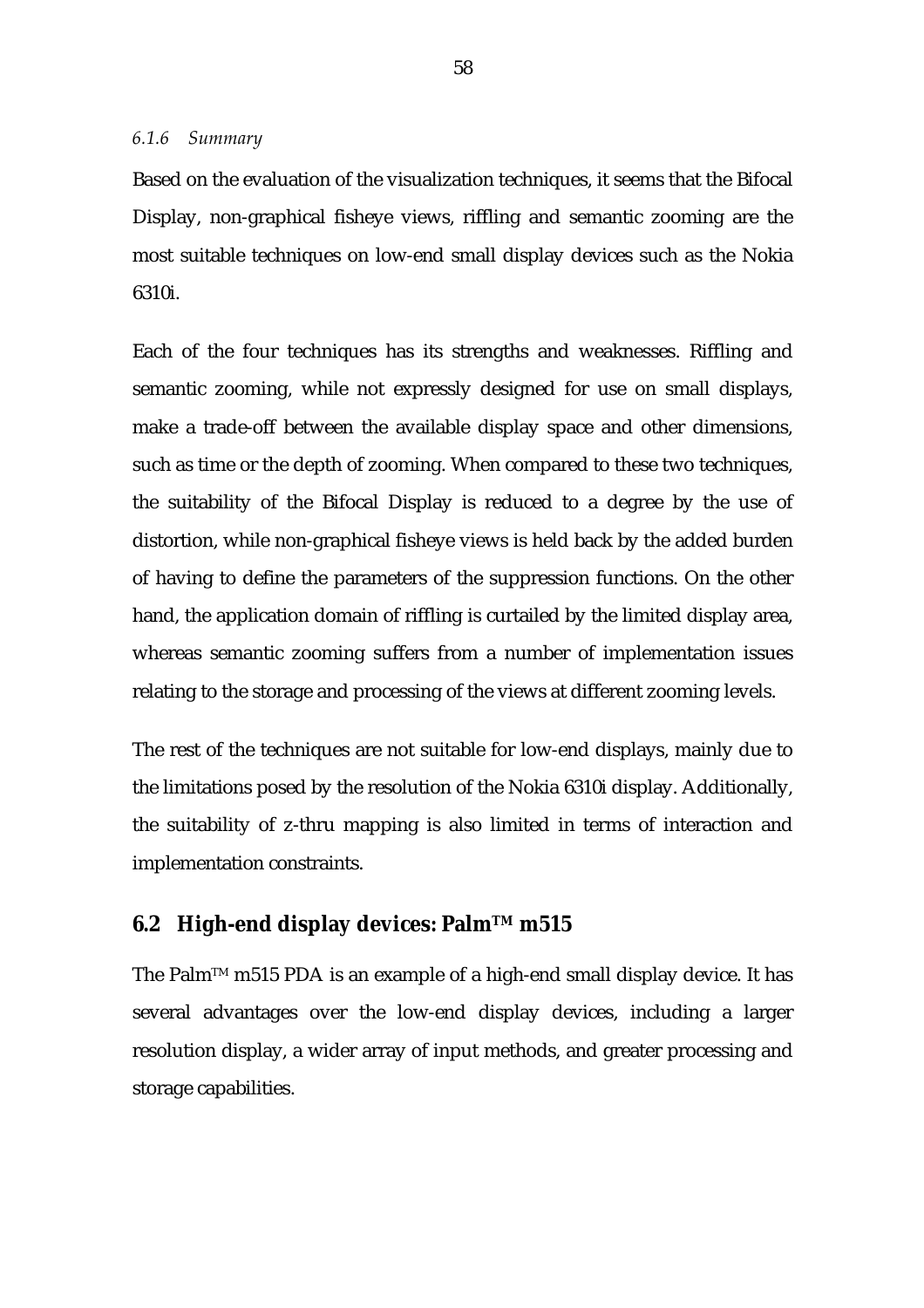It can be expected, therefore, that a greater portion of the visualization techniques will be suitable for use on the Palm<sup>TM</sup> m515, merely due to the increased capabilities of the device. The exact situation will be assessed in the following sections.

### *6.2.1 Focus + context techniques*

The added display resolution in the Palm™ m515 device over that of the Nokia 6310i mobile phone alleviates some of the problems that were associated with focus + context techniques in the context of low-end display devices. This is in part confirmed by the fact that applications of focus + context techniques for similar PalmTM devices already exist. Björk *et al*. have presented several applications of the focus + context principle, such as *WEST* [1999], a web browser for small terminals, and *PowerView* [2000], an application to provide access to common information on PDAs. Both approaches utilize the *Flip Zooming* visualization technique suggested by Holmquist [1997].

Flip Zooming is reminiscent of the Document Lens visualization technique, and is thus an extension of the Bifocal Display principle. The visualization area consists of several views, one of which is selected as the focus and presented in the middle in larger size. Each view corresponds to an object in a sequence, for example web pages or images in a folder. Flip Zooming uses linear scaling instead of continuous spatial distortion in the context area, which retains the legibility of the content of the individual views.

In the WEST browser Flip Zooming is applied to a hierarchical structure of information consisting of pages and decks, which are collections of individual pages. In addition, the application employs semantic zooming by allowing the user to change the content type of the views (thumbnail images – keywords – hyperlinks). The interface of the WEST browser is illustrated in Figure 26.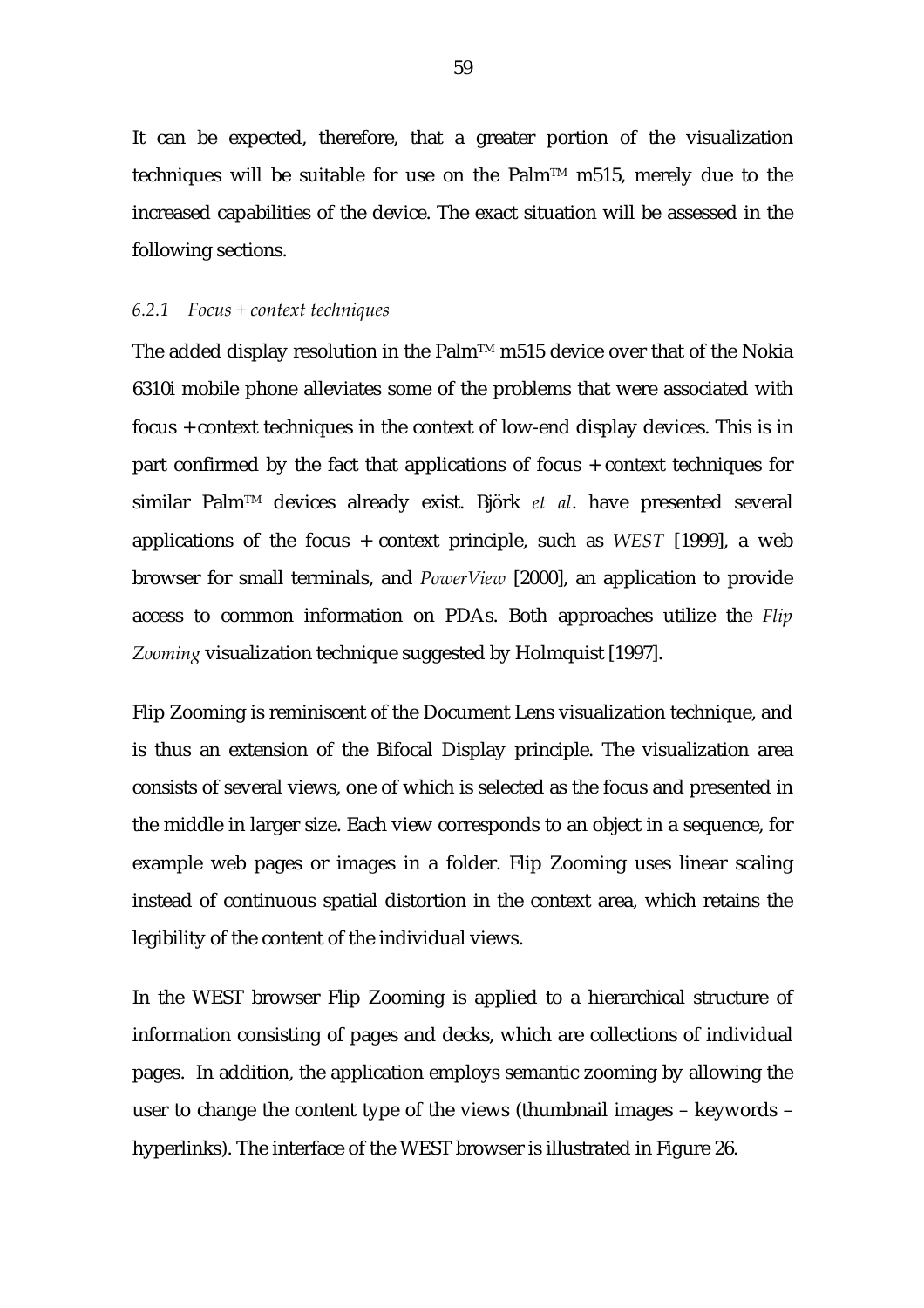

Figure 26. WEST interface in keyword mode with focus on the 4th card in the sequence [Björk *et al*., 1999].

As was previously mentioned, graphical properties do not come into play as such when considering the properties of focus + context techniques. Resolution does nevertheless pose some problems, especially with the Polyfocal Display (multiple foci) and the Hyperbolic Browser (hyperbolic distortion) techniques. Perspective Wall is also still held back by the lack of overall display space, mainly due to its use of perspective distortion. Bifocal Display continues to be the best technique in terms of resolution.

Interaction constraints are limited to those involving view transformations, including the movement of the viewpoint and the selection of objects, and, for example, zooming control in the case of Flip Zooming techniques. These actions can be quite well performed by using the hardware buttons and the stylus pointing device provided by the Palm<sup>™</sup> m515 handheld.

The main implementation constraint observed in the case of mobile phones was processing power, mainly due to the fact that the majority of focus + context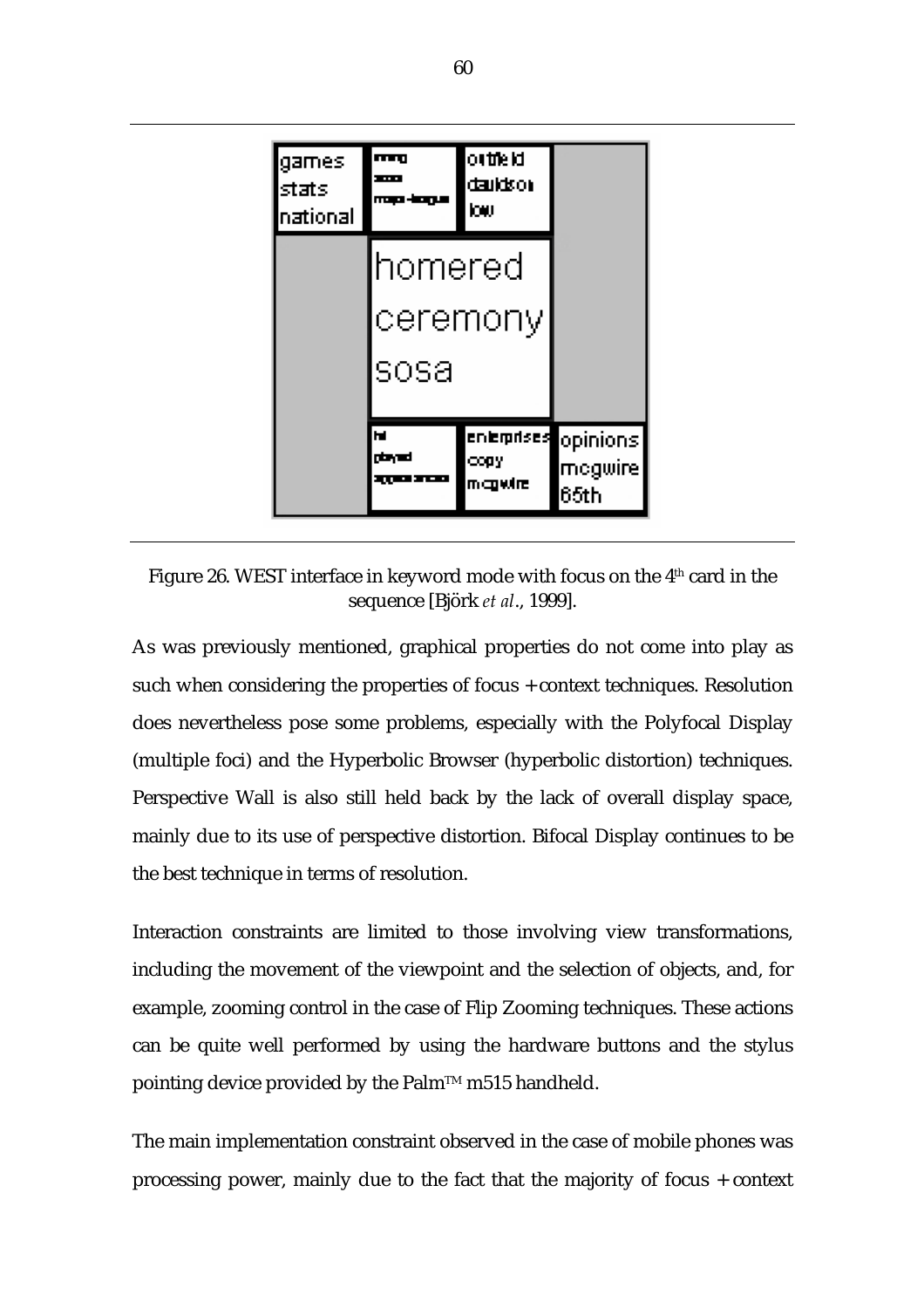techniques presented here make use of distortion. The algorithms associated with computing the distortion effects are probably not as prohibitive when considering their use on handheld devices such as the Palm<sup>TM</sup> m515, thanks to the added processing power. In addition, the m515 has copious amounts of both memory and storage space when compared to the Nokia 6310i.

A summary of the evaluation of focus + context techniques on a high-end display device is presented in Table 12.

|                                    | <b>Visual</b><br>constraints |        | <b>Interaction constraints</b> |                       |                       | Implementation<br>constraints |                 |
|------------------------------------|------------------------------|--------|--------------------------------|-----------------------|-----------------------|-------------------------------|-----------------|
|                                    | Graph.<br>Prop.              | Resol. | <b>Data</b><br>Trans.          | <b>Visual</b><br>Map. | <b>View</b><br>Trans. | <b>Hardware</b>               | <b>Software</b> |
| <b>Polyfocal</b><br><b>Display</b> |                              | D      |                                |                       |                       |                               |                 |
| <b>Bifocal</b><br><b>Display</b>   |                              |        |                                |                       |                       |                               |                 |
| <b>Perspective</b><br><b>Wall</b>  |                              | D      |                                |                       |                       |                               |                 |
| Hyperbolic<br><b>Browser</b>       |                              | D      |                                |                       |                       |                               |                 |

Table 12. Evaluation of focus + context techniques on a high-end display device.

# *6.2.2 Suppression techniques*

An example of a suppression-based visualization application for high-end small display devices is the *Power Browser* by Buyukkokten *et al.* [2000]. While the Power Browser is not strictly speaking a visualization technique as such, it employs similar techniques for data suppression as are found in existing suppression-based visualization techniques, such as the logical (non-graphical) fisheye view by Furnas [1986]. In Power Browser the user is presented with a tree-like view of the structure of the web site that is currently being browsed.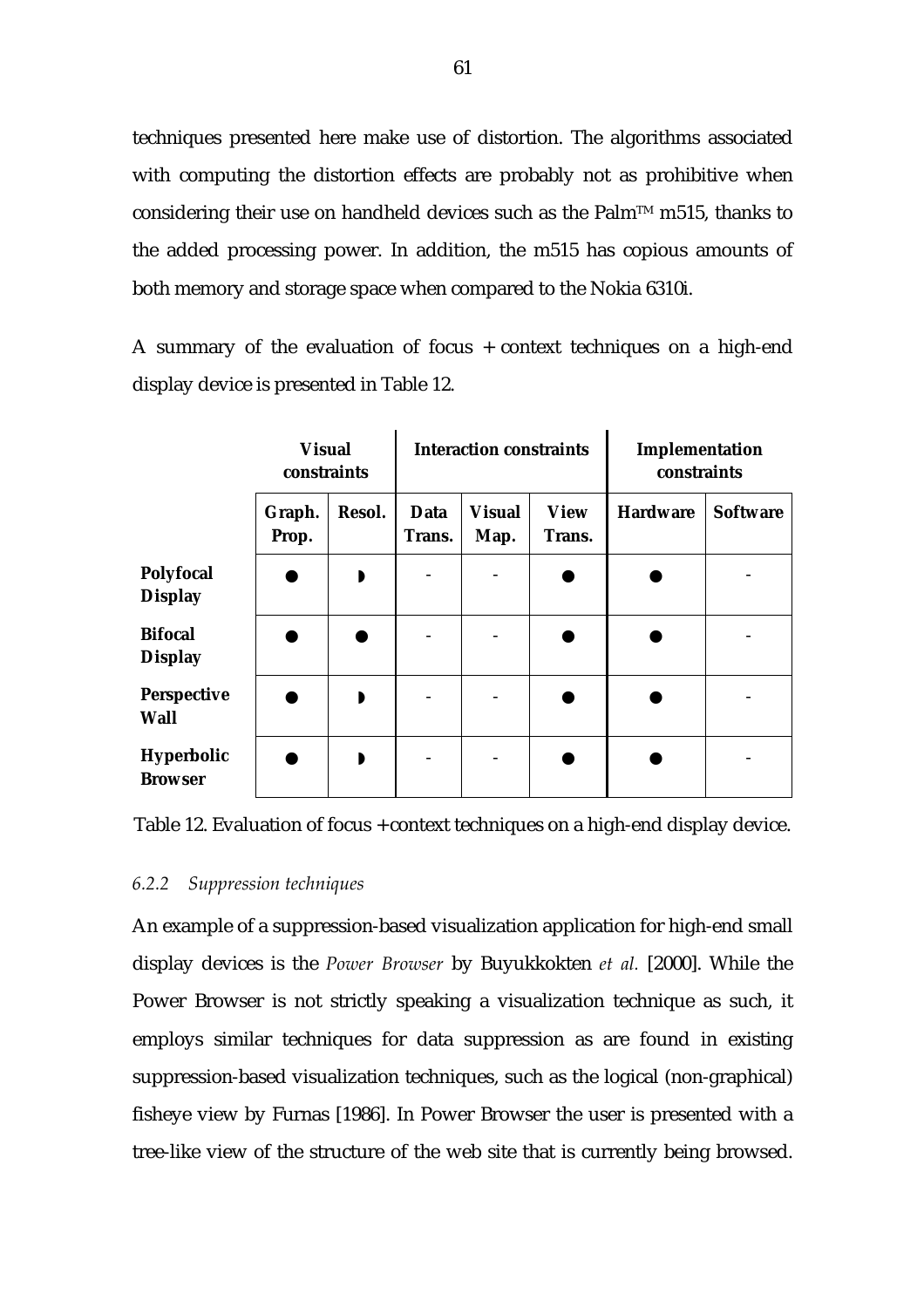This provides the user with both location information (focus) and information on the neighbouring navigation environment (context) at all times.



Figure 27. The Power Browser navigation interface.

Experiments showed significant gains in browsing speed and reduction in the required amount of pen movements when the Power Browser was compared to three traditional PDA browsers. The traditional browsers showed web content on the small display as similarly as they would on a desktop browser.

Extensions of z-thru mapping techniques based on the use of transparency have been presented by Kamba *et al*. [1996]. Their approach was to apply semitransparency to widgets (the control objects in a user interface) in order to use the available display space more efficiently. In this regard their system resembles the Macroscope prototype by Lieberman *et al*. [1994].

Their implementation also featured variable delay by which objects in different layers of the screen responded to the users' selections. Experiments showed that their technique could help to increase the efficiency of display space usage on small display devices. Kamba *et al*. also suggest that their semi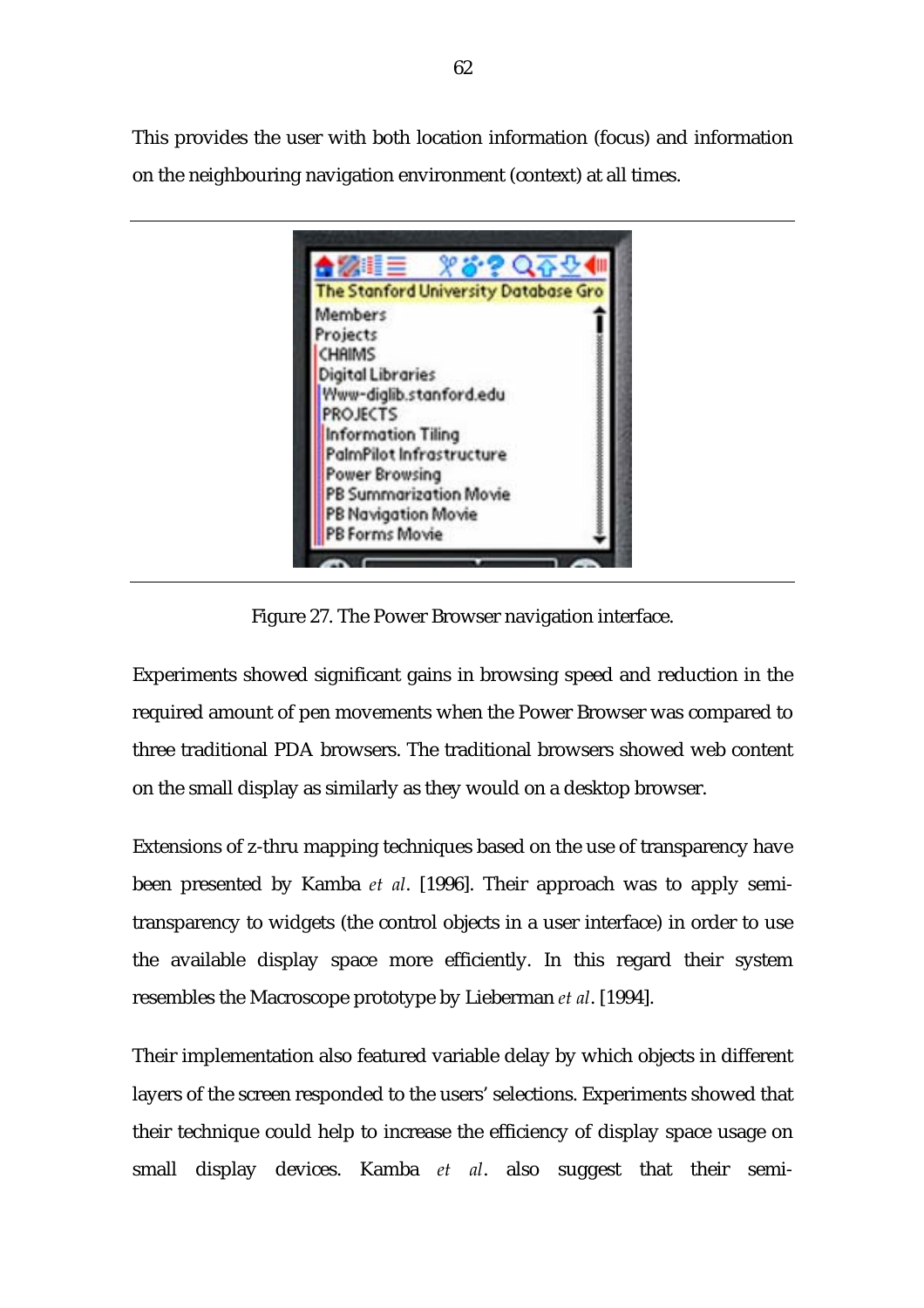transparency/delayed response model could be combined with techniques that are aimed at showing information content more efficiently, such as magic lenses or Table Lens. The experiment was run on a Macintosh personal computer with an active screen region of  $320 \times 240$  pixels, but it can be assumed that the underlying principle of semi-transparency and delayed response would also work on a the Palm<sup>TM</sup> m515 display, albeit perhaps not as efficiently as on a larger desktop computer display. The interface of their prototype is presented in Figure 28.



Figure 28. The interface of the prototype by Kamba *et al*.

In the context of mobile phone displays such as the one in Nokia 6310i it was observed that colour imposes constraints on the use of the z-thru mapping technique. In the case of the Palm™ m515 such limitations do not exist due to the high colour display used. Resolution is still a limiting factor but not as extreme as in the case of low-end displays. Non-graphical fisheye views can be presented quite successfully, as is evidenced by the Power Browser interface; however the rest of the techniques continue to suffer from the lack of available display space. Graphical fisheye views, mixed techniques and z-thru mapping techniques could nevertheless still be used on the m515 display resolution.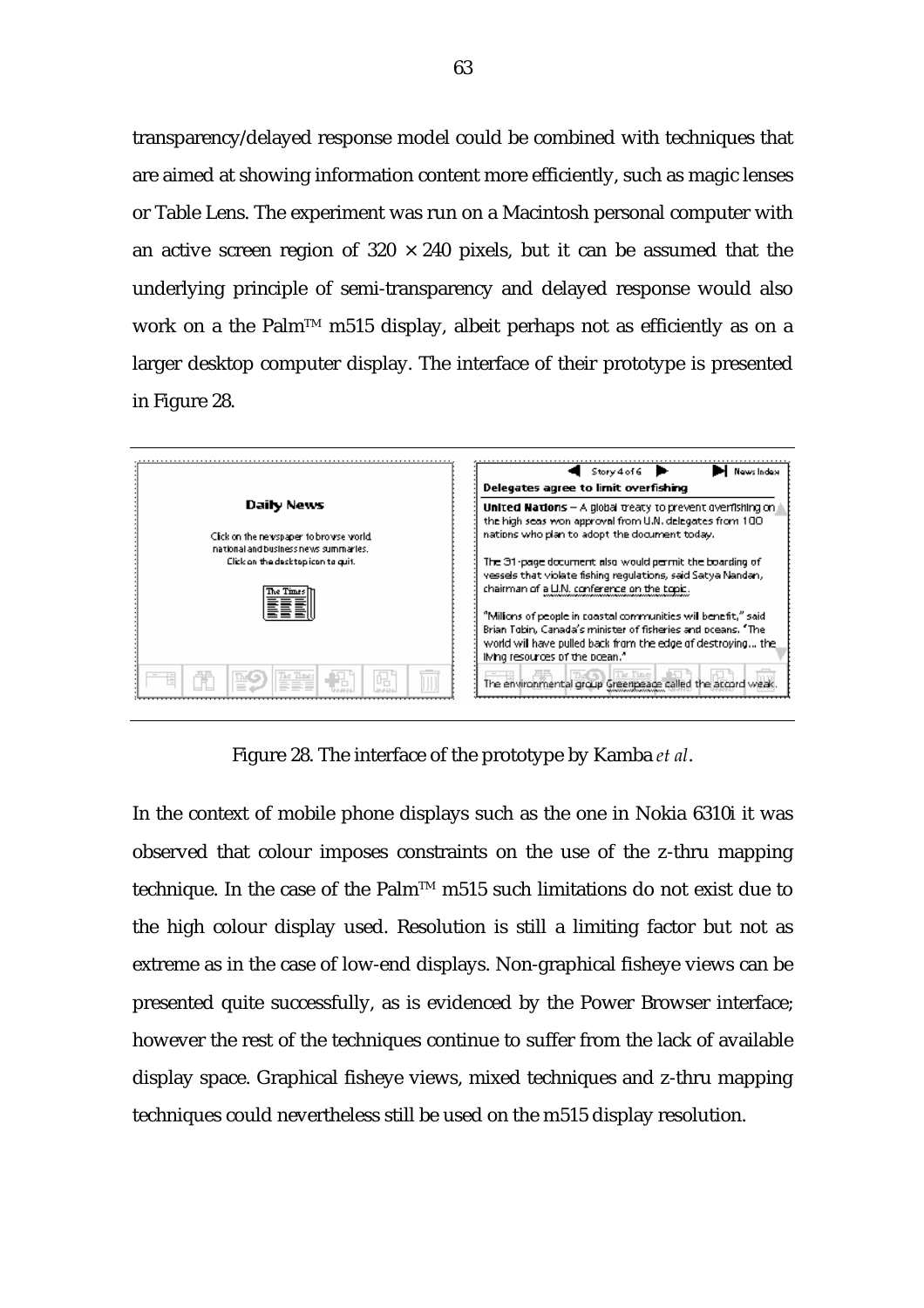Interaction constraints as a whole do not come into play with the Palm<sup>TM</sup> handheld. The problems associated with modifying the visual mappings (fisheye views, mixed techniques and z-thru mapping), DOI functions (fisheye views) or layer transparency (z-thru mapping) on low-end display devices probably do not exist, given that  $Palm^{TM}$  operating system and the m515 device offer mechanisms such as dialogs, different selection widgets and direct manipulation to control the different parameters. As with the 6310i, no problems should exist when interacting with view transformations.

The different fisheye view techniques and mixed techniques seem to be the least affected by implementation constraints, since the main constraint in their case is processing power, of which the Palm<sup> $TM$ </sup> m515 should possess enough to deal with the necessary DOI and distortion calculations. However, with z-thru mapping the situation is different. Z-thru mapping techniques make use of transparency and layers, which might be quite difficult to implement adequately on the m515. They could, however, be simulated by extending the functionality of the user interface components available in the Palm<sup>TM</sup> operating system.

A summary of the evaluation of suppression techniques on a high-end display device is presented in Table 13.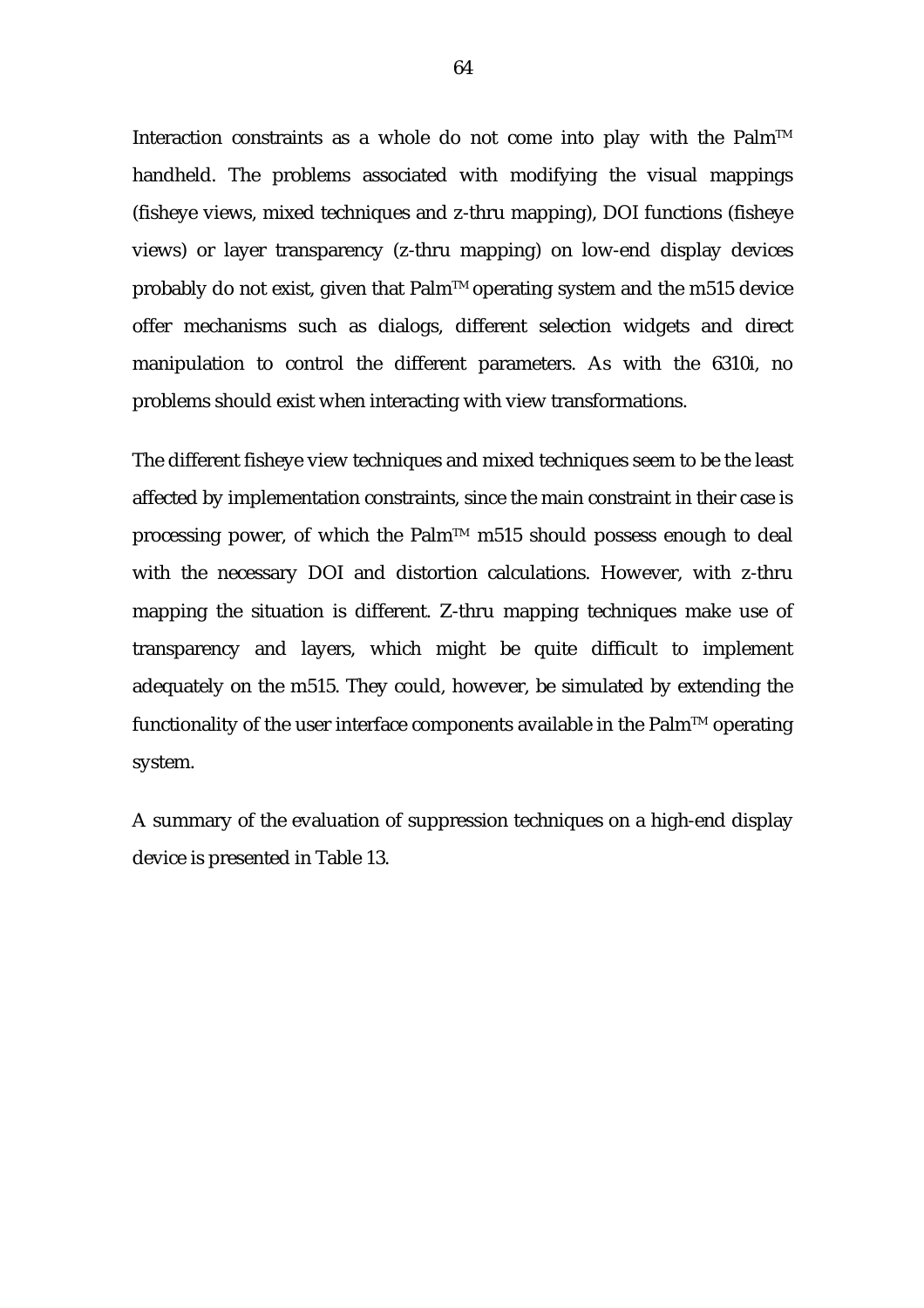|                                    | <b>Visual</b><br>constraints |        | <b>Interaction constraints</b> |                       |                       | Implementation<br>constraints |                 |
|------------------------------------|------------------------------|--------|--------------------------------|-----------------------|-----------------------|-------------------------------|-----------------|
|                                    | Graph.<br>Prop.              | Resol. | Data<br>Trans.                 | <b>Visual</b><br>Map. | <b>View</b><br>Trans. | Hard-<br>ware                 | <b>Software</b> |
| Non-<br>graphical<br>fisheye views |                              |        |                                |                       |                       |                               |                 |
| Graphical<br>fisheye views         |                              | D      |                                |                       |                       |                               |                 |
| Z-thru<br>mapping                  |                              | D      |                                |                       |                       | D                             |                 |
| <b>Mixed</b><br>techniques         |                              |        |                                |                       |                       |                               |                 |

Table 13. Evaluation of suppression techniques on a high-end display device.

# *6.2.3 Magic lenses*

Neither graphical properties nor resolution constitute any major obstacles for using techniques based on the magic lenses principle on the m515 device. Instead, the colour display of the m515 offers possibilities for using colour coding to distinguish the objects within the active area of the lens. The added display area enables, for example, the use of text labels or multiple overlapping lenses.

The view transformation interactions required for manipulating the parameters and position of the lens are also easier to handle on the PDA device. It is conceivable to picture an application in which the parameters are modified by using controls embedded on the magic lens itself by using the stylus.

Technical considerations, however, form an obstacle for the successful usage of magic lenses. While the programming environment on the  $Palm<sup>TM</sup>$  device offers more features than its counterpart on the 6310i, it is doubtful as to whether the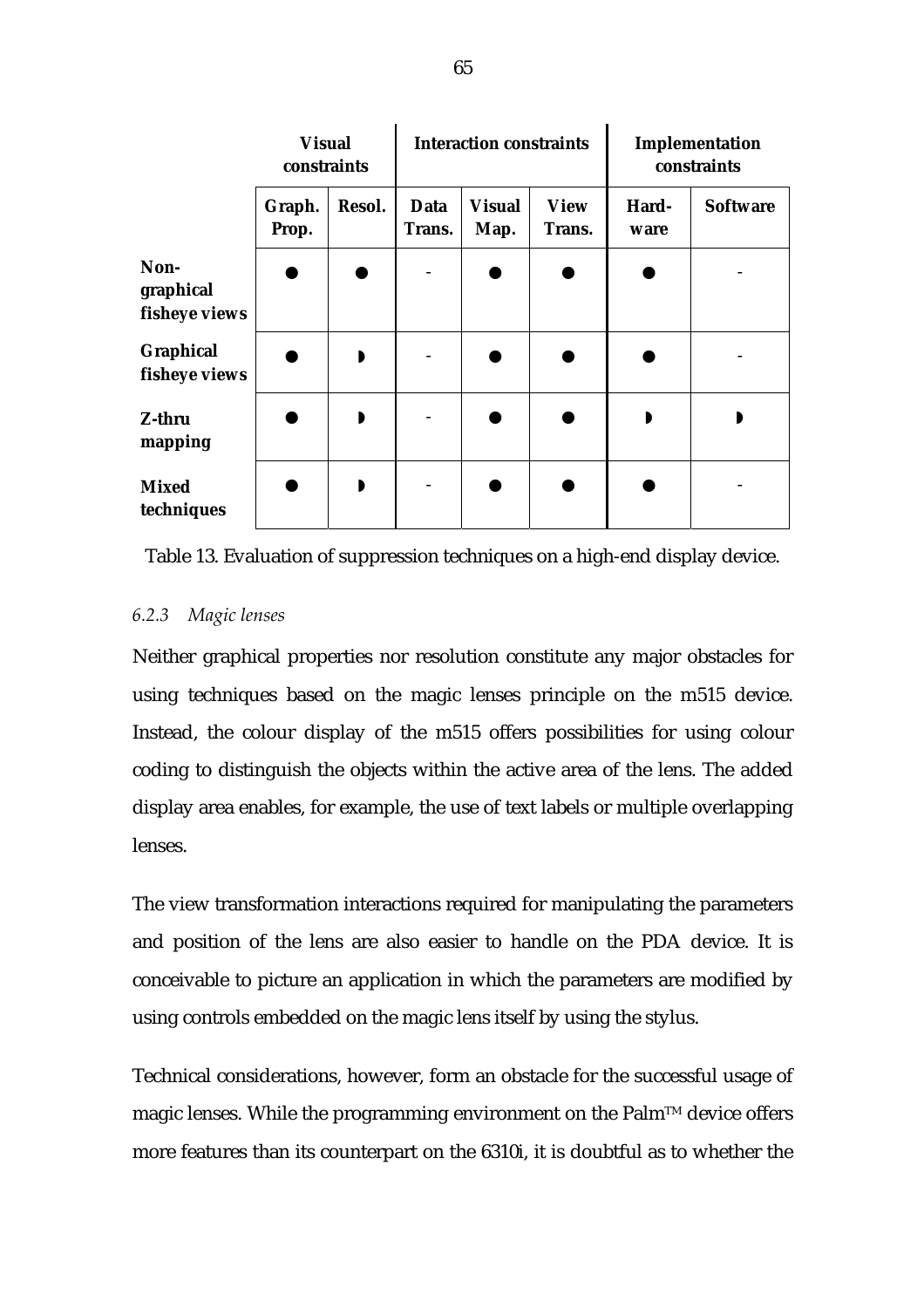device itself supports overlapping or transparent widgets adequately enough. The added resolution, in any event, makes it possible to consider the use of several lenses through an implementation that simulates lens transparency.

A summary of the evaluation of magic lenses on a high-end display device is presented in Table 14.

|                     | <b>Visual</b><br>constraints |        | <b>Interaction constraints</b> |                       |                       | Implementation<br>constraints |                 |
|---------------------|------------------------------|--------|--------------------------------|-----------------------|-----------------------|-------------------------------|-----------------|
|                     | Graph.<br>Prop.              | Resol. | Data<br>Trans.                 | <b>Visual</b><br>Map. | <b>View</b><br>Trans. | Hard-<br>ware                 | <b>Software</b> |
| <b>Magic lenses</b> |                              |        |                                |                       |                       |                               |                 |

# Table 14. Evaluation of magic lenses on a high-end display device.

# *6.2.4 Riffling techniques*

The techniques introduced when discussing the use riffling techniques on mobile phone displays, the PolyNav™ previewer and the RSVP Browser, do not in this context suffer from the problems associated with graphical properties. It is even possible that the Java<sup>TM</sup> applet prototype of the PolyNav<sup>TM</sup> previewer could be used "as is" on an m515 equipped with an internet connection. The added resolution also removes the limitations regarding the type information that can be visualized. For example, it is reasonable to conjecture that the image-based web browsing example by De Bruijn *et al*. [2001] could be fitted on a display of the size of the Palm<sup>TM</sup> m515.

As noted previously, interaction constraints do not pose problems for riffling techniques. The situation is further alleviated by the introduction of direct manipulation via the stylus, as this allows for the straightforward selection of links and objects (RSVP Browser), or the modification of visualization parameters (PolyNav™ previewer).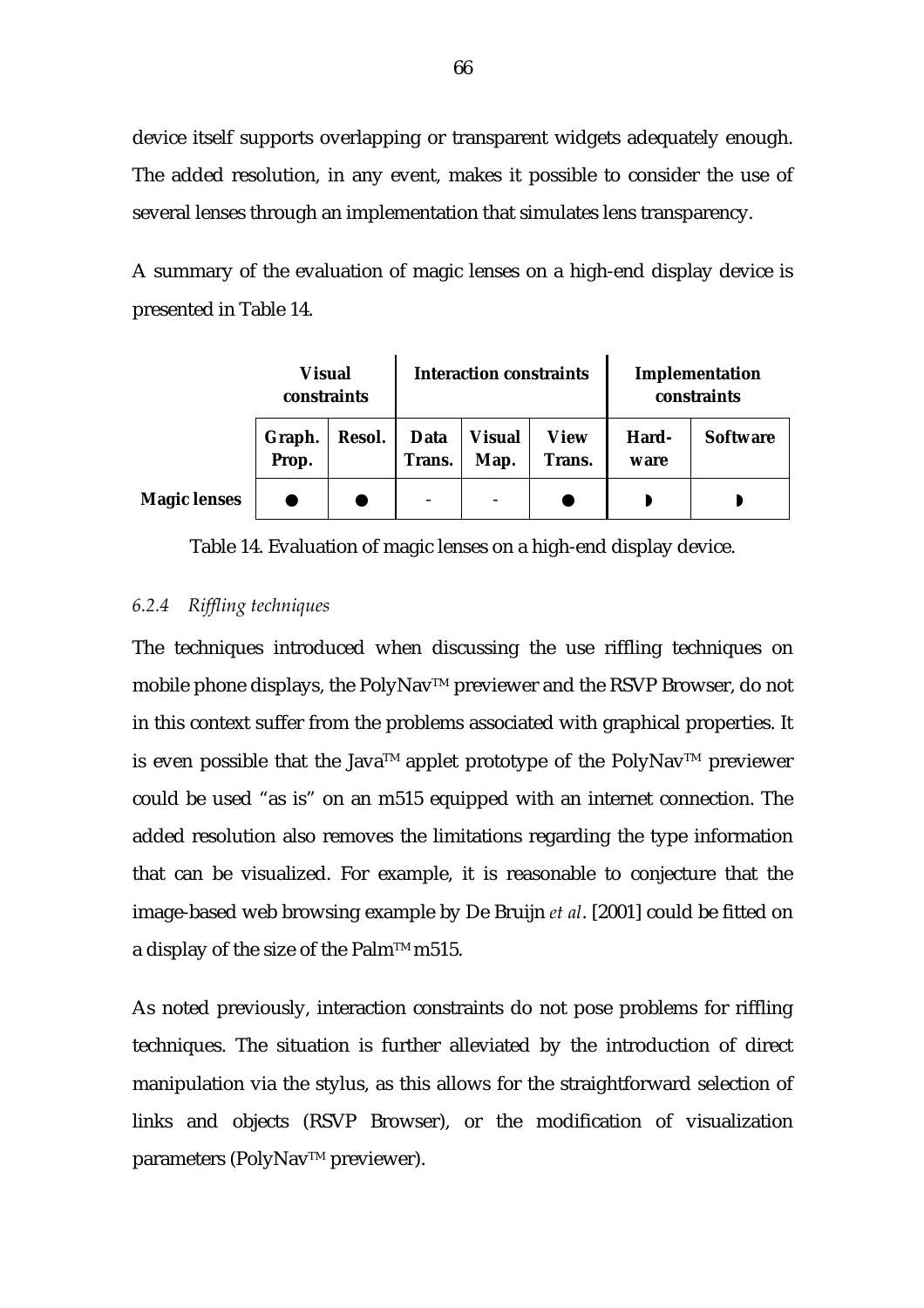The image caching and transmission issues discussed in conjunction with the Nokia 6310i are still present when examining the Palm™ device. However, given that the m515 features 16 megabytes of storage memory, which can be extended by using add-in memory cards, the issues with image caching are not as severe as they would be on a mobile phone such as the 6310i.

A summary of the evaluation of riffling techniques on a high-end display device is presented in Table 15.

|                 | <b>Visual</b><br>constraints |        | <b>Interaction constraints</b> |                          |                       | Implementation<br>constraints |                          |
|-----------------|------------------------------|--------|--------------------------------|--------------------------|-----------------------|-------------------------------|--------------------------|
|                 | Graph.<br>Prop.              | Resol. | Data<br>Trans.                 | <b>Visual</b><br>Map.    | <b>View</b><br>Trans. | Hard-<br>ware                 | <b>Software</b>          |
| <b>Riffling</b> |                              |        |                                | $\overline{\phantom{0}}$ |                       |                               | $\overline{\phantom{0}}$ |

# Table 15. Evaluation of riffling techniques on a high-end display device.

## *6.2.5 Zoom and pan techniques*

As mentioned earlier, zoom and pan techniques are one very appealing approach to solving the presentation problem. On mobile phones the lack of overall display space precludes the efficient use of zoom and pan techniques but the situation is different on the m515. As demonstrated by Björk *et al*. [1999, 2000], zooming can be very useful especially on high-end small displays.

Other zooming approaches, like the infinitely zoomable visualization interface of *Pad++*, by Bederson and Hollan [1994], are also worth considering. The basic principle of the Pad++ interface is to provide a smoothly zoomable interface into a very large set of data. It is a prime example of *semantic zooming*, in which objects change their representation depending on the zooming level. For example, in a file system visualization the files within a directory are shown as coloured dots within a square frame on the higher level, but as the user zooms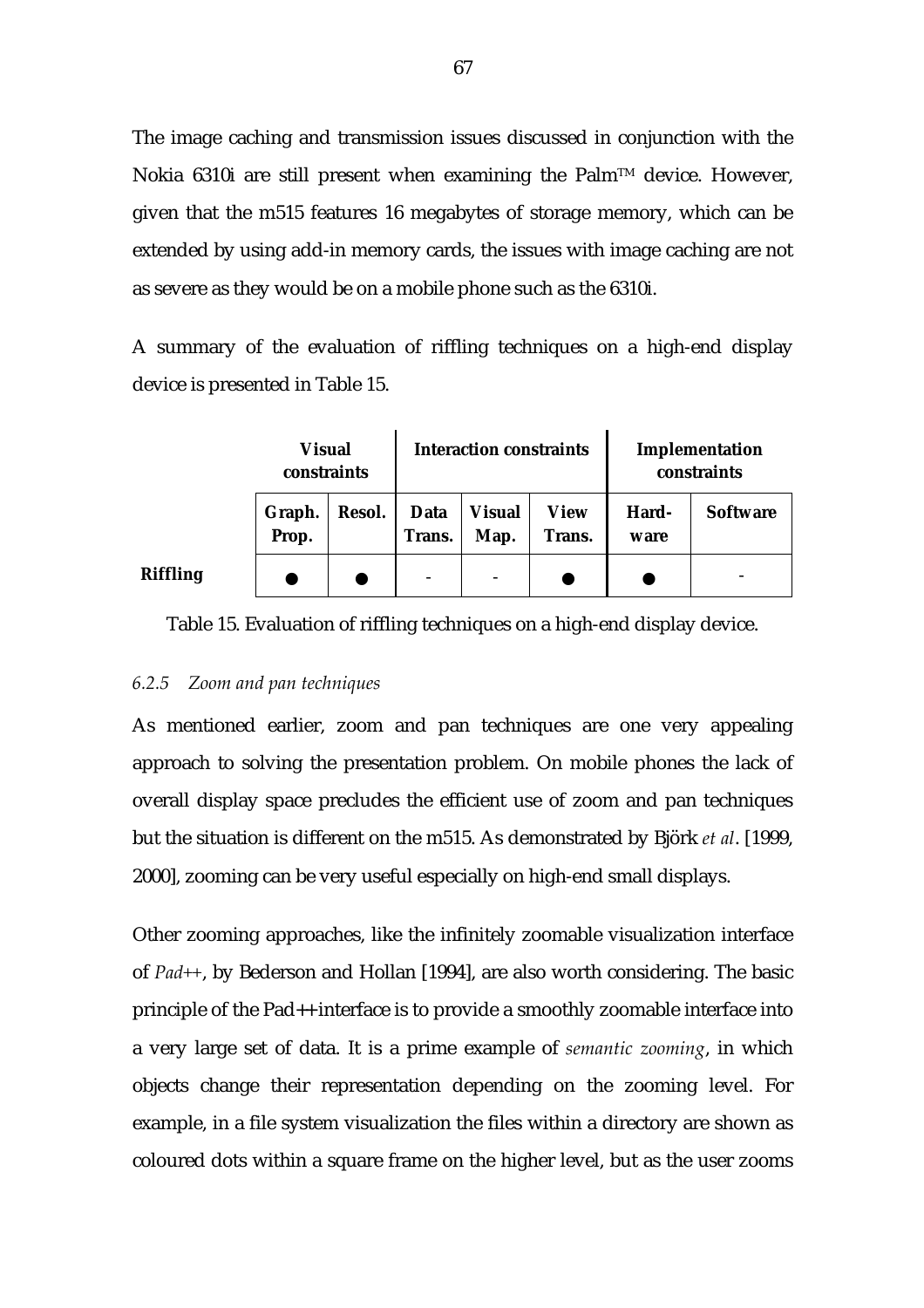into a given file, its contents are loaded into the frame where they be edited. Figure 29 provides an example of the operation of continuous zooming in Pad++ system. In the example the user is zooming into a graphical drawing from left to right and top to bottom.



Figure 29. An example of the operation of the Pad<sub>++</sub> interface.

The issues associated with visual constraints on low-end small displays, the need for excessive panning or zooming due to lack of display space, are remedied on the Palm™ m515 device. The reason is on one hand the additional resolution, and on the other hand the more sophisticated interaction methods available, such as the direct manipulation of different widgets with the stylus.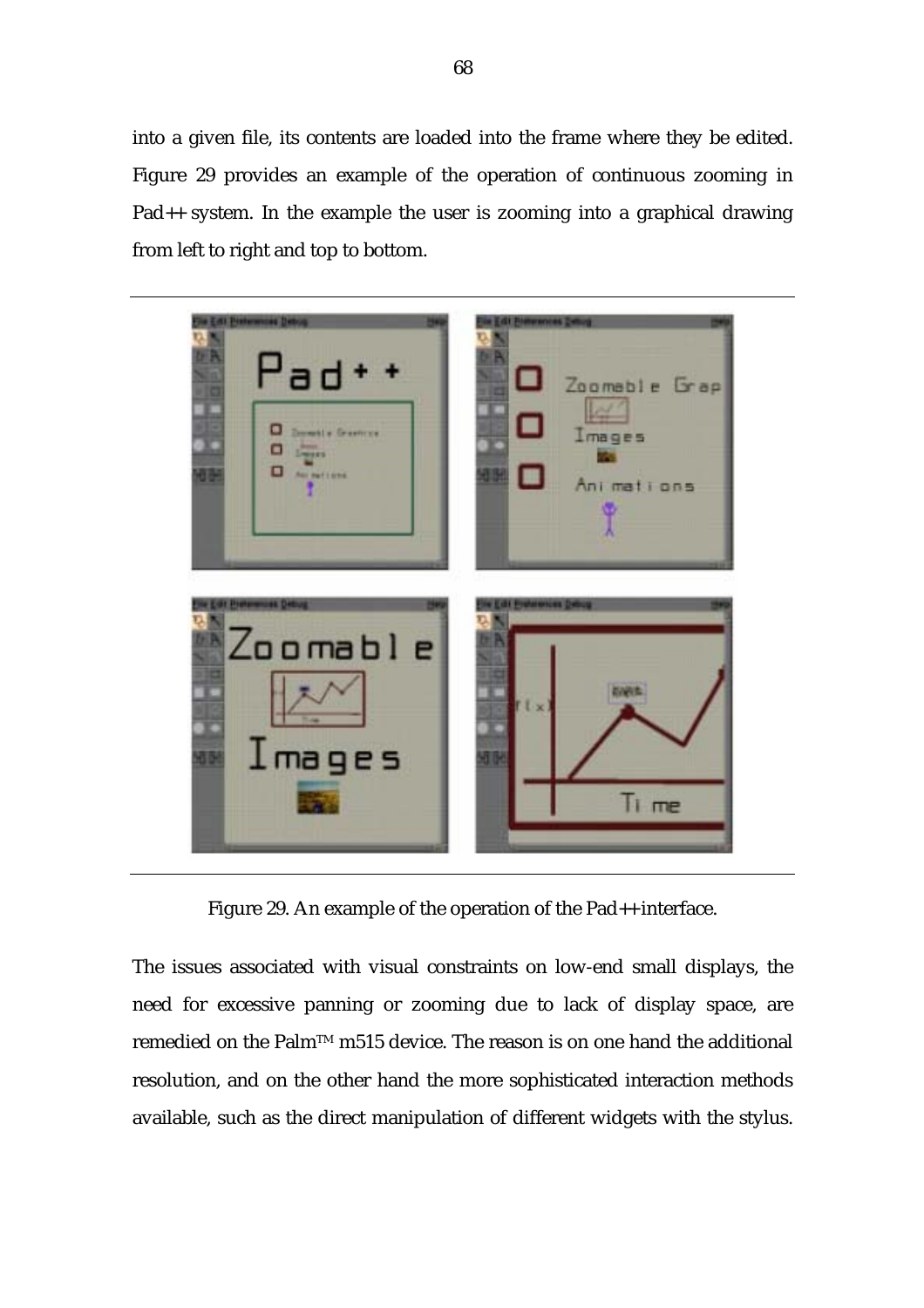Also, the colour display increases the possible application domains of the zoom and pan techniques.

Interaction constraints are not a limiting factor with the m515, given the versatility of the stylus and the physical and virtual buttons available on the device. These can be used to good effect to carry out the zooming and panning tasks associated with zoom and pan techniques.

The implementation concerns that were raised when considering the use of zoom and pan techniques on the Nokia 6310i also apply to the Palm<sup>TM</sup> m515 device. While it might be possible to carry out the calculations required for rendering the views at different zooming levels, a more favourable approach would be to use a discrete number of zooming levels with precalculated views. The views could be stored, for example, on a dedicated server, as is done in the WEST browser implementation by Björk *et al*. [1999]. In any event, implementation constraints complicate the use of zoom and pan techniques.

A summary of the evaluation of zoom and pan techniques on a high-end display device is presented in Table 16.

|                            | <b>Visual</b><br>constraints |        | <b>Interaction constraints</b> |                          |                       | Implementation<br>constraints |                 |
|----------------------------|------------------------------|--------|--------------------------------|--------------------------|-----------------------|-------------------------------|-----------------|
|                            | Graph.<br>Prop.              | Resol. | <b>Data</b><br>Trans.          | <b>Visual</b><br>Map.    | <b>View</b><br>Trans. | Hard-<br>ware                 | <b>Software</b> |
| <b>Semantic</b><br>zooming |                              |        | $\overline{\phantom{0}}$       | $\overline{\phantom{a}}$ |                       |                               |                 |

Table 16. Evaluation of zoom and pan techniques on a high-end display device.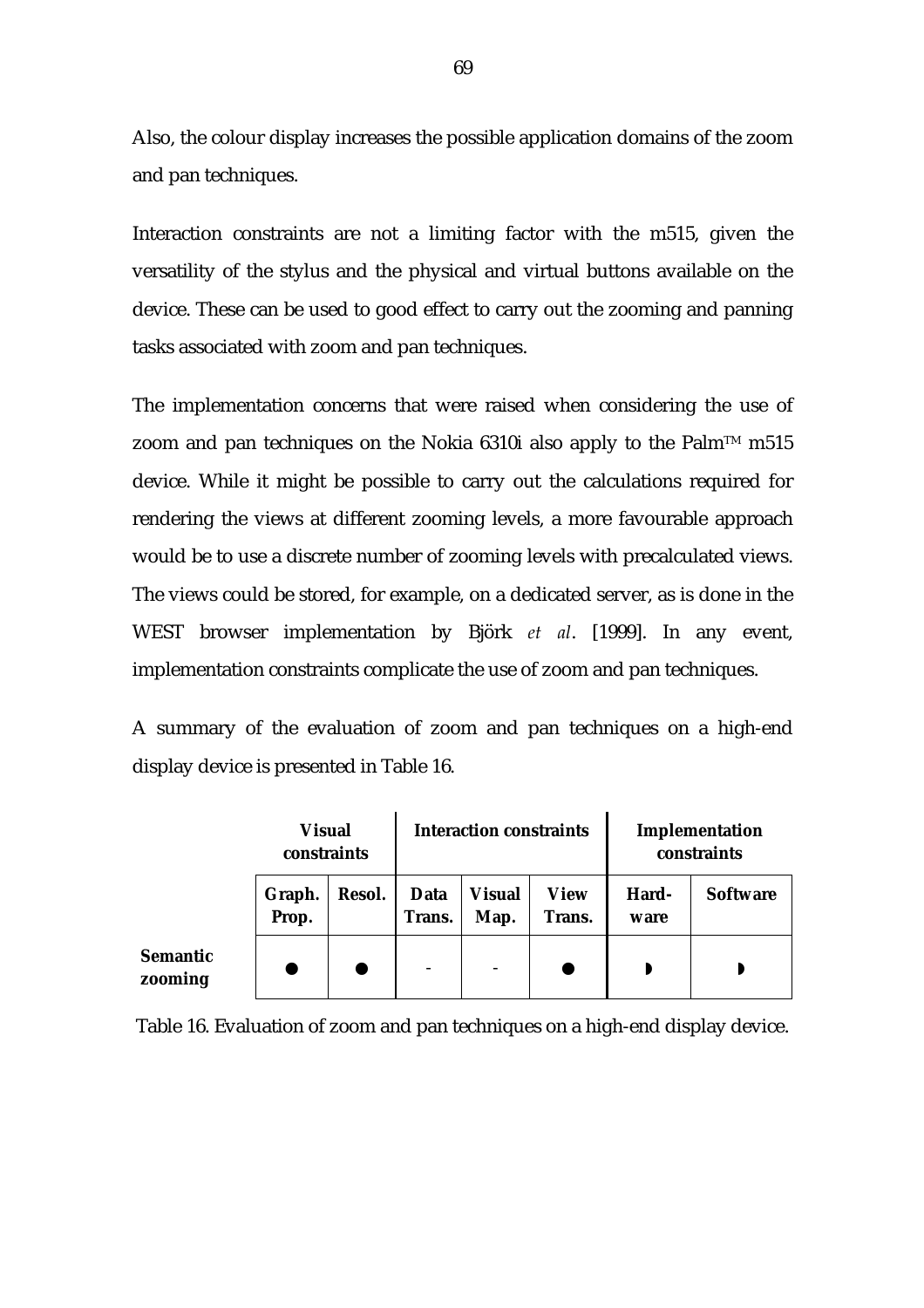## *6.2.6 Summary*

The evaluation of the visualization techniques on a high-end display device suggests that the majority of the techniques are suitable for use on the Palm<sup>TM</sup> m515 device.

Three groups stand out from the pool of proposed techniques. The nongraphical fisheye views, the Bifocal Display and riffling are clearly the most workable when one considers the application domain. These techniques do not necessarily require colour, make little to no use of distortion and are easy to interact with using the methods provided by the m515.

The second group includes graphical fisheye views, mixed techniques, semantic zooming, the Perspective Wall, the Hyperbolic Browser, and the Polyfocal Display. The problems with the focus + context techniques are mainly associated with the overall lack of display space. While the m515 features over four times more pixels than the 6310i, there still is not enough display area to make effective use of the above techniques. Semantic zooming, on the other hand, is still probably somewhat weighed down by the limited processing capacity of the m515.

The last group includes magic lenses and z-thru mapping. The main problems with these techniques have to do with implementation constraints. While it would be possible to make use of magic lenses and z-thru mapping techniques in terms of the visual and interaction constraints, it might be fairly difficult to come up with a satisfactory implementation. Z-thru mapping is based on the notion of transparent layers, while magic lenses employ overlapping (transparent) windows. It may be possible to overcome these problems by implementing specialized widgets that simulate transparency and layers. The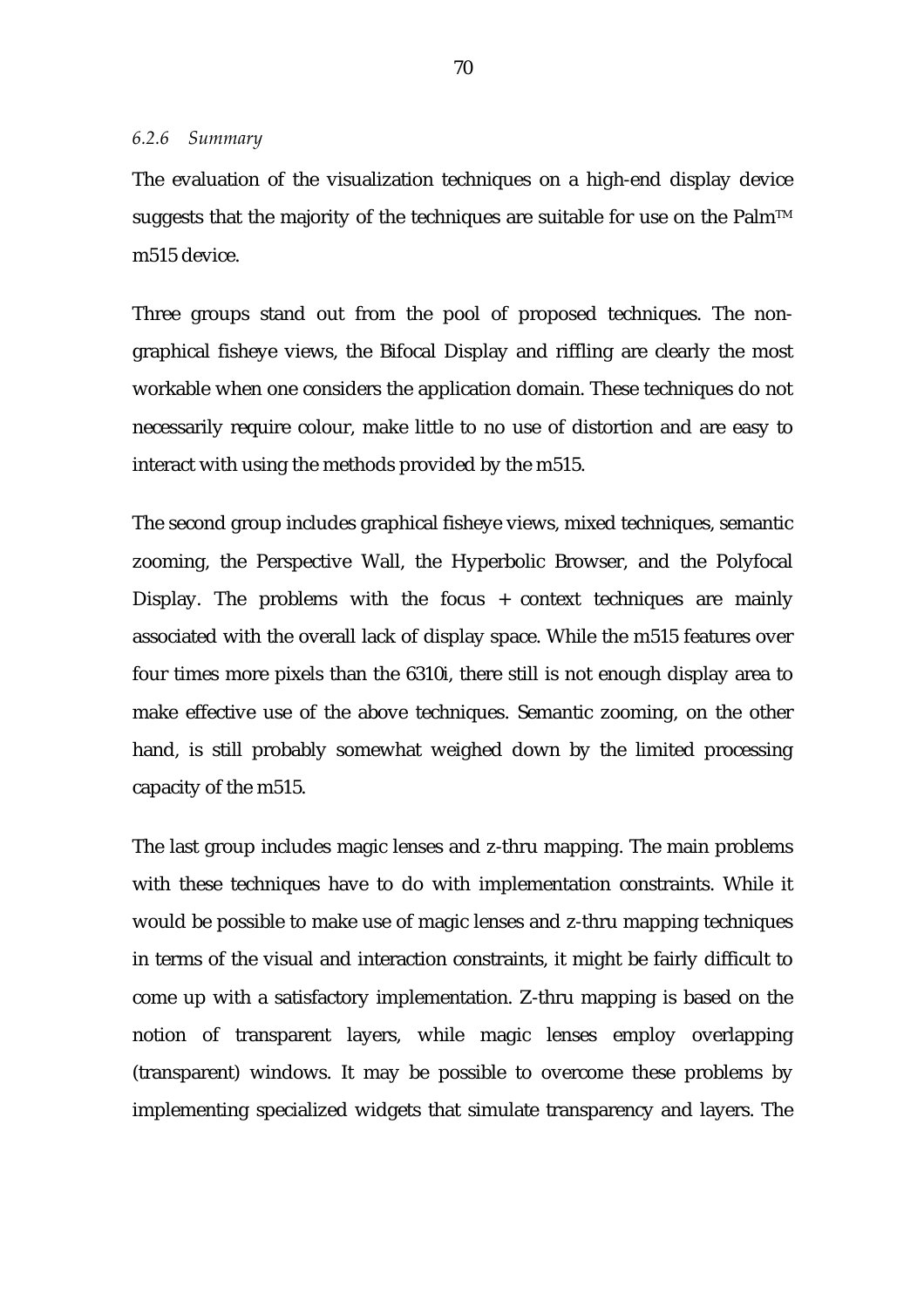advances in display and graphics acceleration technology will naturally in time negate any such problems.

## **6.3 Evaluation results**

The possible solutions for overcoming the presentation problem were evaluated in the previous sections by using a framework that attempted to classify the different features of both visualization techniques and devices, and how well these features match one another in practice.

In the context of low-end display devices four distinctly suitable techniques could be distinguished, being the Bifocal Display, non-graphical fisheye views, riffling, and semantic zooming. What is shared by these techniques is the fact that their properties match the constraints of the device in question fairly well. They are viable solutions given the low display resolution, limited interaction capabilities and implementation possibilities of low-end display devices.

In the context of high-end display devices three groups of suitable techniques could be discerned, containing over two thirds of the proposed visualization techniques. It was not surprising to find out that almost all of the techniques became viable solutions on a high-end display device. It can thus be presumed that the situation will further improve as display technology improves.

As might have been expected, the techniques that were found suitable for lowend display devices were also found suitable for high-end display devices. This result can be attributed to the more advanced features of the high-end small display device, including a colour display with increased resolution, increased processing and storage capabilities, and the advanced interaction methods available.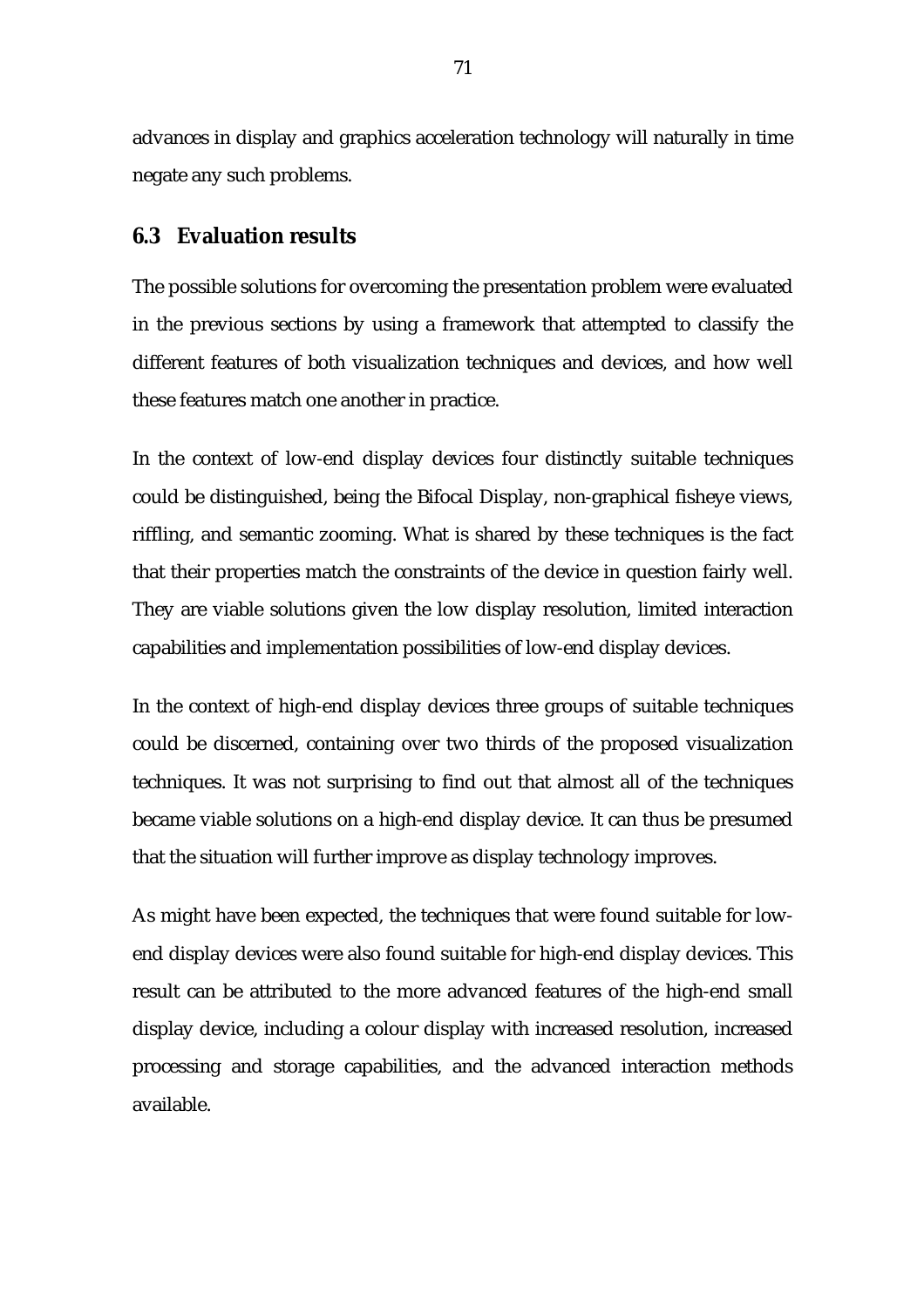It must be stressed, though, that these results are not definitely conclusive given the nature of the evaluation, and that prototyping and empirical testing would likely yield more tenable results. Through testing it would be possible to determine how well the different techniques perform in a real context of use. However, such an extensive evaluation process was not a feasible approach considering the nature of this thesis.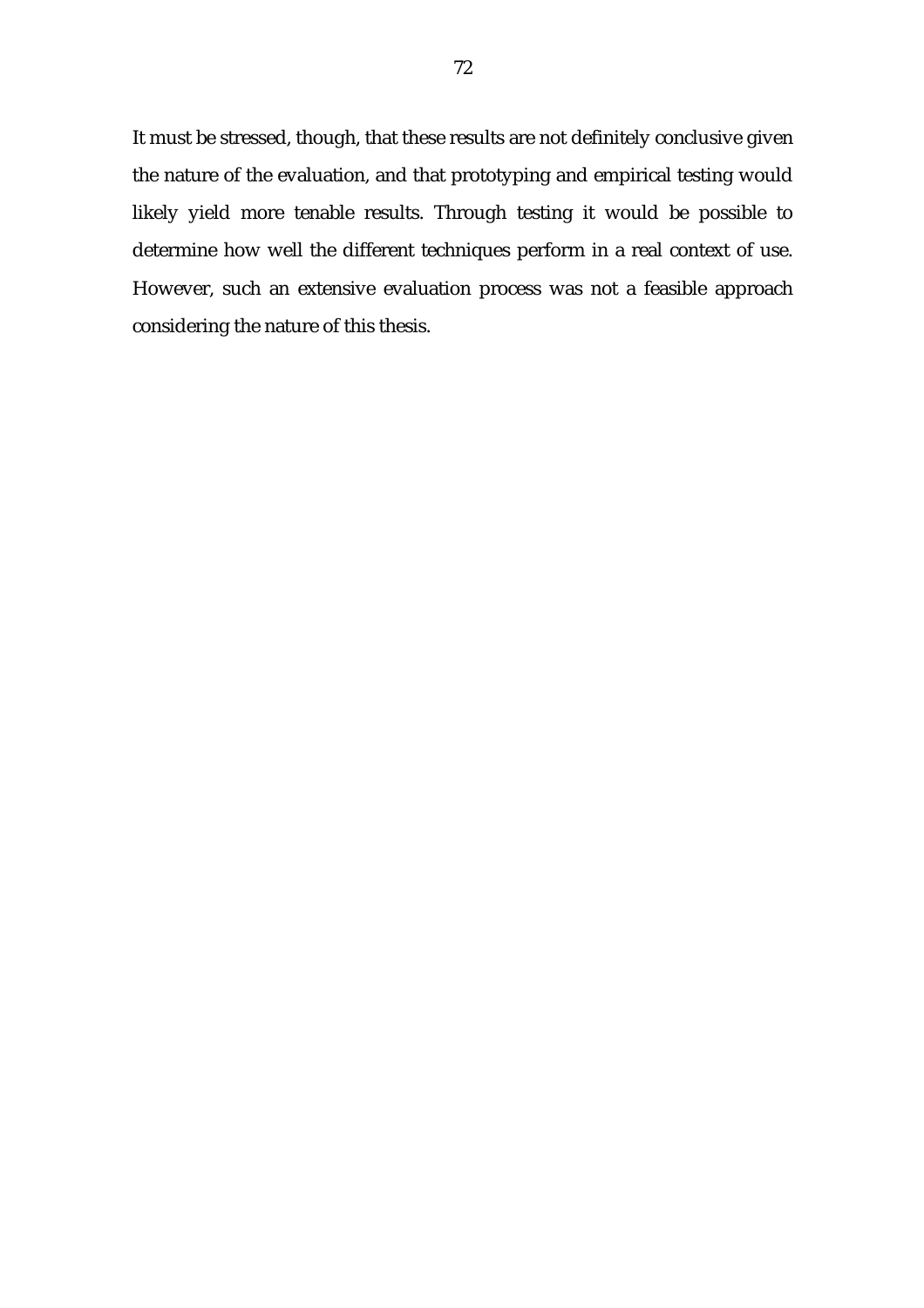## **7. Conclusions**

This thesis addressed issues relating to the presentation problem by introducing and evaluating several solutions suggested in the literature.

The solutions were bound on the practical plane by selecting two devices that acted as the context for the evaluation. The major factor in choosing the devices was their display resolution, which is the most practical way of distinguishing between different categories of devices. One device, the Nokia 6310i mobile phone, represented a low-end display device category and the other, the Palm<sup>TM</sup> m515 PDA, a high-end display device category. Other contributing factors to the selection of devices were the interaction techniques as well as the connectivity features available in the devices.

The evaluation was carried out by using a framework that was comprised of the features of the proposed visualization techniques and the target devices. The framework mapped the visual, interaction and implementation features employed by the visualization techniques to the practical constraints imposed by the devices.

Each visualization technique was ranked on a three step scale based on an assessment that measured how well the technique fulfils the demands of the target device. As a result, the visualization techniques could be ordered based on their rankings.

In terms of low-end display devices, the greatest role was played by visual constraints, namely colour and resolution. Interaction and implementation constraints were clearly a limiting factor in many cases, as well. In terms of high-end display devices, implementation constraints proved to have more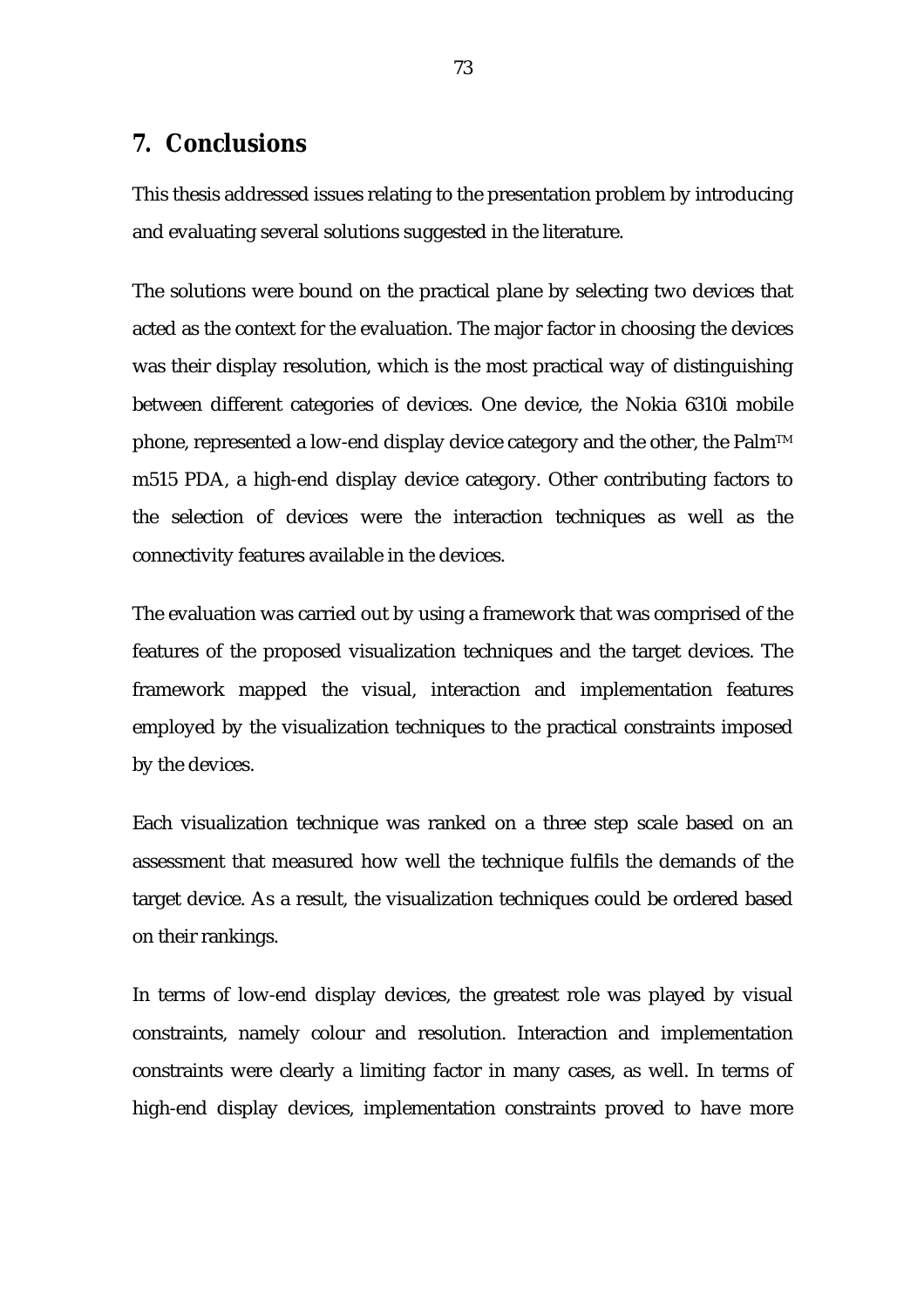effect than the other constraints. This was mainly due to the improved visual and interaction properties of the device in question.

The contributions of this thesis are threefold. First, it presents a crucial problem in the field of information visualization and possible solutions to the problem, based on relevant research results reported in the literature. Second, it introduces a framework for the evaluation of the proposed solutions. Finally, it reports the results that were gained by using the framework to evaluate the solutions. These results, and the proposed framework, can be used as guidelines when selecting the appropriate techniques for visualizing information on small display devices.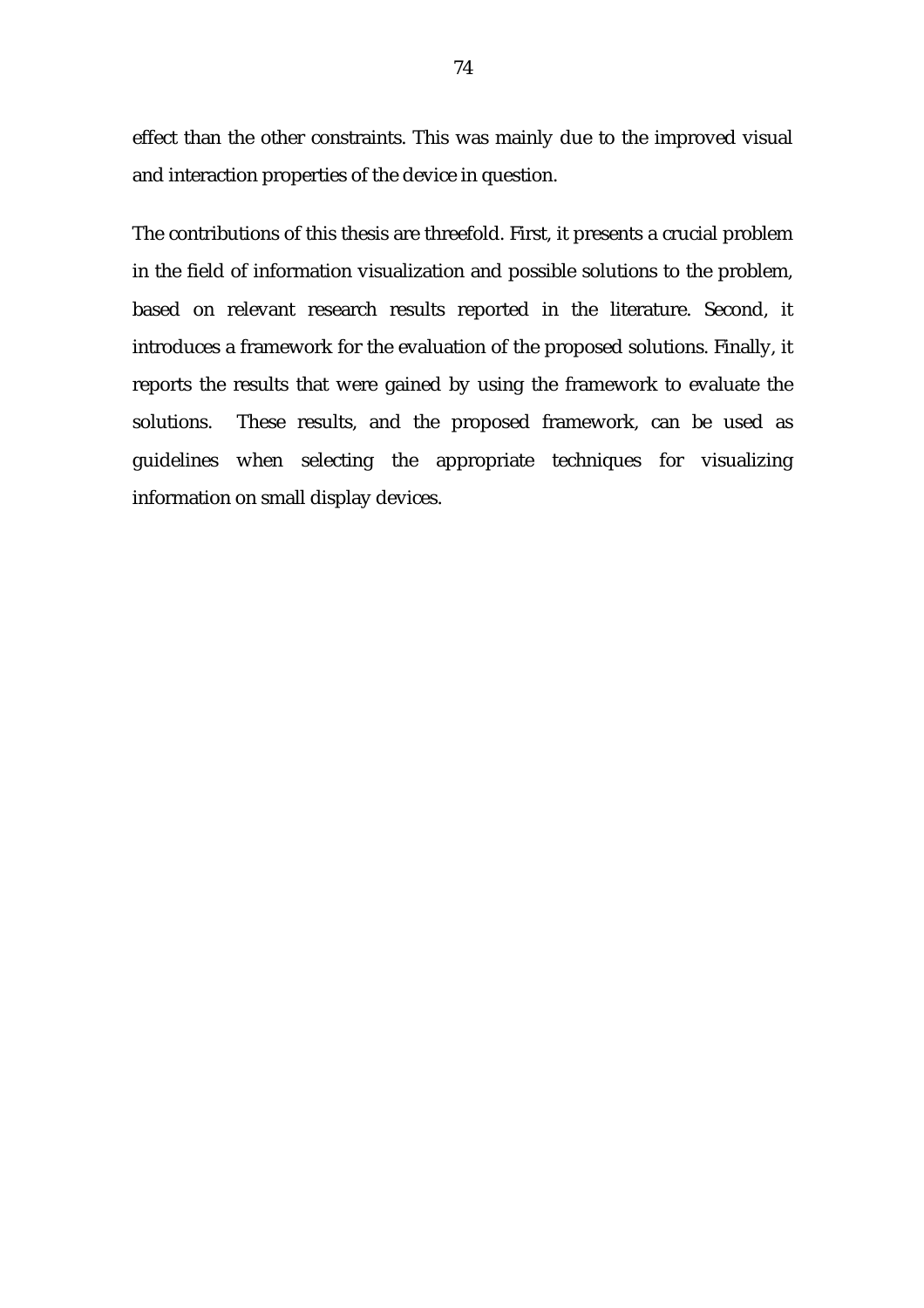## **References**

- [Bederson and Hollan, 1994] Ben B. Bederson and J.D. Hollan, Pad++: A Zooming Graphical Interface for Exploring Alternate Interface Physics. In *Proceedings of UIST í94*, ACM, pp. 17-26.
- [Bederson, 2000] Ben B. Bederson, Fisheye Menus, In *Proceedings of UIST 2000*, ACM, pp. 217-225.
- [Belz *et al*, 1998] C. Belz, H. Jung, L. Santos, R. Strack, and P. Latva-Rasku, Handling of Dynamic 2-D/3-D Graphics in Narrow-Band Mobile Services. In *Virtual Worlds on the Internet*, IEEE Computer Society 1998, pp. 147-156.
- [Bertin, 1981] Jacques Bertin, *Graphics and Graphic Information Processing*. Walter de Gruyter, 1981.
- [Bertin, 1983] Jacques Bertin, *Semiology of Graphics: Diagrams, Networks, Maps*  (W.J. Berg, Trans.). University of Wisconsin Press, 1983.
- [Björk *et al.*, 1999] S. Björk, L.E. Holmquist, J. Redström, I. Bretan, R. Danielsson, J. Karlgren and K. Franzén, WEST - A Web Browser for Small Terminals. In Proceedings of UIST'99, ACM, pp. 187-196.
- [Björk *et al.*, 2000] S. Björk, J. Redström, P. Ljungstrand and L.E. Holmquist, POWERVIEW: Using information links and information views to navigate and visualize information on small displays. *Handheld and Ubiquitous Computing*, Springer Verlag, 2000, pp. 46-62.
- [Buyukkokten *et al.*, 2000] O. Buyukkokten, H. Garcia-Molina, A. Paepcke and T. Winograd, Power Browser: Efficient Web Browsing for PDAs. In *Proceedings of CHI 2000*, ACM, pp. 430-437.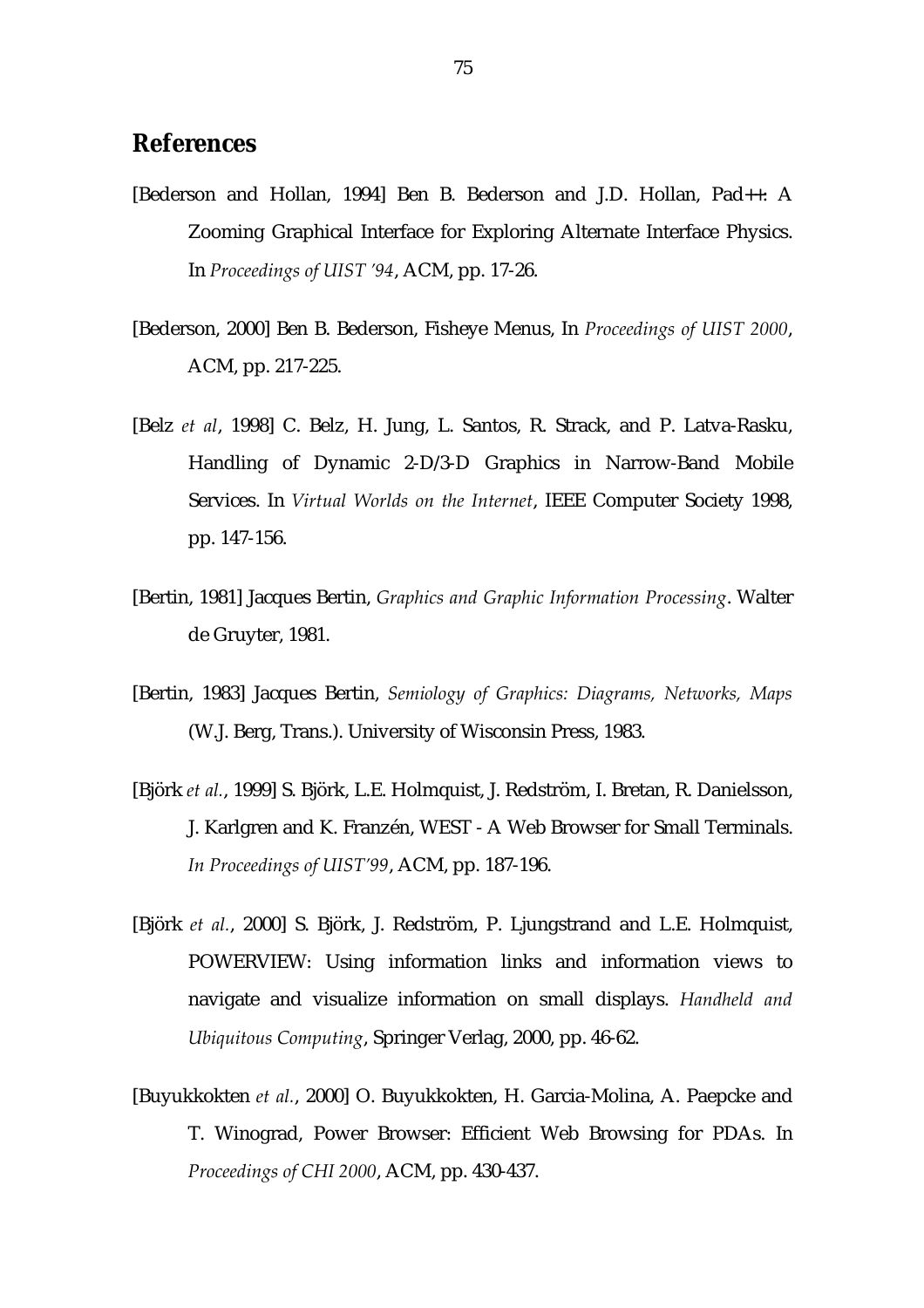- [Card *et al.*, 1999] Stuart K. Card, Jock D. Mackinlay and Ben Shneiderman, *Readings in Information Visualization: Using Vision to Think*. Morgan Kaufmann Publishers, 1999.
- [Colby and Scholl, 1991] G. Colby and L. Scholl, Transparency and blur as selective cues for complex visual information. *SPIE Vol. 1460, Image Handling and Reproduction Systems Integration*, 1991, pp. 114--125.
- [De Bruijn and Spence, 2000] O. De Bruijn and R. Spence, Rapid Serial Visual Presentation: A space-time trade-off in information presentation. In *Proceedings of AVI 2000*, pp. 189-192.
- [De Bruijn *et al*., 2001] O. De Bruijn, R. Spence and M.Y. Chong, RSVP Browser: Web Browsing on Small Screen Devices. In *Proceedings of Mobile HCI 2001: Third International Workshop on Human Computer Interaction with Mobile Devices*, M.D. Dunlop and S.A. Brewster (Eds.).
- [Encarnação *et al.*, 1995] J.L. Encarnação, M. Frühauf, and T. Kirste, Mobile Visualization -- Challenges and Solution Concepts. In *Proceedings of CAPEʹ95*, Beijing, China, May 1995.
- [Fishkin and Stone, 1995] K. Fishkin and M. Stone, Enhanced Dynamic Queries via Movable Filters. In *Proceedings of CHI í95*, ACM, pp. 415-420.
- [Furnas, 1986] G.W. Furnas, Generalized Fisheye Views: Visualizing Complex Information Spaces. In *Proceedings of CHI í86*, ACM, pp. 16-23.
- [Herot *et al.*, 1980] C.F. Herot, R. Carling, M. Friedell and D. Framlich, A Prototype Spatial Data Management System. *Computer Graphics*, 14(3), pp. 63-70.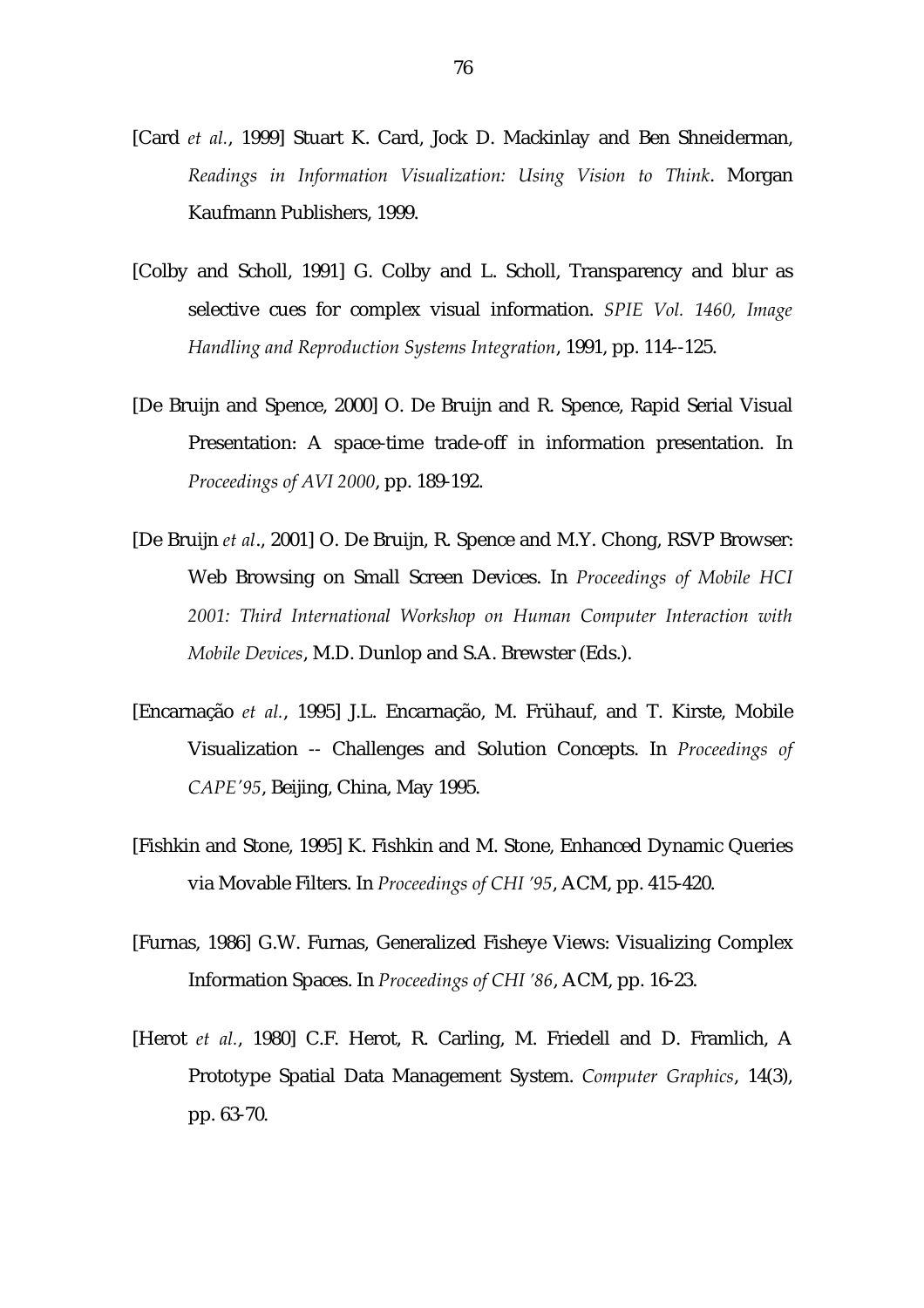- [Holmquist, 1997] L.E. Holmquist, Focus + Context Visualization with Flip Zooming and the Zoom Browser. In *Proceedings of CHI ʹ97 (Extended Abstracts)*, ACM, pp. 263-264.
- [Hornbæk and Frøkjær, 2001] K. Hornbæk and E. Frøkjær, Reading of electronic documents: the usability of linear, fisheye, and overview+detail interfaces. In *Proceedings of CHI 2001*, ACM, pp. 293-300.
- [Kadmon and Shlomi, 1978] N. Kadmon and E. Shlomi, A polyfocal projection for statistical surfaces. *The Cartographic Journal*, 15, 1, pp. 36-41.
- [Kamba *et al.*, 1996] T. Kamba, S.A. Elson, T. Harpold, T. Stamper and P Sukariya, Using Small Screen space more efficiently. In *Proceedings of CHI í96*, ACM, pp. 383-390.
- [Lamping and Rao, 1996] R. Rao and J. Lamping, The Hyperbolic Browser: A Focus+Context Technique Based on Hyperbolic Geometry for Visualizing Large Hierarchies. *Journal of Visual Languages and Computing*, 7, 1 (1996), pp. 33-55.
- [Leung and Apperley, 1994] Y. Leung and M. Apperley, A review and taxonomy of distortion-oriented presentation techniques. In *Proceedings of CHI ʹ94*, ACM, pp. 126-160.
- [Lieberman, 1994] H. Lieberman, Powers of ten thousand: Navigating in large information spaces. In *Proceedings of UIST ʹ94*, ACM, pp. 15-16.
- [Lieberman, 1997] H. Lieberman, A Multiscale, Multilayer, Translucent Virtual Space. In *Proceedings of Information Visualisation í97*, IEEE, pp. 124-131.
- [MacEachren, 1995] A.M. MacEachren, *How Maps Work*. The Guilford Press, 1995.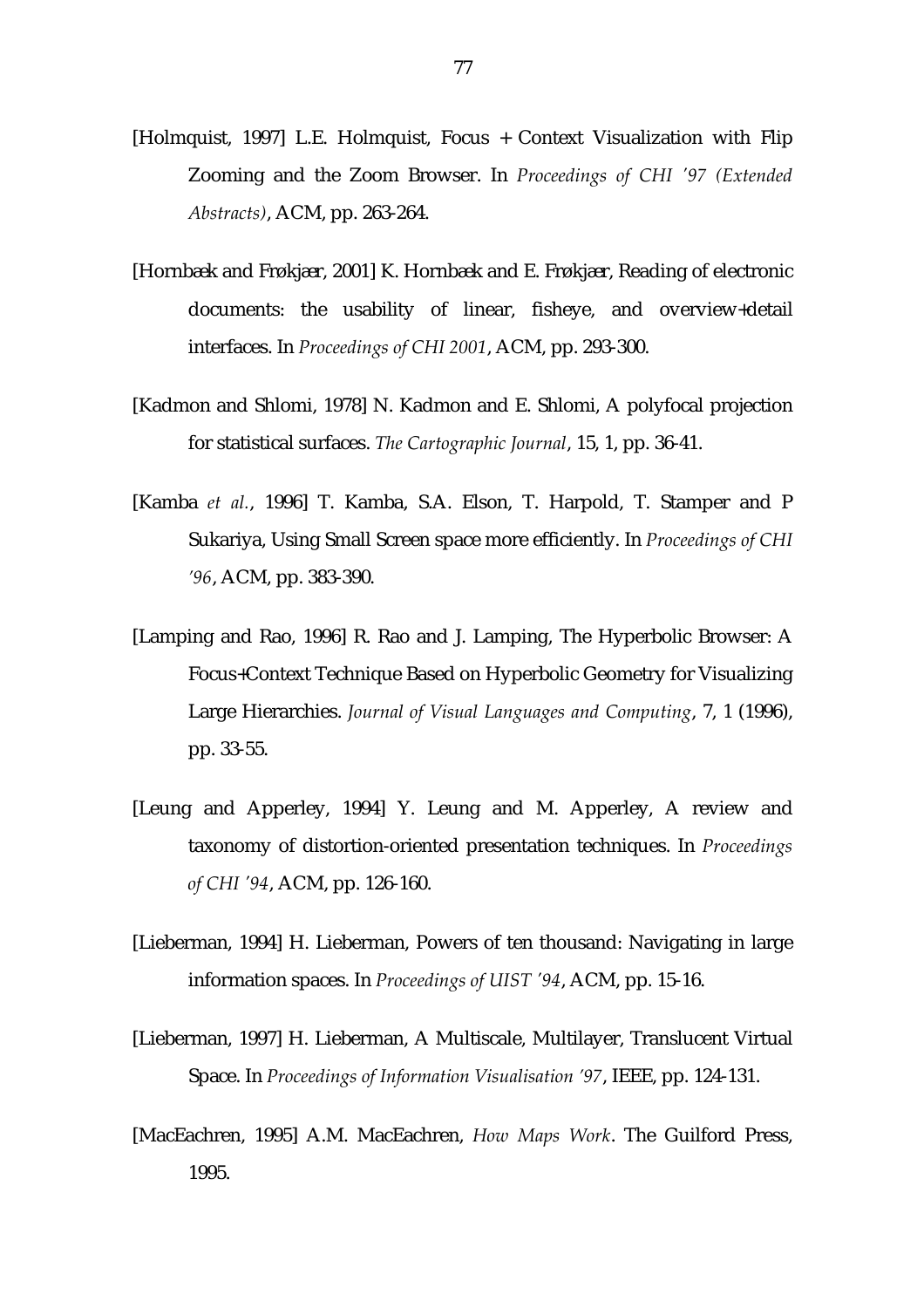[Mackinlay *et al.*, 1991] J. Mackinlay, G.G. Robertson and S.K. Card, Perspective Wall: detail and context smoothly integrated. In *Proceedings of CHI í91*, ACM, pp. 173-179.

[Matlin, 2001] M. Matlin, *Cognition*, John Wiley & Sons, 2001.

- [Rao and Card, 1994] R. Rao and S.K. Card, The table lens: Merging graphical and symbolic representations in an interactive focus+context visualization for tabular information. In *Proceedings of CHI ë94*, ACM, pp. 318-322.
- [Rauschenbach *et al.*, 2000] U. Rauschenbach, T. Weinkauf and H. Schumann, Interactive Focus and Context Display of Large Raster Images. In *Proceedings of WSCGʹ2000*.
- [Robertson and Mackinlay, 1993] G.G. Robertson and J.D. Mackinlay, The document lens. In *Proceedings of UIST ʹ93*, pp. 101-108.
- [Robertson *et al.*, 1991] G.G. Robertson, J.D. Mackinlay and S.K. Card, Cone Trees: Animated 3D Visualizations of Hierarchical Information. In *Proceedings CHI í95*, ACM, pp. 189-194.
- [Sarkar and Brown, 1994] M. Sarkar, and M.H. Brown, Graphical fisheye views. *Communications of the ACM*, 37(12), pp. 73-84.
- [Siirtola, 2000] H. Siirtola, Scalable Visualization Techniques. Manuscript, March 13, 2000. Available upon request.
- [Silvers, 1995] R. Silvers, Livemap: A System for Viewing Multiple Transparent and Time-Varying Planes in Three Dimensional Space. In *Conference Companion of CHI ʹ95*, ACM.